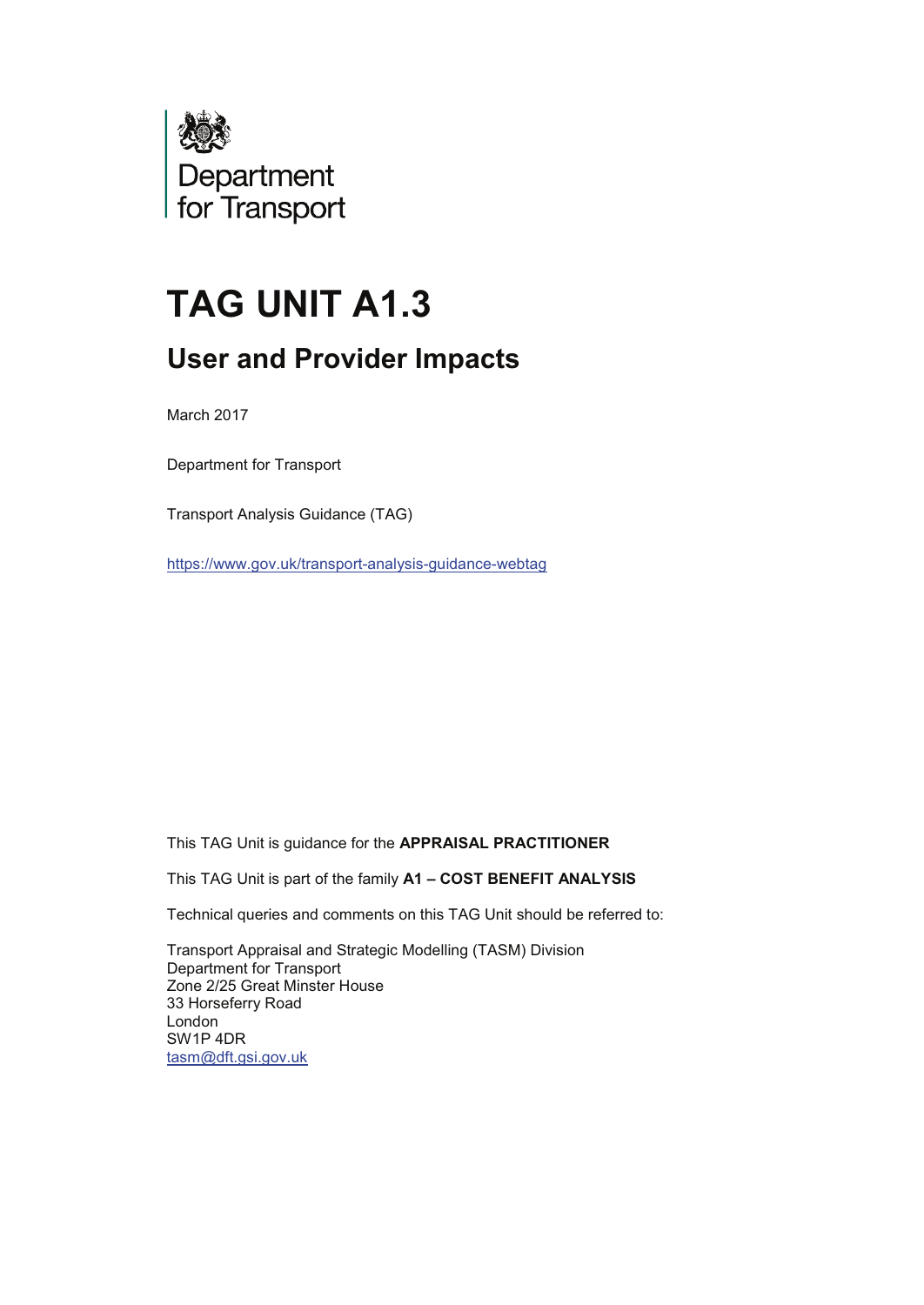## **Contents**

| 1                        | <b>Introduction</b>                                                                                                                               | 1                              |
|--------------------------|---------------------------------------------------------------------------------------------------------------------------------------------------|--------------------------------|
| $\overline{2}$           | User benefits, consumer surplus and the Rule of a Half                                                                                            | 1                              |
| 3                        | Disaggregation and attribution of user benefits                                                                                                   | 3                              |
| 4                        | Values of travel time savings                                                                                                                     | $\boldsymbol{4}$               |
| 4.2<br>4.3<br>4.4<br>4.5 | Values of working time per person<br>Values of non-working time per person<br>Increases in values of time over time<br>Values of time per vehicle | 4<br>$\overline{7}$<br>9<br>10 |
| 5                        | <b>Vehicle operating costs</b>                                                                                                                    | 10                             |
| 6                        | <b>Reliability</b>                                                                                                                                | 12                             |
| 6.2<br>6.3<br>6.4<br>6.5 | Inter urban motorways and dual carriageways<br>Urban roads<br>Other roads<br>Public transport                                                     | 13<br>13<br>14<br>14           |
| 7                        | Impacts on transport providers                                                                                                                    | 15                             |
| 8                        | Impacts on indirect tax revenue                                                                                                                   | 16                             |
| 9                        | <b>Annualisation</b>                                                                                                                              | 16                             |
| 10                       | Impacts during construction and maintenance                                                                                                       | 16                             |
| 11                       | Reporting user benefits and transport provider impacts in the PA and TEE tables                                                                   | 17                             |
| 12                       | <b>References</b>                                                                                                                                 | 18                             |
| 13                       | <b>Document Provenance</b>                                                                                                                        | 19                             |
|                          | Appendix A - Transport User Benefit Calculation                                                                                                   | 20                             |
|                          | Appendix B - Monetising the Social Impact of Bus Travel                                                                                           | 24                             |
|                          | Appendix C - Detail on methods to estimate reliability                                                                                            | 27                             |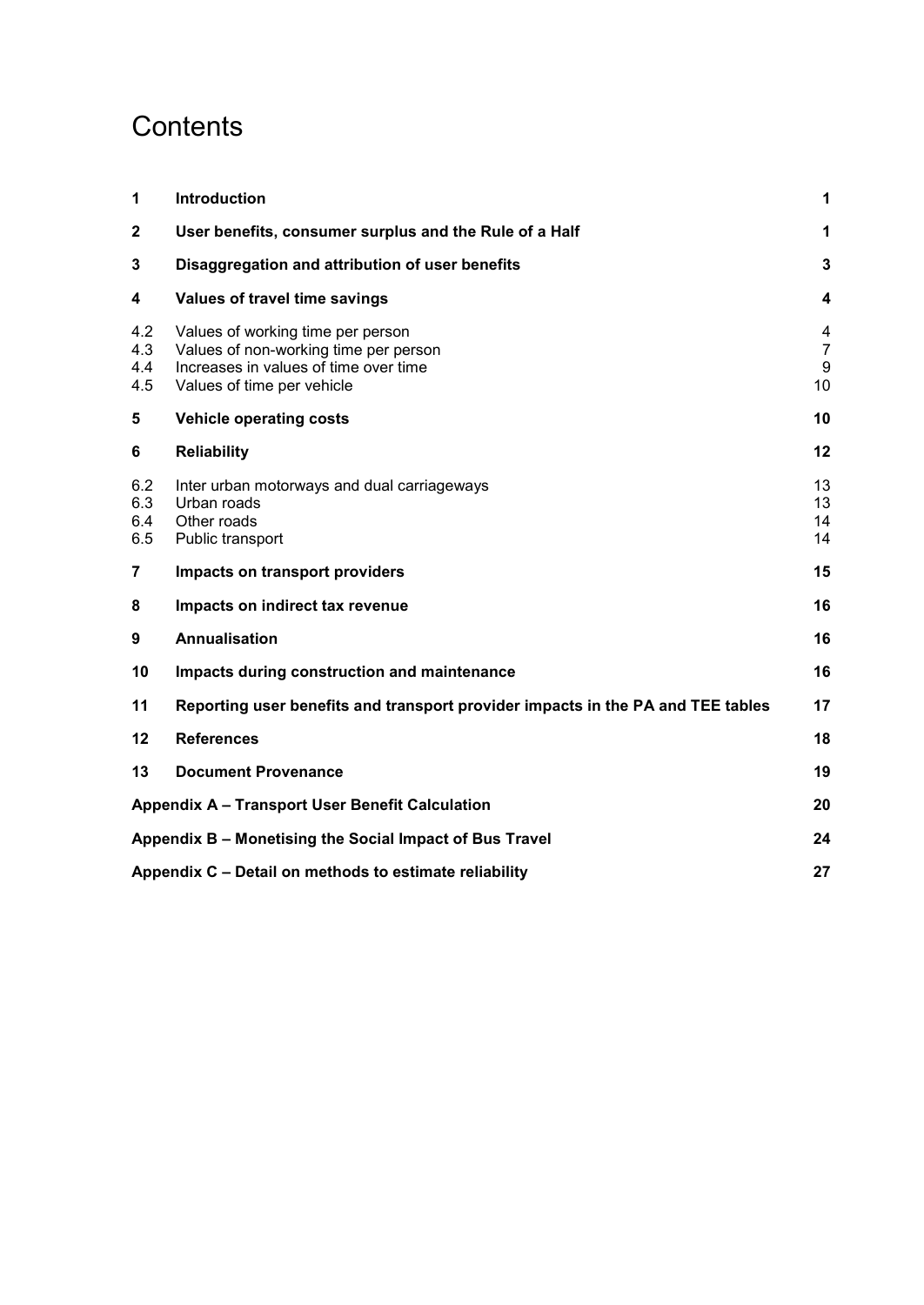## <span id="page-2-0"></span>**1 Introduction**

1.1.1 Impacts on transport users and providers typically make up the majority of benefits for transport business cases. This TAG unit builds on the guidance on principles of cost-benefit analysis in transport appraisal in [TAG Unit A1.1 – Cost](https://www.gov.uk/transport-analysis-guidance-webtag#a1-cost-benefit-analysis) Benefit Analysis and provides specific guidance on how impacts on transport users and providers (including travel time and vehicle operating cost savings) should be estimated, valued and reported in transport appraisal.

## <span id="page-2-1"></span>**2 User benefits, consumer surplus and the Rule of a Half**

- 2.1.1 Users perceive both money costs and time costs associated with the trips they make. When someone makes a trip these costs will be outweighed by the opportunities and potential benefits at the destination. This potentially exaggerates freedom of choice in the short term since, having made decisions about where to live, work or locate a business, individuals and businesses may have limited options about the trips they have to make. However, in the longer term, and for the purposes of appraisal, use of the transport system is assumed to be the result of a balanced consideration of pros and cons by each individual decision-maker, subject to all the various constraints which exist.
- 2.1.2 The calculation of transport user benefits is based on the conventional consumer surplus theory where consumer surplus is defined as the benefit which a consumer enjoys, in excess of the costs which he or she perceives. For example, if a journey would be undertaken provided it takes no more than 20 minutes, but not if it takes more than 20 minutes, then the benefit of the journey to the traveller is equivalent to a cost of 20 minutes of travel time. If actual travel time for the journey is only 15 minutes, then the traveller enjoys a surplus of 5 minutes.
- 2.1.3 The user impacts of a transport scheme which changes the perceived costs of travel should be assessed based on the change in this surplus. For example, if a scheme reduced the travel time in the example above to 12 minutes, it would increase the traveller's surplus by 3 minutes. The assessment of consumer surplus should incorporate changes to the following components of perceived cost:
	- changes in travel time:
	- changes in user charges, including fares, tariffs and tolls; and
	- changes in vehicle operating costs met by the user (i.e. for private transport).
- 2.1.4 The surplus associated with making a journey will not be the same for everybody and depends on the benefit each individual derives from making that journey. Transport demand generally responds to changes in cost, with a reduction in cost leading to increased demand. It follows, therefore, that the benefit associated with any new trips will be lower than that for trips that were already being made (or else they would have been made before the reduction in cost). Therefore, transport demand can be represented by a traditional, downward-sloping demand curve where the demand curve shows the benefit associated with an additional trip at different levels of demand.
- 2.1.5 As demand increases congestion will lead to increasing costs of travel. Therefore, the costs of travel can be represented with a traditional, upward-sloping supply curve and the impact of a scheme can be considered as shifting the supply curve, changing the cost of travel. [Figure 1](#page-3-0) shows how the change in consumer surplus should be calculated within this framework for an intervention which reduces costs, shifting supply from Supply<sup>0</sup> to Supply<sup>1</sup>.
- <span id="page-2-2"></span>2.1.6 Before the intervention there are  $T^0$  trips with a cost per trip of  $P^0$ . After the intervention, the cost falls to  $P<sup>1</sup>$  and demand increases to  $T<sup>1</sup>$ . The change in consumer surplus for existing travellers, who were already making trips before the intervention, is  $T^0 \times (P^0 - P^1)$ . The change in consumer surplus for new trips, based on the difference between their derived benefit (the demand curve) and the cost, is  $\frac{1}{2}$  x (P<sup>0</sup> - P<sup>1</sup>)x(T<sup>1</sup> - T<sup>0</sup>). These terms can be combined to give the formula known as the 'rule of a half':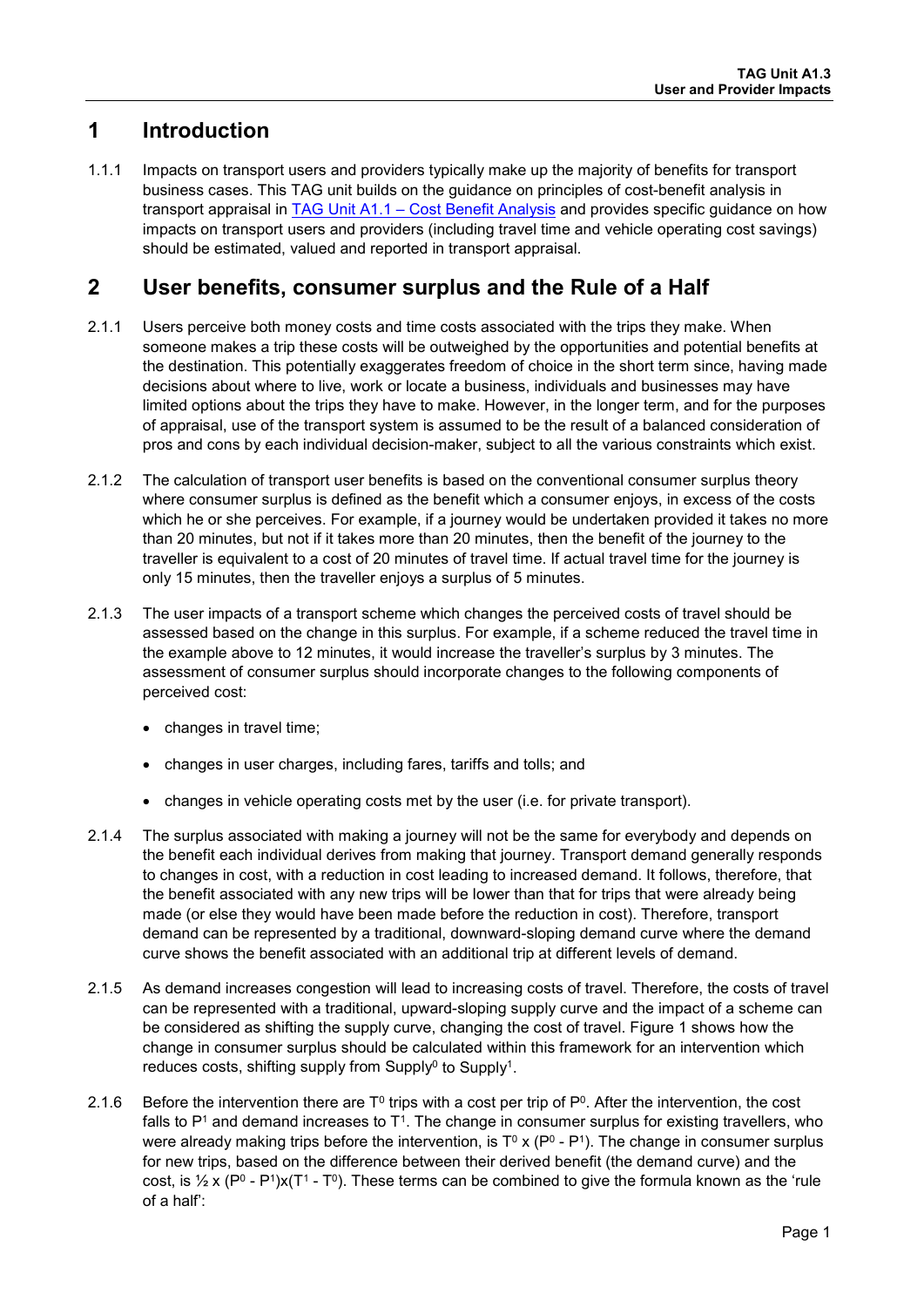Change in consumer surplus =  $\frac{1}{2}$  x (T<sup>0</sup> + T<sup>1</sup>) x (P<sup>0</sup> - P<sup>1</sup>)

2.1.7 This formula forms the basis of the user benefit calculations performed by the Department's appraisal software, TUBA.



**Figure 1 - Calculating the change in consumer surplus**

- <span id="page-3-0"></span>2.1.8 In general, the true situation is highly complex compared with the above. The main substitutes and complements for travel from A to B are travel from A to other destinations, by other modes, using other routes and so on. However, provided that consistency can be achieved between the pattern of travel demand and the outturn, the rule of a half formula can be extended to cover network appraisal with many modes and origin/destination pairs. A useful source which discusses the principles and assumptions is Jones (1977).
- 2.1.9 It is implicitly assumed in the rule of a half formula that the demand curve is linear. If this is not the case, and the demand curve is convex to the origin, then the rule of half will tend to overstate the benefits. With small changes in cost the inaccuracy is not significant.
- 2.1.10 In some situations, for example when a mode is introduced or taken away, the perceived cost in the without-scheme ( $P^0$ ) or with-scheme ( $P^1$ ) will not be defined and the rule of a half formula fails. Examples of this situation include the introduction of a light rapid transit system, in an urban context, or the closure of a rural railway service.
- 2.1.11 The issues of large cost changes and the introduction of new modes are discussed in detail in Nellthorp and Hyman (2001) and advice on how to address them is given in [TUBA guidance.](https://www.gov.uk/government/publications/tuba-downloads-and-user-manuals)

#### **Special treatment of unperceived costs**

2.1.12 Some costs that are incurred as a result of trip-making are considered not to influence travel decisions. Net changes in these 'unperceived' costs must be calculated and added to the results obtained by applying the rule of a half formula. Non-working car drivers are assumed not to perceive non-fuel elements of cost, such as tyres, maintenance and depreciation.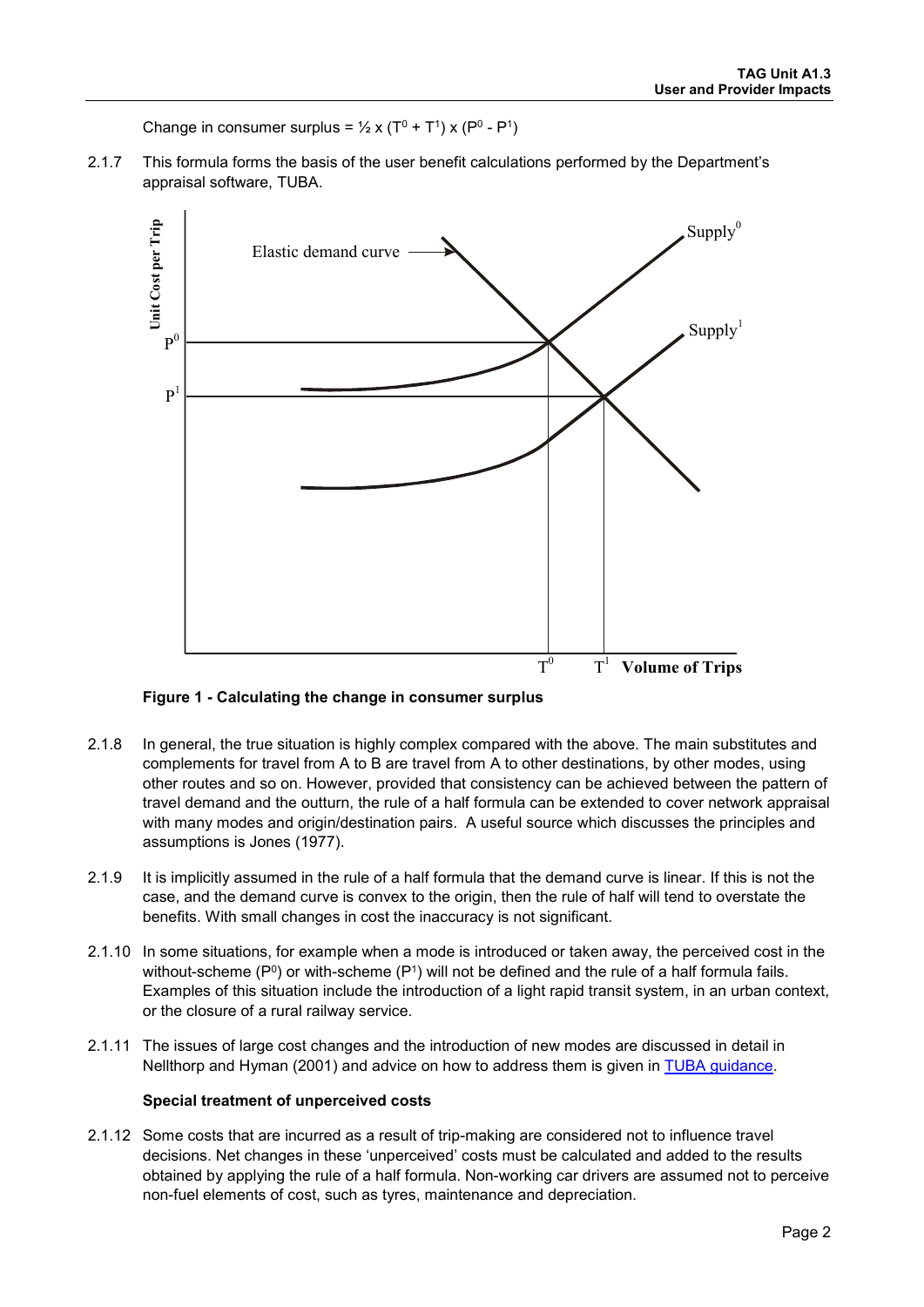## <span id="page-4-0"></span>**3 Disaggregation and attribution of user benefits**

- 3.1.1 The question of who benefits from the scheme naturally arises. Will it be personal travellers, business travellers or freight? Rail travellers or car travellers? Urban or rural dwellers? Those in deprived areas relative to those in more affluent districts?
- 3.1.2 [TAG Unit A1.1 Cost Benefit Analysis](https://www.gov.uk/transport-analysis-guidance-webtag#a1-cost-benefit-analysis) describes how the main benefit of a willingness-to-pay calculus is that it provides more detail on who is affected but to answer these sorts of policy-relevant questions, a carefully-designed appraisal needs to feature:
	- a forecasting model which is capable of separating its forecasts according to these categories of users and types of use of the transport system; and
	- a user benefit analysis which preserves these categories and presents its results with an explicit breakdown of the benefits (and costs) by group.
- 3.1.3 Therefore, if there is a group within the population whose welfare is of particular policy importance, then both the forecasting model and the user benefit analysis need to be designed from the start to identify the impacts on this group. [Guidance for the Technical Project Manager](https://www.gov.uk/transport-analysis-guidance-webtag#guidance-for-the-technical-project-manager-tpm) sets out the level of detail likely to be required in the breakdown of benefits, and indicates some extensions which may be desirable to address issues of distribution and equity within the Supporting Analysis.
- 3.1.4 It can be difficult to draw conclusions such as 'rail users benefit by £x million'. Imagine a corridor served by train and coach services as well as a road open to private car drivers. A proposed scheme will increase both rail and coach patronage, combined with some reduction in peak hour private car traffic on the road. 'Rail users', 'coach users' and 'car users' will clearly vary between the without-scheme case and the with-scheme case. Transport models typically provide the net effect of complex movements between modes, not individual users' behaviour in each case. Thus, it is impossible to say how many travellers switched from road to rail, how many from rail to bus and so on.
- 3.1.5 Therefore a consistent approach to attributing benefits is needed. When undertaking multi-modal studies, the approach advocated by Sugden (1999) should be adopted. This approach relates the breakdown of benefits to the mode of transport where the change in cost has occurred, and not to particular groups of travellers. The formula for attributing benefits to modes as the 'source' of those benefits is the rule of a half formula, applied at the modal level, e.g. for mode *m*:

$$
ChangeInConsumerSurplus_{m} \approx RoH_{m} = \frac{1}{2} \sum_{i} \sum_{j} \left( T_{ijm}^{0} + T_{ijm}^{1} \right) \left( P_{ijm}^{0} - P_{ijm}^{1} \right)
$$

- 3.1.6 Note that the benefits are given by the initial and final perceived costs on the mode, whatever the 'cause' of the cost change. For example, if an improvement on rail creates decongestion benefits on road, these benefits are attributed to the road mode<sup>[1](#page-4-1)</sup>.
- 3.1.7 The full set of formulae required to implement this approach is given in [Appendix A.](#page-21-0)
- 3.1.8 Research by Mott MacDonald and the Institute of Transport Studies, University of Leeds: 'Valuing the social impacts of public transport' (Mott MacDonald, 2013) developed an alternative method of disaggregating the benefits relating to non-work trips that would not take place without the intervention being appraised (i.e. 'generated' or 'suppressed' trips), referred to as 'social impacts' in the underlying research. More detail on this method, and how the results from it should be presented, is given in [Appendix B.](#page-25-0)

<span id="page-4-1"></span><sup>-</sup><sup>1</sup> If demand and supply curves shift simultaneously (because a scheme affects competing or complementary modes simultaneously) there is no unique attribution of benefits. However, in line with recommendations from Jones (1977) and Sugden (1999), the rule of a half formula as given should be used to attribute benefits by mode.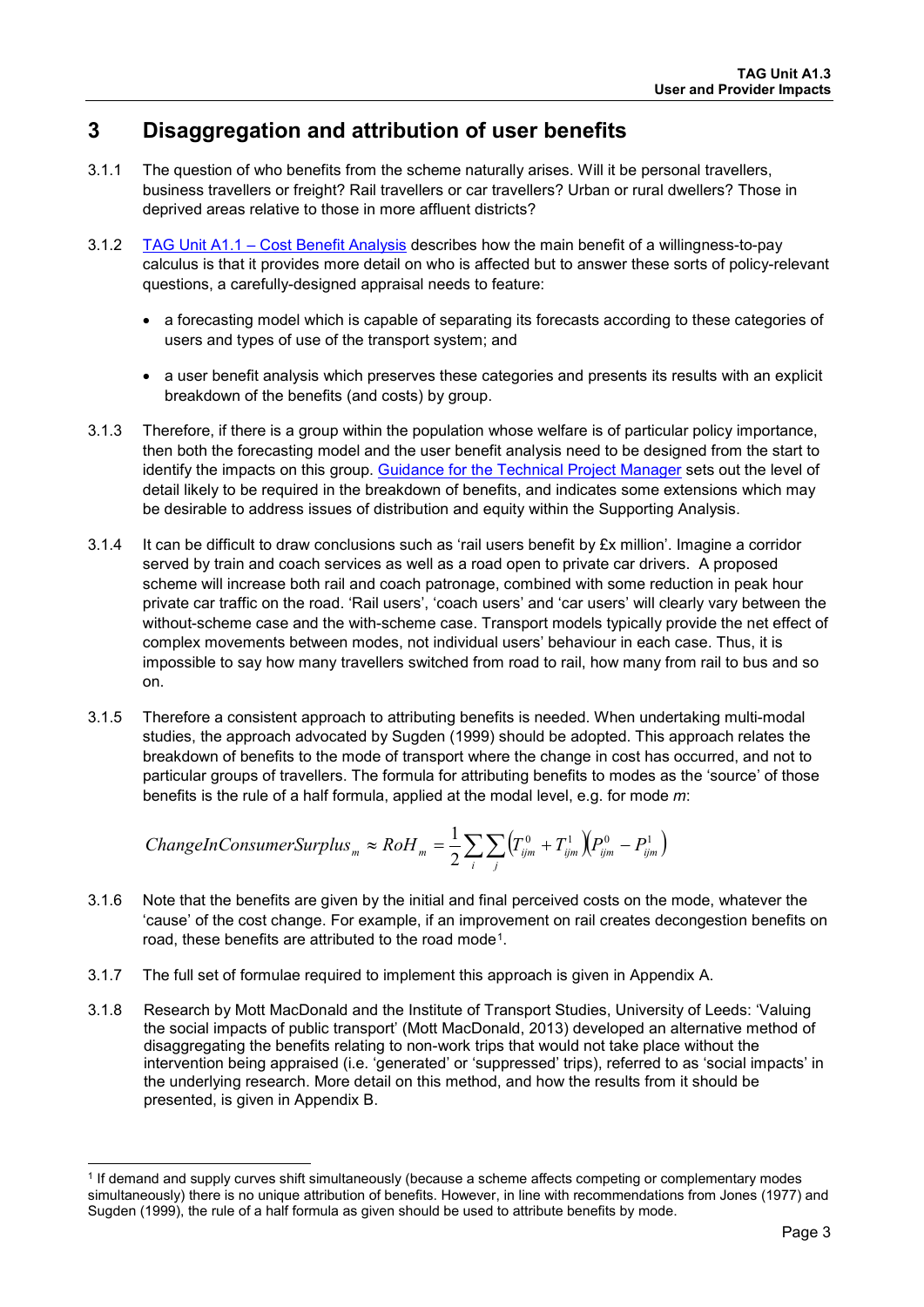## <span id="page-5-0"></span>**4 Values of travel time savings**

4.1.1 A value of time savings is required to convert the forecast changes in travel time resulting from an intervention into monetary values that can be used in appraisal. The [TAG Data Book](https://www.gov.uk/transport-analysis-guidance-webtag#webtag-data-book) contains values of travel time savings for working and non-working time that should be used in most economic appraisals of transport projects:

#### [A1.3.1: Values of time per person \(single year\)](https://www.gov.uk/transport-analysis-guidance-webtag#webtag-data-book)

- 4.1.2 Market prices are often used to represent willingness-to-pay in cost-benefit analysis. However, although examples exist where travellers trade travel time for cost, market prices for travel time are not easily obtainable and, in the absence of market prices, alternative techniques are required to estimate willingness-to-pay. There are a range of approaches available and, while the techniques, assumptions and resulting values vary, all of the methods aim to estimate values that effectively proxy for willingness-to-pay.
- 4.1.3 Revealed preference evidence is the most direct way to estimate willingness–to-pay, and is based on actual traveller behaviour (for example, surveys of users of the M6 Toll road and alternative routes). However, it is difficult to collect revealed preference data of sufficient quality and quantity to estimate robust values and provide the detail needed to fully populate a framework of values. In the absence of revealed preference evidence of sufficient quality, it is necessary to use alternative methods and techniques to estimate values.
- 4.1.4 The Department's approach is to take account of all the relevant evidence available and to seek to make reasonable judgments, in light of the best available economic theory and empirical evidence.

#### **Current approach to deriving willingness-to-pay for travel time savings**

- 4.1.5 The Department commissioned new primary research into the value of travel time savings (by land modes), which was completed in [2](#page-5-2)015.<sup>2</sup> This research derived values of travel time savings for both work and non-work travel, on a willingness-to-pay basis, using stated preference evidence. This research forms the basis for the values of time that the Department currently recommends for use in appraisal.
- 4.1.6 A key distinction in the valuation of travel time savings is by journey purpose, and specifically between values for trips made on employers business (or working time), and non-working time values including commuting and all other leisure purposes.

## <span id="page-5-1"></span>**4.2 Values of working time per person**

-

- 4.2.1 [Table A1.3.1](https://www.gov.uk/transport-analysis-guidance-webtag#webtag-data-book) gives the average values of working time per person by mode and, for car and rail trips, by distance. These values apply only to journeys made in the course of work and this excludes commuting journeys. Businesses perceive travel costs in the factor cost unit of account. Therefore the perceived cost and the factor cost are the same for values of working time and these should be converted to the market price unit of account for appraisal (see [TAG Unit A1.1\)](https://www.gov.uk/transport-analysis-guidance-webtag#a1-cost-benefit-analysis).
- 4.2.2 Businesses benefit from reduced travel times in a number of ways, including improved access to suppliers or customers, which increases productivity by lowering the cost or raising the quality of inputs and widening the market which a business can serve. Therefore, it follows that businesses should be willing to pay for quicker journeys and it is this willingness-to-pay which forms the basis of values of working travel time savings.

<span id="page-5-2"></span><sup>2</sup> ITS Leeds (2013) 'Valuation of Travel Time Savings for Business Travellers: Main Report', Prepared for the Department for Transport [pdf], available at:

[https://www.gov.uk/government/uploads/system/uploads/attachment\\_data/file/251997/vtts\\_for\\_business\\_main\\_report](https://www.gov.uk/government/uploads/system/uploads/attachment_data/file/251997/vtts_for_business_main_report-dft-005.pdf)[dft-005.pdf](https://www.gov.uk/government/uploads/system/uploads/attachment_data/file/251997/vtts_for_business_main_report-dft-005.pdf)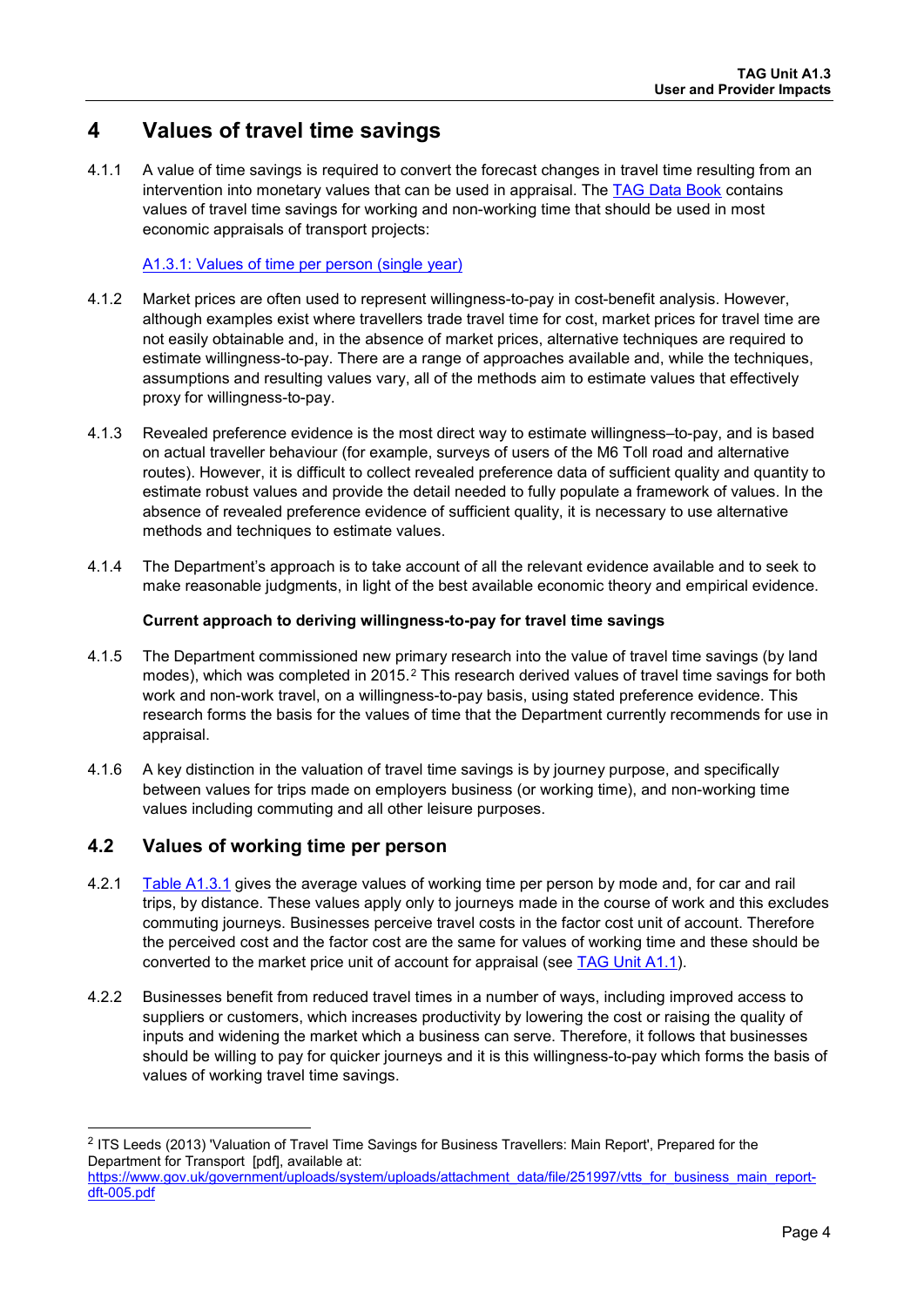4.2.3 There are many real-world situations where business travellers choose to pay more for a quicker journey when a cheaper, slower alternative is available. For example, surveys found that around one third of M6 toll road users are travelling on employers' business and they stated that saving time compared to alternative routes was their main reason for using the toll road.[3](#page-6-0)

#### **Evidence of businesses' willingness-to-pay for travel time savings (excluding professional and freight drivers)**

- 4.2.4 As part of the new value of time research which was published in 2015, employers' business values of travel time were derived on a willingness-to-pay basis, based on stated preference evidence.<sup>[4](#page-6-1)</sup> This is a significant move away from the previous 'cost-saving' approach (CSA) which had been used for many years, and addresses a number of concerns with the cost-saving approach. These include assumptions around productive use of travel time and perfectly competitive labour markets, which were expressed in the 2013 scoping study.<sup>[5](#page-6-2)</sup>
- 4.2.5 The previous 'cost saving' approach was shown to yield values that are reasonably close to those obtained from willingness-to-pay evidence. However, a direct willingness-to-pay based approach for deriving values of time has the advantage of, in principle, being able to account for all the relevant factors determining the VTTS for employers' business trips. This is because, using willingness-topay approach, it is not necessary to formulate exactly how an employer arrives at the VTTS for its employees. Subjective willingness-to-pay valuations should capture all of the relevant benefits of saved travel time, mitigating some of the issues with the CSA set out above.
- 4.2.6 Therefore, in line with the recommendations from the 2015 VTTS study, willingness-to-pay based values of time for employers' business trips by car and public transport are recommended for use in appraisal.

#### **Values of time for professional and freight drivers**

4.2.7 The values of time for professional and freight drivers (which includes taxis, PSVs, OGVs and HGVs) are based on the CSA, in line with the conclusions from the 2013 business value of time scoping study.<sup>[6](#page-6-3)</sup> For these categories of business travel, the CSA is viewed as an appropriate methodology for deriving the value of travel time savings. This is because their prime task is to deliver goods, services or passengers to particular destinations, so 'work' and 'travel' are effectively one and the same.

#### **Applying the values in appraisal (excluding professional and freight drivers)**

- 4.2.8 Employers' business values of time vary significantly over a number of characteristics, such as traveller income, trip time, trip cost and trip distance. Overall, a reasonable proportion of the variation in the values can be explained by trip distance, which tends to be correlated with income, time and cost.
- 4.2.9 Based on the recommendation from the 2015 study, employers' business values of time recommended for appraisal vary with distance and mode only. This variation is represented by a continuous function, where the value of time is assumed to vary with trip distance (average distance travelled between origin and destination, including access and/or egress where appropriate)

<span id="page-6-3"></span> $6$  See p.136 of the report, available at:

-

<span id="page-6-0"></span><sup>3</sup> M6T Research Study – Stage 2 Utilisation Surveys, Faber Maunsell / AECOM (2008):

<span id="page-6-1"></span>https://www.gov.uk/government/publications/utilisation-surveys<br><sup>4</sup> This research did not cover professional or freight drivers. The recommended values of time for these users are discussed in the following section,

<span id="page-6-2"></span><sup>5</sup> ITS Leeds (2013) 'Valuation of Travel Time Savings for Business Travellers: Main Report', Prepared for the Department for Transport [pdf], available at:

[https://www.gov.uk/government/uploads/system/uploads/attachment\\_data/file/251997/vtts\\_for\\_business\\_main\\_report](https://www.gov.uk/government/uploads/system/uploads/attachment_data/file/251997/vtts_for_business_main_report-dft-005.pdf)[dft-005.pdf](https://www.gov.uk/government/uploads/system/uploads/attachment_data/file/251997/vtts_for_business_main_report-dft-005.pdf)

[https://www.gov.uk/government/uploads/system/uploads/attachment\\_data/file/251997/vtts\\_for\\_business\\_main\\_report](https://www.gov.uk/government/uploads/system/uploads/attachment_data/file/251997/vtts_for_business_main_report-dft-005.pdf)[dft-005.pdf](https://www.gov.uk/government/uploads/system/uploads/attachment_data/file/251997/vtts_for_business_main_report-dft-005.pdf)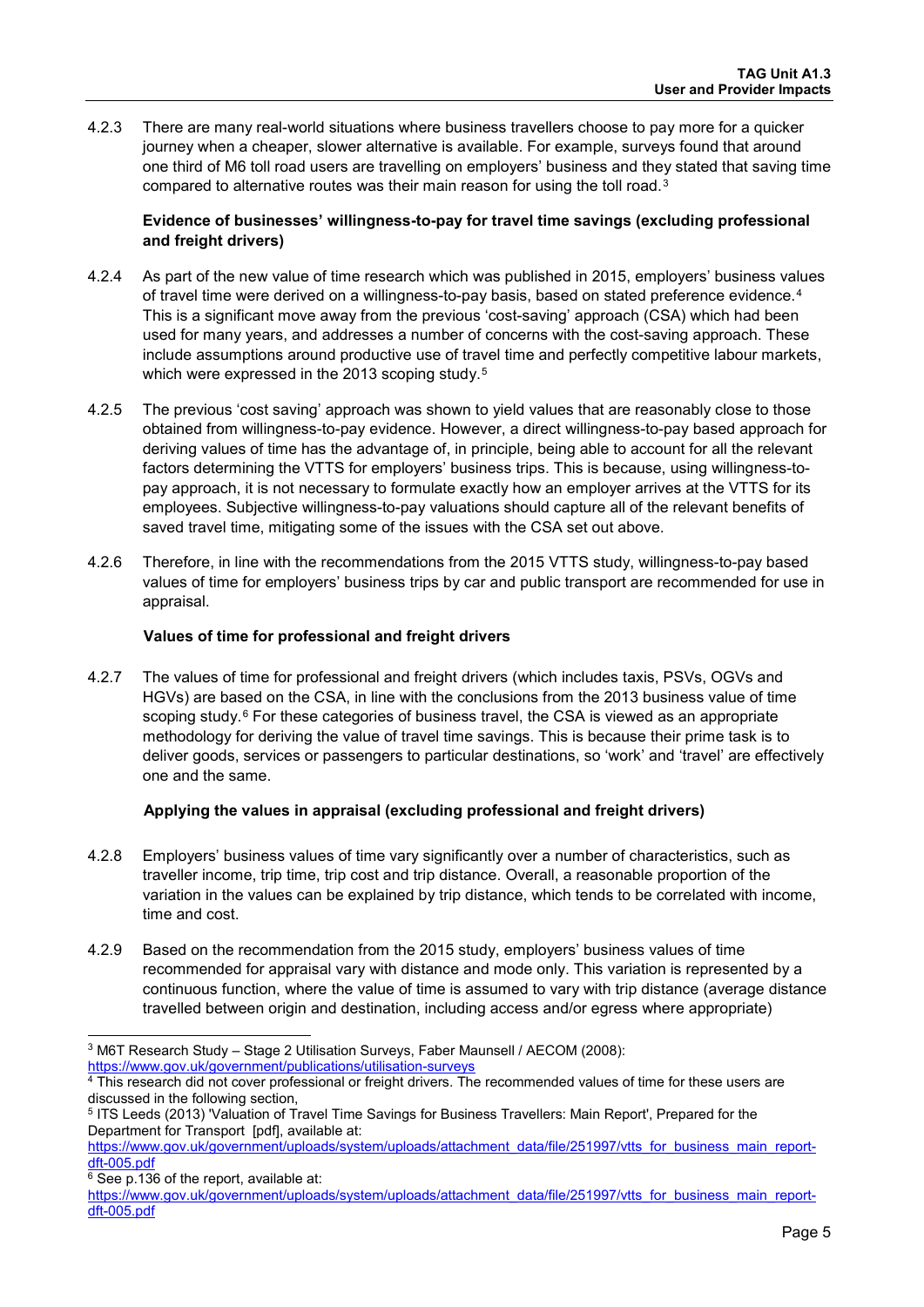according to a logistic functional form. The parameters of this function, including the minimum and maximum bounds, can be found in Table A1.3.1 of the WebTAG data book. The functional form is shown in box 1 below:

- 4.2.10 The continuous function described in Box 1 should be implemented as the preferred option for deriving the appropriate employers' business values of time for use in appraisal. As discussed in para 4.2.19 below there may be situations in which the application of a continuous function is not proportionate. In these circumstances it is the responsibility of the scheme promoter to demonstrate that the approach used to reflect variations in the value of time is sufficiently robust and warranted.
- 4.2.11 When applying the function, it is necessary to calculate a value of time for each origin-destination pair using average distance from the base vear assignment model. For each user class where distance based values of time apply (i.e. car and rail business trips), this should represent an average of distance skims for all modelled time slices (and income segments if income segmentation is used) weighted by the respective trip matrices. It may be desirable, for internal consistency, to symmetrise this distance matrix by taking the average of both directions, unless there are reasons why distance in one direction should be significantly different.
- 4.2.12 Where this is not feasible or proportionate, the base inter-peak distance matrix can be used. If interpeak modelling is also judged to be disproportionate or unnecessary, peak period time slices may be used instead. These distance matrices should then be used in all modelled forecast years for all scenarios. This means that for any give origin-destination pair, the value of time will not vary between the without-scheme and with-scheme cases, or between low and high demand growth scenarios.

#### Box 1: Continuous function for VTTS (car and rail employers' business only)

The following functional form should be used for employers' business VTTS in appraisal, which is a logistic function of distance:

$$
VTTS = \frac{U}{\left(1 + e^{\frac{x_{mid} - D}{k}}\right)}
$$

Where the parameters are defined in the following table:

| <b>Parameter</b> | <b>Definition</b>                                                                           |
|------------------|---------------------------------------------------------------------------------------------|
| <i>VTTS</i>      | Value of travel time savings (£/hr, 2010 prices<br>and values)                              |
| D                | Distance (measured in km)                                                                   |
| U                | Upper limit of the function (the 'asymptote')<br>(measured in £/hr, 2010 prices and values) |
| $x_{mid}$        | Distance at the inflexion point of the curve<br>(where $VTTS = U/2$ ) (measured in km)      |
| k                | A scale parameter which is inversely<br>proportional to the steepness of the curve          |

#### the contract of the contract of Derivation of equation

The parameters of the logistic function are estimated from the NTS sample enumerated dataset using non-linear weighted least-squares regression, where VTTS is the dependent variable and distance is the independent variable. The weights used in the regression correspond to the distance for each trip record multiplied by the NTS trip weight for that record.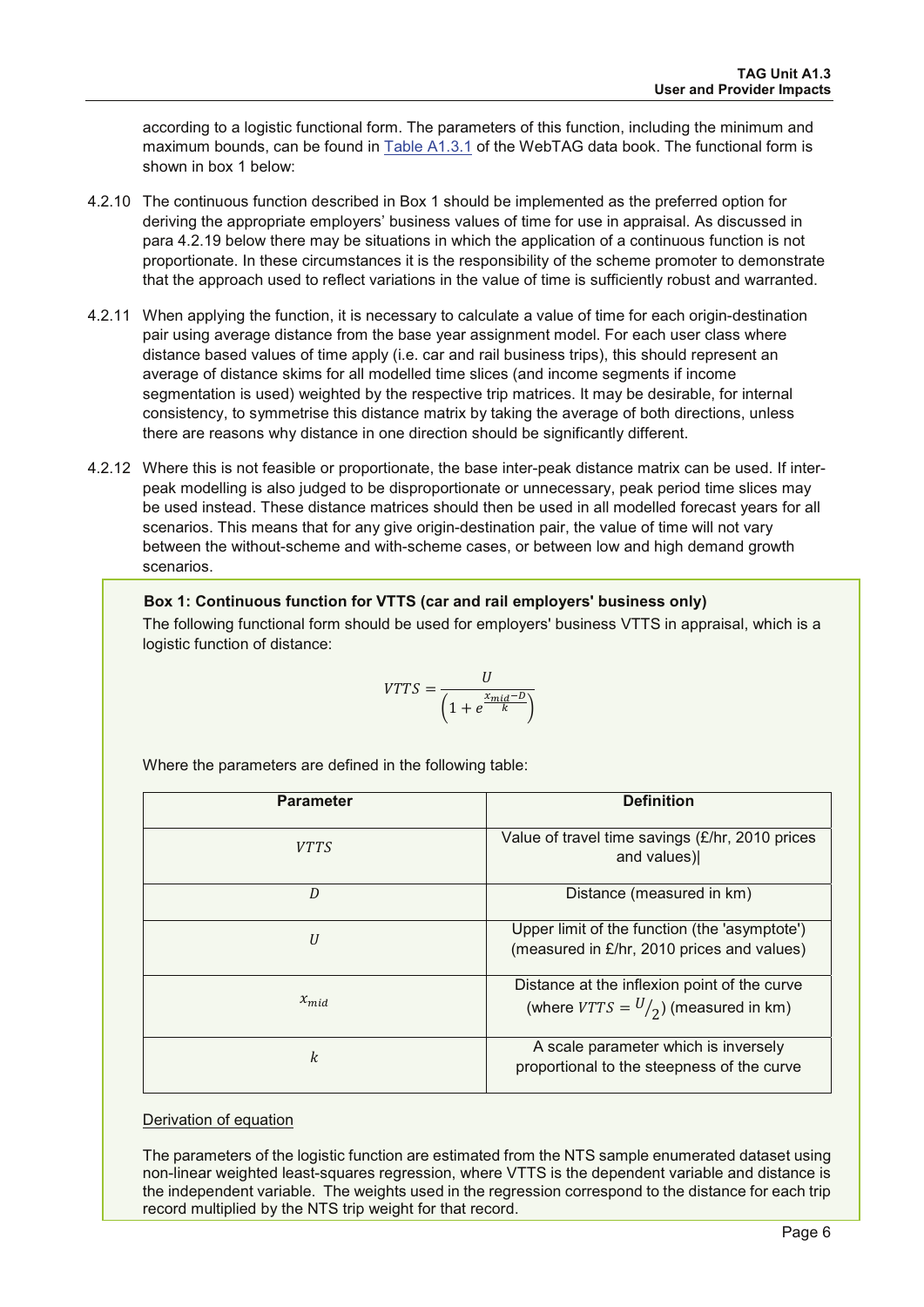- 4.2.13 In cases where existing software or calculation routines do not support the calculation of assigned network distances, it may be proportionate to use other available distance information instead, such as the minimum network distance. It should be borne in mind that this could underestimate distances travelled, so where proportionate sensitivity tests should be conducted to understand the potential impact of using this simplified approach.
- 4.2.14 As set out above, the values of time should use the distance skims from the base year matrix. However, where forecast year distance matrices are significantly different from base year (due to committed schemes coming on-line during the lifecycle of the project), it may be reasonable to use forecast year without-scheme distance skims instead. This must be justified and the evidence supporting presented in the forecasting report.
- 4.2.15 The values of travel time savings are based on the total distance travelled between the origin and destination for each trip. Where a trip is made up of more than one stage the distance skims from models may not account for the full distance and hence consideration may be given to adjusting these skims to account for other stages. This adjustment must be justified and the evidence presented in the forecasting report.
- 4.2.16 In some circumstances, it may be disproportionate to apply the continuous function described above. For example, existing appraisal software may not have the capability to implement the continuous function. In these cases, the four discrete value of time bands set out in Table A1.3.1 of the [WebTAG data book](https://www.gov.uk/transport-analysis-guidance-webtag#webtag-data-book) can be used instead. Where discrete bands are being considered, it should be borne in mind that survey data (where proportionate) could be used to support assumptions around typical trip distances, which could allow implementation of the continuous function. Where proportionate, the gathering of such information should be considered before the discrete bands are used for appraisal.
- 4.2.17 In a very limited number of cases, such as for example link-based, fixed matrix appraisal, a single average value of time may be appropriate. The results obtained using this method are likely to have much lower assurance than those obtained using the continuous function. These average values can be found in [Table A1.3.1](https://www.gov.uk/transport-analysis-guidance-webtag#webtag-data-book) of the WebTAG data book.
- 4.2.18 Any departure from the continuous function should be fully justified by the scheme promoter, in terms of evidence of the distribution of affected trips across different distances

#### **Applying the values and sensitivity testing**

- 4.2.19 There is a significant degree of uncertainty around the values of travel time savings in the course of work and analysts should undertake sensitivity tests to demonstrate the sensitivity of the appraisal results to the value used.
- 4.2.20 Based on the results of the most recent value of time research, a sensitivity test of +/- 25% around the values of time should be carried out. This represents the average size of the 95% confidence interval around the VTTS across all trip distances. For simplicity and proportionality, this test can be applied as an adjustment to the present value of time saving benefits for business travellers. As the key uncertainty around willingness-to-pay for travel time savings relates to business passengers, rather than professional drivers, time savings for goods vehicles and other freight modes should not be included in the sensitivity testing.
- <span id="page-8-0"></span>4.2.21 For staged journeys, the value of working time for the main mode (with the longest distance) should be used.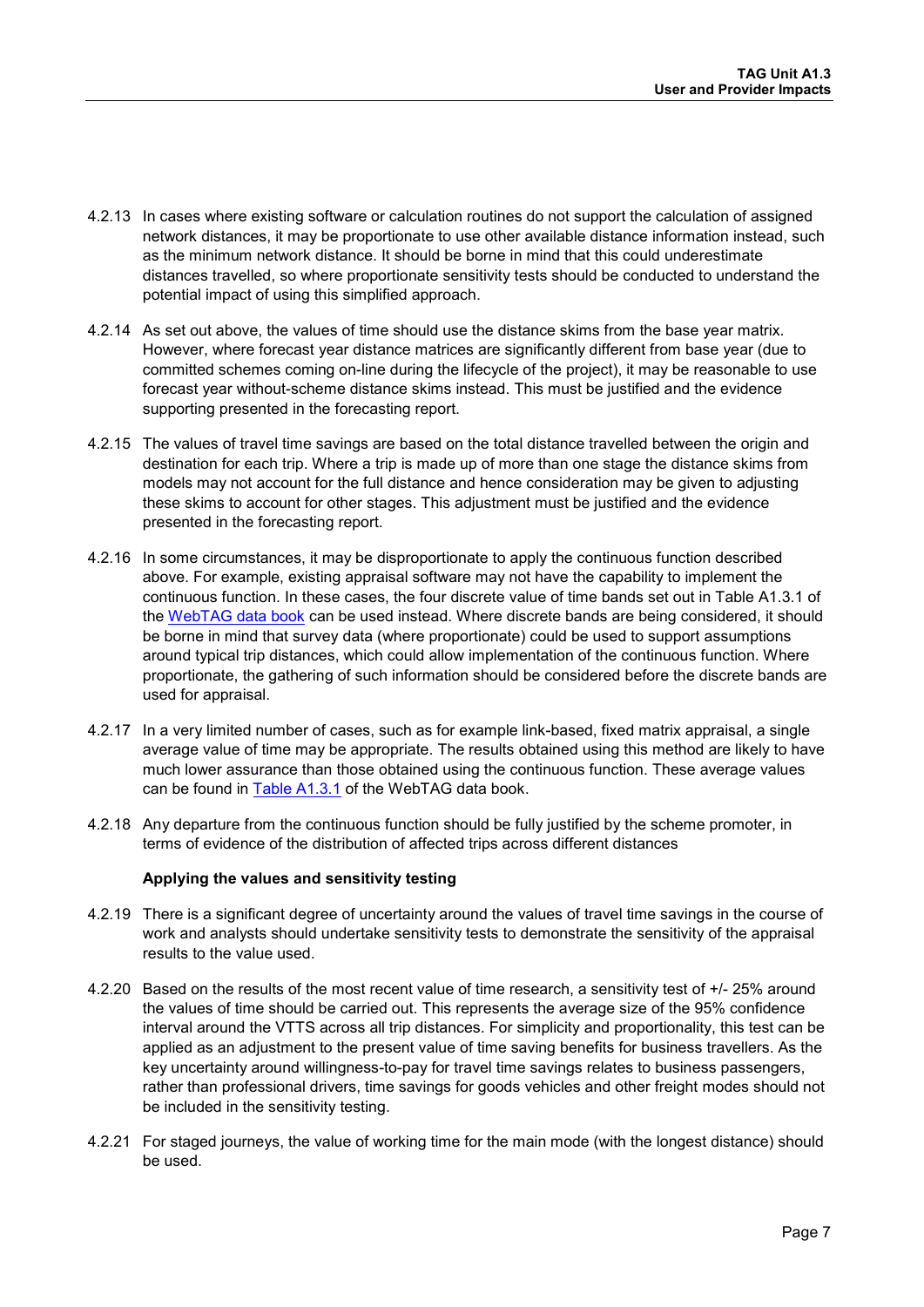- 4.2.22 Using different values for each mode may appear to introduce inconsistency in appraisal since it suggests that those switching modes change their values of time. However, this is not the case because for any group (bus passengers, car drivers etc.) there will be a distribution of values around the average value for the group and the distributions for each group are likely to overlap. Therefore, the value of time for an individual within a group need not be the average value for that group and, when they switch mode, the individual will take up a different position in the distribution of values of time for their new mode, compared with that for their old mode. For example, a car driver with an above average value of time for car drivers could switch to rail, where their value of time might be below average.
- 4.2.23 Large changes between modes might alter the modal distributions sufficiently to significantly change the average values in the 'without scheme' and 'with scheme' cases. An alternative approach is to segment travellers by income group in the transport model, so that the average values of time for each mode are outputs of the modelling process, rather than inputs to the appraisal. This is discussed in more depth in [TAG Unit M1.1 – Principles of Modelling and Forecasting.](https://www.gov.uk/transport-analysis-guidance-webtag#m1-modelling-principles) In circumstances where switching is high compared to the number of existing users, analysts should contact TASM Division, DfT for further advice.
- 4.2.24 It may be appropriate to make the simple assumption of a common working value of time for all travellers. The average value for all workers should be used with sensitivity tests carried out using the values disaggregated by mode.

#### **4.3 Values of non-working time per person**

- 4.3.1 The majority of journeys are not in the course of work, but in the traveller's own time, so [table A1.3.1](https://www.gov.uk/transport-analysis-guidance-webtag#webtag-data-book) also give the values of time savings for 'commuting' (travelling to and from the normal place of work) and 'other' (all other non-work trips, e.g. for leisure) journey purposes.
- 4.3.2 People implicitly put a value on their own time in that they will trade a cheaper, slower journey against a faster, more expensive one. The values in the [TAG Data Book](https://www.gov.uk/transport-analysis-guidance-webtag#webtag-data-book) are based on research conducted by the Institute for Transport Studies (ITS) and Accent for the Department for Transport, reported in 2015, and published as 'Provision of market research for value of travel time savings and Reliability: Phase 2 Report'. The values have been converted to 2010 values and prices in line with the growth in income (with a GDP/capita elasticity of 1) and changes in prices (using the GDP deflator) between 2010 and 2014.
- 4.3.3 Individuals' 'willingness to pay' for travel time savings will vary considerably, depending on factors like income, journey purpose and urgency, and the comfort and attractiveness of the journey. Values of time may therefore vary by:
	- time spent on the same activity by different people, whose incomes and journey characteristics may vary; and
	- time spent by the same individual on different journeys or parts of journeys.
- 4.3.4 Non-work time savings typically make up a large proportion of the benefits of transport investment. If values of time for appraisal are based on individuals' willingness to pay (behavioural values) which are related to income, then investment decisions will be biased towards those measures which benefit travellers with higher incomes. Investment would be concentrated into high-income areas or modes, and the interests of those on lower incomes, who may already suffer from relatively lower mobility and accessibility, will be given less weight. For this reason, the first source of variability is controlled for by the use of national average values in [table A1.3.1,](https://www.gov.uk/transport-analysis-guidance-webtag#webtag-data-book) which should normally be adopted in transport appraisal.
- 4.3.5 Individual consumers perceive costs in the market price unit of account and therefore the perceived cost and the market price are the same for 'commuting' and 'other' purposes.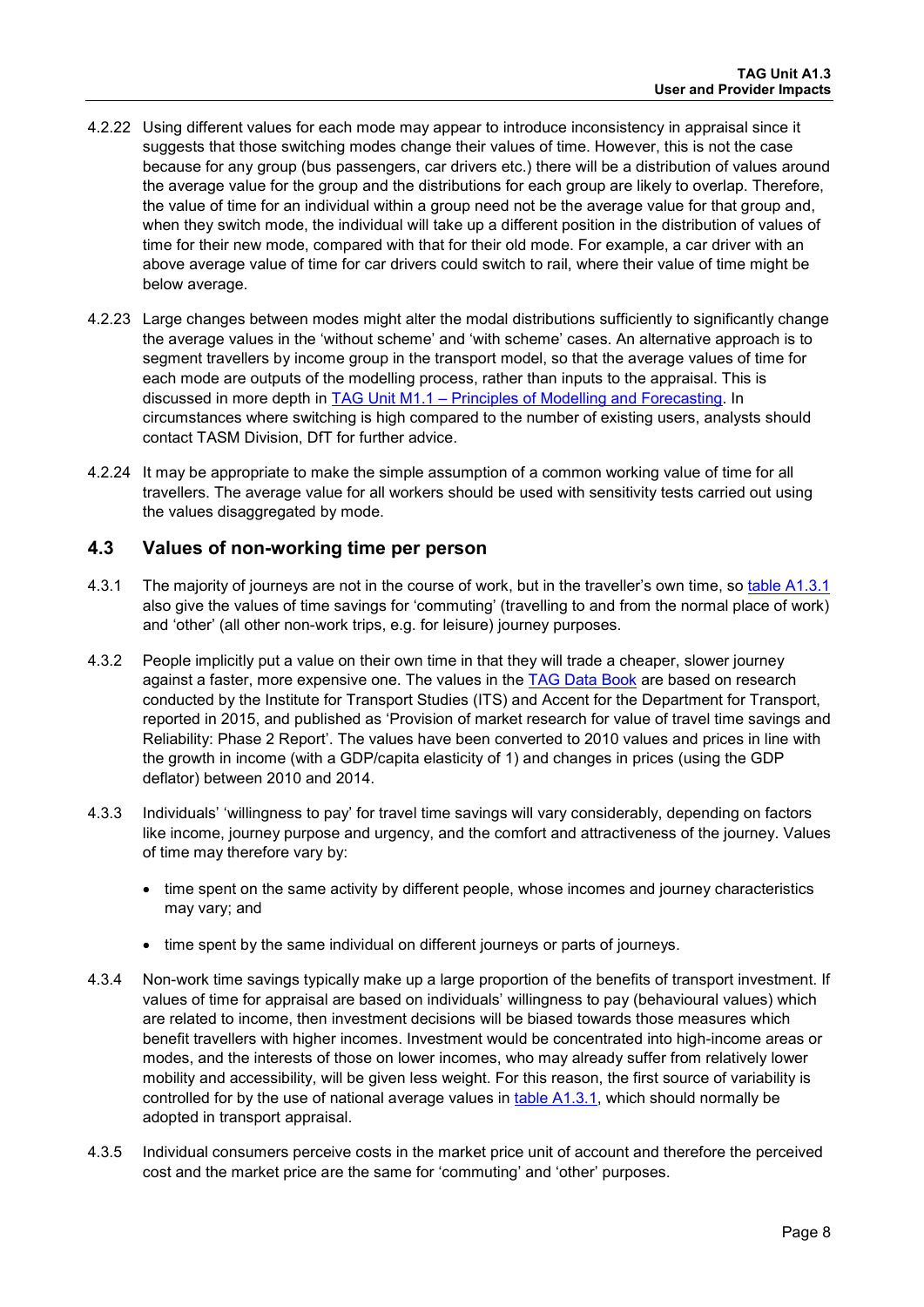4.3.6 Based on the results of the most recent value of time research,<sup>[7](#page-10-1)</sup> the recommended sensitivity testing ranges for the non-work values of time are given below:

| work values of time | Table 1: Recommended sensitivity testing ranges: non- |  |
|---------------------|-------------------------------------------------------|--|
| Trip purpose        | <b>Recommended sensitivity testing</b><br>range       |  |
|                     |                                                       |  |
| Commute             | $+/- 25%$                                             |  |
| Other non-work      | $+/- 60%$                                             |  |

4.3.7 As with the values of working time, this range should be applied in sensitivity testing. This analysis should be carried out and reported separately from analysis carried out on values of working time.

## **4.4 Value of time multipliers**

- 4.4.1 There is consistent evidence that people and businesses will pay more to save time spent in certain conditions, compared to 'average' conditions. Specifically, WTP for saving walking and waiting time is found to be greater than for an equivalent saving of in-vehicle time. Based on the results from a meta-analysis covering over 130 estimates of wait time multipliers across Europe,<sup>[8](#page-10-2)</sup> the values of time in table A1.3.1 of the TAG [Data Book](https://www.gov.uk/transport-analysis-guidance-webtag#webtag-data-book) should be factored by 2 for time spent waiting for public transport. This multiplier should also be applied to time spent accessing or interchanging between modes of transport by walking or cycling. This applies to all journey purposes.
- 4.4.2 An alternative method to valuing wait time is to use 'service frequency penalties' that represent the 'cost' of a given frequency in terms of equivalent additional in-vehicle time. Where evidence is available to support a robust valuation on this basis, and these values have been used for modelling/forecasting, they should also be used for appraisal.<sup>[9](#page-10-3)</sup> More guidance on this can be found in TAG unit A5.3.[10](#page-10-4)
- 4.4.3 There is a wide body of evidence suggesting people and businesses have a greater willingness-topay for time savings in congested and crowded conditions. For rail appraisal, the recommendations set out in PDFH should be used. For other modes, while latest research shows support for varying the VTTS according to crowing/congestion levels, more research is needed before reliable values can be derived on a robust basis.<sup>[11](#page-10-5)</sup>

#### <span id="page-10-0"></span>**4.5 Increases in values of time over time**

4.5.1 Both the work and non-work values of time are assumed to increase with income over time with an elasticity of 1.0[12.](#page-10-6) The [TAG Data Book Annual Parameters](https://www.gov.uk/transport-analysis-guidance-webtag#webtag-data-book) table includes forecasts of real GDP

-

<span id="page-10-1"></span><sup>7</sup> Department for Transport (2015), 'Provision of market research for value of travel time savings and reliability: Phase 2 Report', available at: [https://www.gov.uk/government/uploads/system/uploads/attachment\\_data/file/470231/vtts-phase-](https://www.gov.uk/government/uploads/system/uploads/attachment_data/file/470231/vtts-phase-2-report-issue-august-2015.pdf)

<span id="page-10-2"></span>[<sup>2-</sup>report-issue-august-2015.pdf](https://www.gov.uk/government/uploads/system/uploads/attachment_data/file/470231/vtts-phase-2-report-issue-august-2015.pdf)<br>
<sup>8</sup> Value of Time Multipliers: A Review and Meta-Analysis of European-Wide Evidence, Wardman et al (2013).

<span id="page-10-3"></span> $9$  For example, PDFH contains service frequency penalties for rail, which should be used for appraisal if they have been used in forecasting as well.

<span id="page-10-4"></span><sup>10</sup> <https://www.gov.uk/government/publications/webtag-tag-unit-a5-3-rail-appraisal-december-2015>

<span id="page-10-5"></span><sup>11</sup> See p.217 of the 2015 report, available at:

[https://www.gov.uk/government/uploads/system/uploads/attachment\\_data/file/470231/vtts-phase-2-report-issue-august-](https://www.gov.uk/government/uploads/system/uploads/attachment_data/file/470231/vtts-phase-2-report-issue-august-2015.pdf)[2015.pdf](https://www.gov.uk/government/uploads/system/uploads/attachment_data/file/470231/vtts-phase-2-report-issue-august-2015.pdf)

<span id="page-10-6"></span><sup>&</sup>lt;sup>12</sup> Elasticity is the relative response of one variable to changes in another variable. The phrase "relative response" is best interpreted as the percentage change. In this context, the inter-temporal income elasticity of the value of time, is the percentage change in the value of time (over time) measured against the percentage change in income (over time). The elasticities are based on findings from Abrantes & Wardman (2010).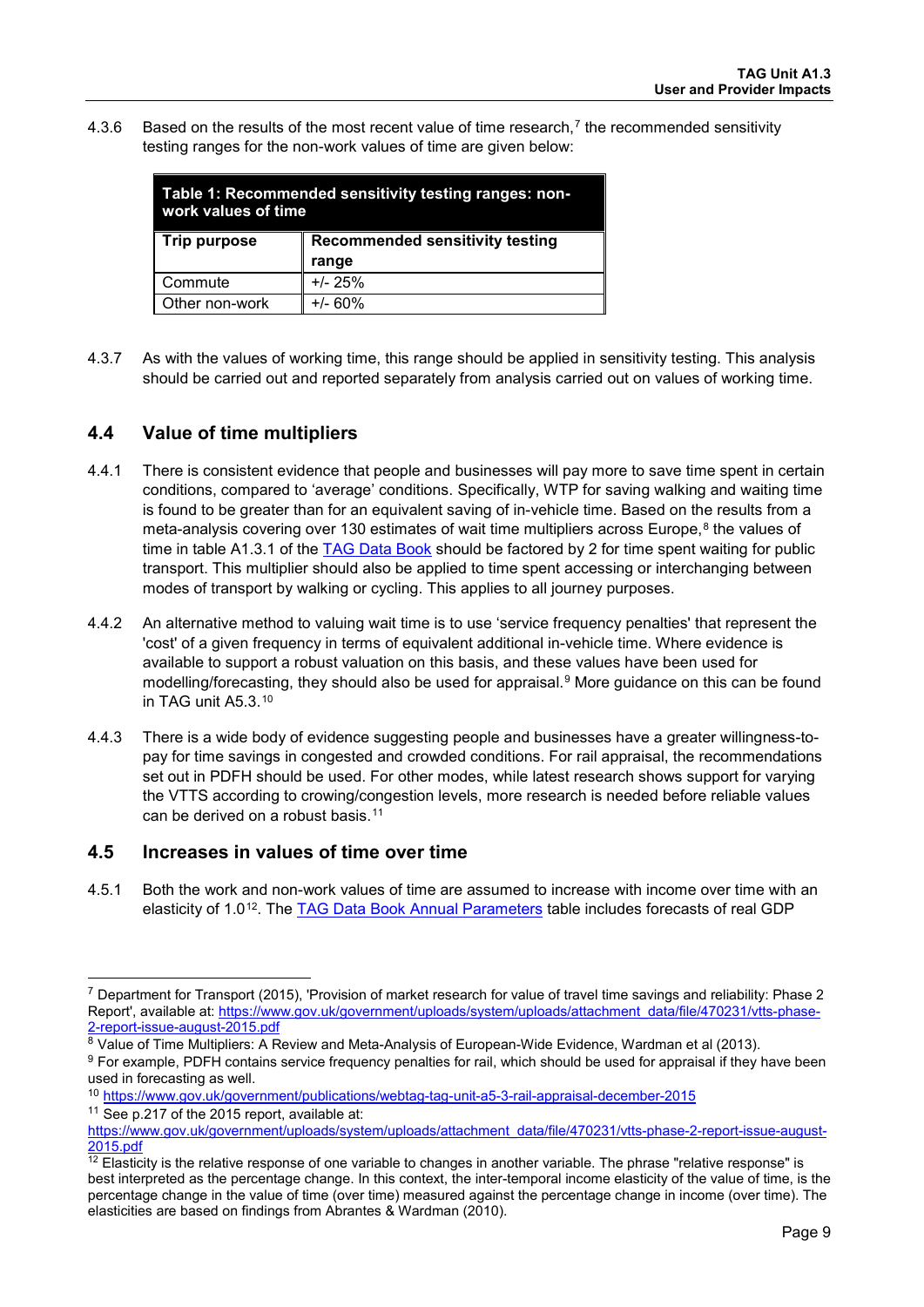growth per head, which is the measure of income used, and the resulting growth rates which should be applied to the values. The results of applying the income growth forecasts, are given in:

#### **[A1.3.2: Forecast values of time per person](https://www.gov.uk/transport-analysis-guidance-webtag#webtag-data-book)**

#### <span id="page-11-0"></span>**4.6 Values of time per vehicle**

4.6.1 The [TAG Data Book](https://www.gov.uk/transport-analysis-guidance-webtag#webtag-data-book) provides data on vehicle occupancy rates; how they are forecast to change over time; and proportions of travel by journey purpose, time of day and vehicle type:

**[A1.3.3: Vehicle Occupancy \(2000\); Annual percentage change in car passenger occupancy](https://www.gov.uk/transport-analysis-guidance-webtag#webtag-data-book)**

**[A1.3.4: Proportion of travel and trips in work and non-work time](https://www.gov.uk/transport-analysis-guidance-webtag#webtag-data-book)**

4.6.2 These variables are combined with the relevant values of time per person to give values of time per vehicle in the Department's base year and forecast values per vehicle:

**[A1.3.5: Value of time per vehicle \(single year\)](https://www.gov.uk/transport-analysis-guidance-webtag#webtag-data-book)**

**[A1.3.6: Forecast value of time per vehicle](https://www.gov.uk/transport-analysis-guidance-webtag#webtag-data-book)**

## <span id="page-11-1"></span>**5 Vehicle operating costs**

5.1.1 Use of the transport system gives rise to operating costs for the user. These include fuel and nonfuel costs, where non-fuel costs include oil, tyres, vehicle maintenance and mileage-related depreciation (meaning allowance is made for the purchase of new vehicles<sup>[13](#page-11-2)</sup>).

#### **Fuel operating costs**

5.1.2 Fuel costs for use in appraisal are given in:

#### **[A1.3.7: Fuel and electricity price forecasts](https://www.gov.uk/transport-analysis-guidance-webtag#webtag-data-book)**

- 5.1.3 based on fuel price forecasts published in Supplementary Green Book guidance on valuation of energy use and greenhouse gas emissions<sup>14</sup>. For business and freight trips, the perceived fuel cost should include fuel duty but not VAT (which is reclaimable). These costs are perceived in the factor cost unit of account and so should be converted to market prices using the indirect tax correction factor (see [TAG Unit A1.1\)](https://www.gov.uk/transport-analysis-guidance-webtag#a1-cost-benefit-analysis). Fuel costs for non-work trips, which are perceived in the market prices unit of account, should include both fuel duty and VAT.
- 5.1.4 Fuel consumption is estimated using a function of the form:

L =  $(a + b \cdot v + c \cdot v^2 + d \cdot v^3) / v$ 

Where:

-

L = consumption, expressed in litres per kilometre;

- v = average speed in kilometres per hour; and
- a, b, c, d are parameters defined for each vehicle category.
- 5.1.5 The parameters for these equations were derived<sup>[15](#page-11-4)</sup> to be consistent with the latest fleet composition and projections and methods used in the National Atmospheric Emissions Inventory (NAEI), which can be found at: [http://naei.defra.gov.uk/.](http://naei.defra.gov.uk/) The parameters, by vehicle type, are given in:

<sup>14</sup> <https://www.gov.uk/government/publications/valuation-of-energy-use-and-greenhouse-gas-emissions-for-appraisal>

<span id="page-11-2"></span><sup>&</sup>lt;sup>13</sup> For business cars, an allowance is also made for the decline in vehicle capital value (other than that accounted for by mileage related depreciation).

<span id="page-11-4"></span><span id="page-11-3"></span><sup>15</sup> Ricardo-AEA unpublished report "Production of Updated Emission Curves for Use in the National Transport Model" dated 24 February 2014.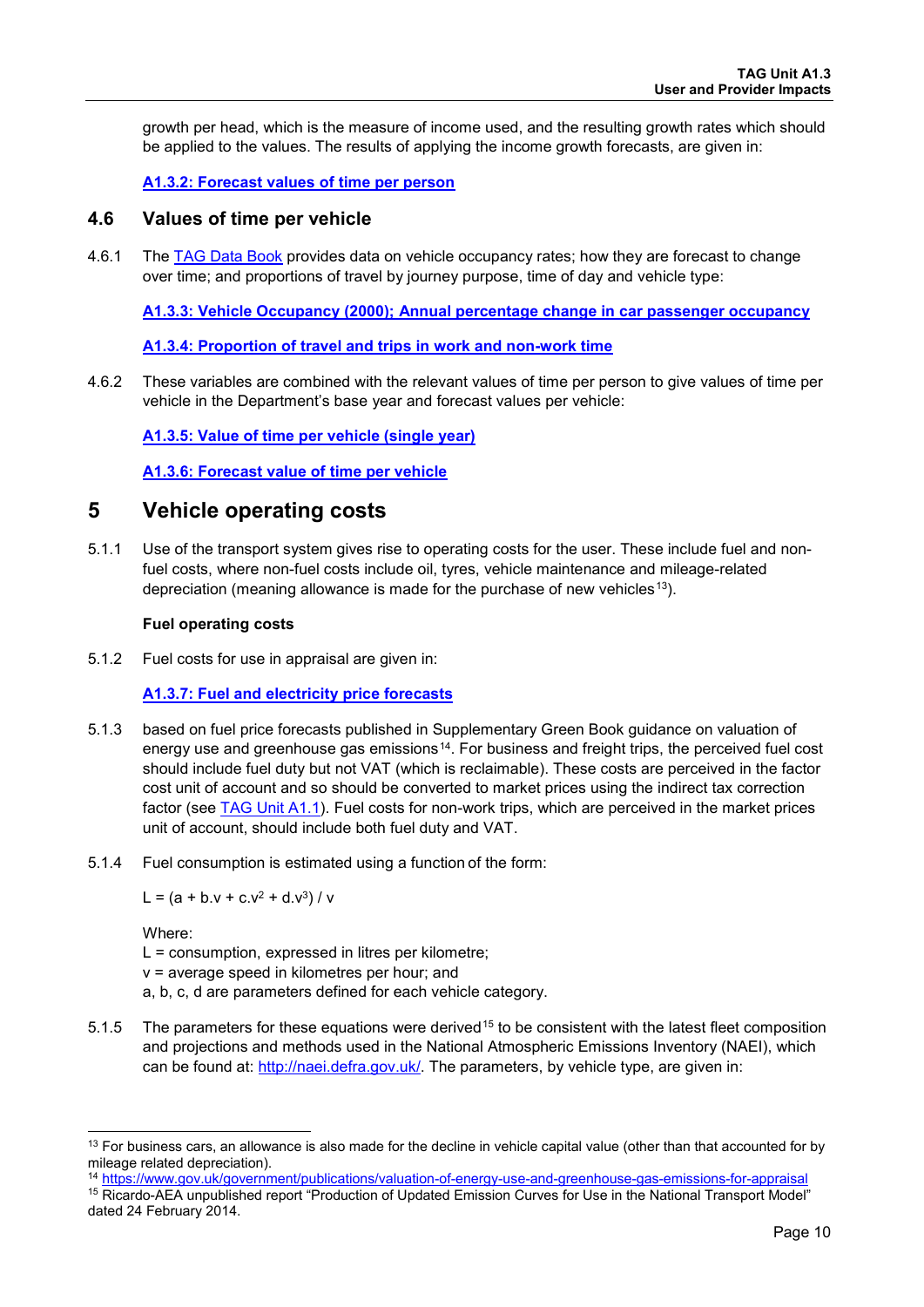#### **[A1.3.8: Fuel/energy consumption parameters](https://www.gov.uk/transport-analysis-guidance-webtag#webtag-data-book)**



5.1.6 [Figure 2](#page-12-0) shows how fuel consumption varies with speed, using these functions.

#### **Figure 2 – fuel consumption rates at different speeds (2010 fleet)**

<span id="page-12-0"></span>5.1.7 The proportion of cars and LGVs using petrol, diesel or electric fuel is required to calculate the averages for cars and LGVs shown in [Figure 2.](#page-12-0) These proportions, and forecast changes over time, are given in:

#### **[A1.3.9: Proportions of vehicle kms by fuel type](https://www.gov.uk/transport-analysis-guidance-webtag#webtag-data-book)**

5.1.8 Fuel efficiency is expected to improve over time, meaning that these parameters will decrease over time. Fuel efficiency improvement assumptions (with negative values representing improved efficiency) are given in:

#### **[A1.3.10: Forecast fuel efficiency improvements](https://www.gov.uk/transport-analysis-guidance-webtag#webtag-data-book)**

**[A1.3.11: Forecast fuel consumption parameters](https://www.gov.uk/transport-analysis-guidance-webtag#webtag-data-book)**

5.1.9 The parameters in the fuel consumption equation (in litres/km) can be multiplied by the cost of fuel (in pence per litre) to give a fuel cost equation (in pence per km). The forecast costs of fuel, changes in the fleet mix and efficiency improvements can then be combined to provide forecasts of the fuel cost equation by vehicle type and journey purpose:

#### **[A1.3.12: Forecast fuel cost parameters \(work\)](https://www.gov.uk/transport-analysis-guidance-webtag#webtag-data-book)**

#### **[A1.3.13: Forecast fuel cost parameters \(non-work\)](https://www.gov.uk/transport-analysis-guidance-webtag#webtag-data-book)**

#### **Non-fuel operating costs**

5.1.10 The elements making up non-fuel vehicle operating costs include oil, tyres, maintenance, depreciation and vehicle capital saving (only for vehicles in working time). The non-fuel elements of VOC are combined in a formula of the form;

 $C = a1 + b1/V$ 

where;

C = cost in pence per kilometre travelled;

V = average link speed in kilometres per hour;

a1 is a parameter for distance related costs defined for each vehicle category; and

b1 is a parameter for vehicle capital saving defined for each vehicle category (this parameter is only relevant to working vehicles).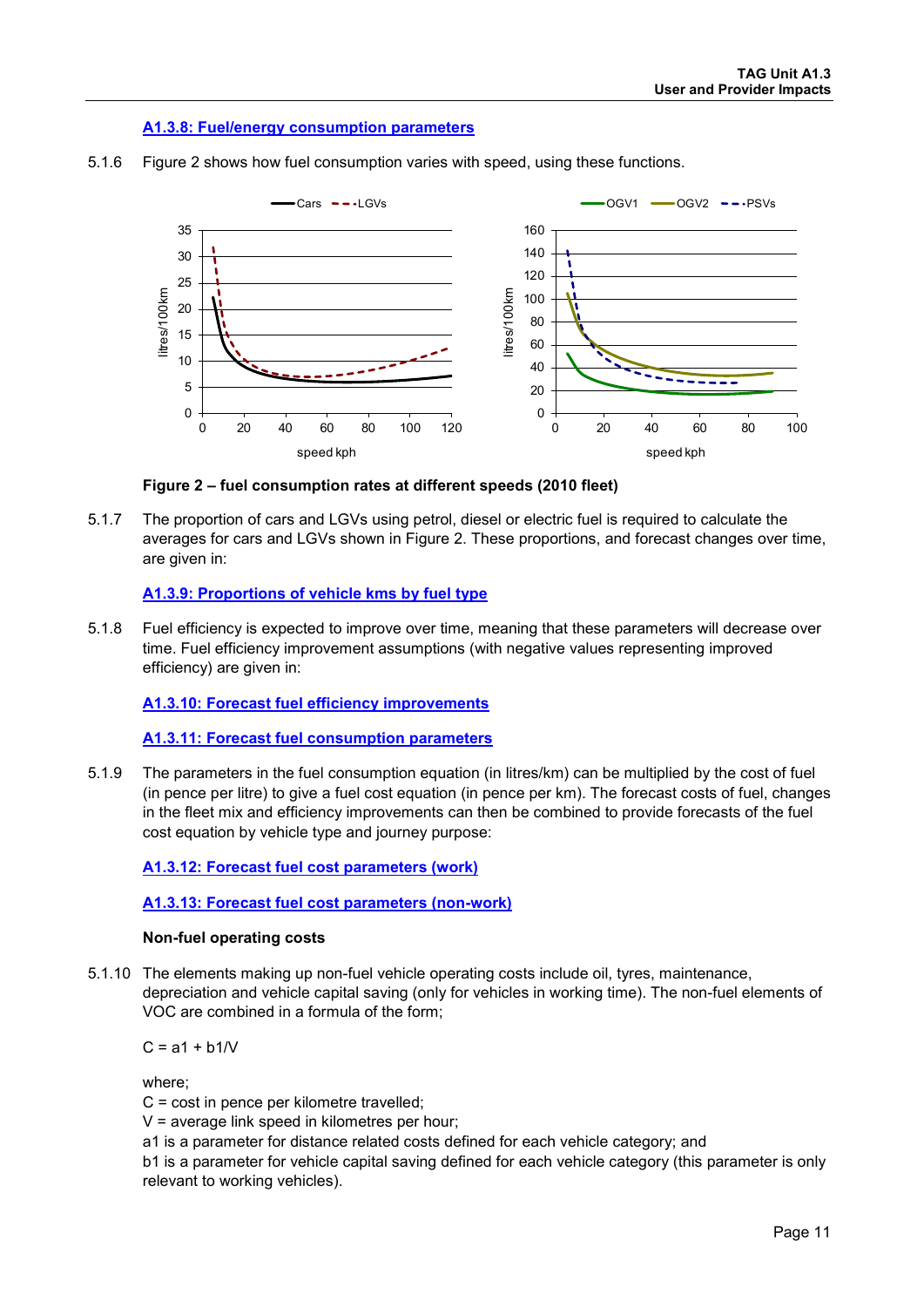5.1.11 The parameter values, in resource costs (i.e. excluding indirect taxation), are given in:

#### **[A1.3.14: Non-fuel resource vehicle operating costs](https://www.gov.uk/transport-analysis-guidance-webtag#webtag-data-book)**

- 5.1.12 Non-fuel VOC parameters for work and non-work cars and private LGVs have been derived in accordance with methods outlined in 'Review of Vehicle Operating Costs in COBA (EEA Division, DoT 1990-91)'. Non-fuel parameters for all other vehicles have been updated from the 'Transport Economics Note (DfT 2001)'.
- 5.1.13 The 'a1' term represents the marginal resource costs of oil, tyres, mileage and maintenance related depreciation<sup>[16](#page-13-1)</sup>, which are assumed to be fixed costs per kilometre. The difference between the work and non-work values reflects the difference in the composition of the vehicle fleet in work and nonwork time (in work time, a large proportion of mileage is by cars with large engine sizes with higher non-fuel VOCs).
- 5.1.14 The 'b1' term in the non-fuel VOCs represents changes in the productivity of cars, goods vehicles and PSVs in working time.
- 5.1.15 It is assumed that non-fuel VOCs are only perceived during work time. Therefore, for work purposes non-fuel VOCs should be included in generalised cost and benefits estimated using the rule of a half (and converted from the factor cost to market price unit of account in appraisal).
- 5.1.16 For non-work purposes, non-fuel VOCs should not be included in generalised cost or calculations of changes in surplus using the rule of a half. However, changes in users' expenditure on non-fuel VOCs are included in user benefits for non-work purposes. This should be calculated as the total change in expenditure on non-fuel VOCs, including indirect taxes (see [Appendix A\)](#page-21-0). Therefore, the resource costs in [table A1.3.14](https://www.gov.uk/transport-analysis-guidance-webtag#webtag-data-book) should be multiplied by (1+VAT) to give non-fuel VOCs for non-work trips.
- 5.1.17 Non-fuel VOCs are assumed to remain constant in real terms over the forecast period because the main elements which make up non-fuel VOCs are subject to less volatility than fuel VOCs. However, will vary due to the forecast change in fleet mix and are given in:

#### **[A1.3.15: Forecast non-fuel resource vehicle operating costs](https://www.gov.uk/transport-analysis-guidance-webtag#webtag-data-book)**

5.1.18 [TAG Unit A1.2 – Scheme Costs](https://www.gov.uk/transport-analysis-guidance-webtag#a1-cost-benefit-analysis) provides further guidance on estimating bus and rail operating costs.

## <span id="page-13-0"></span>**6 Reliability**

- 6.1.1 The term reliability in this section refers to variation in journey times that individuals are unable to predict (journey time variability, or JTV). Such variation could come from recurring congestion at the same period each day (day-to-day variability, or DTDV) or from non-recurring events, such as incidents. It excludes predictable variation relating to varying levels of demand by time of day, day of week, and seasonal effects which travellers are assumed to be aware of.
- 6.1.2 Different methods to estimate reliability impacts have been developed for public transport and private vehicle trips on inter urban motorways and dual carriageways, urban roads, and other roads. All the methods require a unit to measure travel time variability and this is generally the standard deviation of travel time (for private travel) or lateness (for public transport). More detail on the methods described below is given in [Appendix C.](#page-28-0)

<span id="page-13-1"></span><sup>-</sup><sup>16</sup> The time component of depreciation is excluded since it does not vary with distance or speed. All depreciation for OGVs and PSVs is assumed to be time related. For cars and LGVs, evidence from second hand prices indicates that part of their depreciation is related to mileage; and therefore this element is included in the marginal resource cost.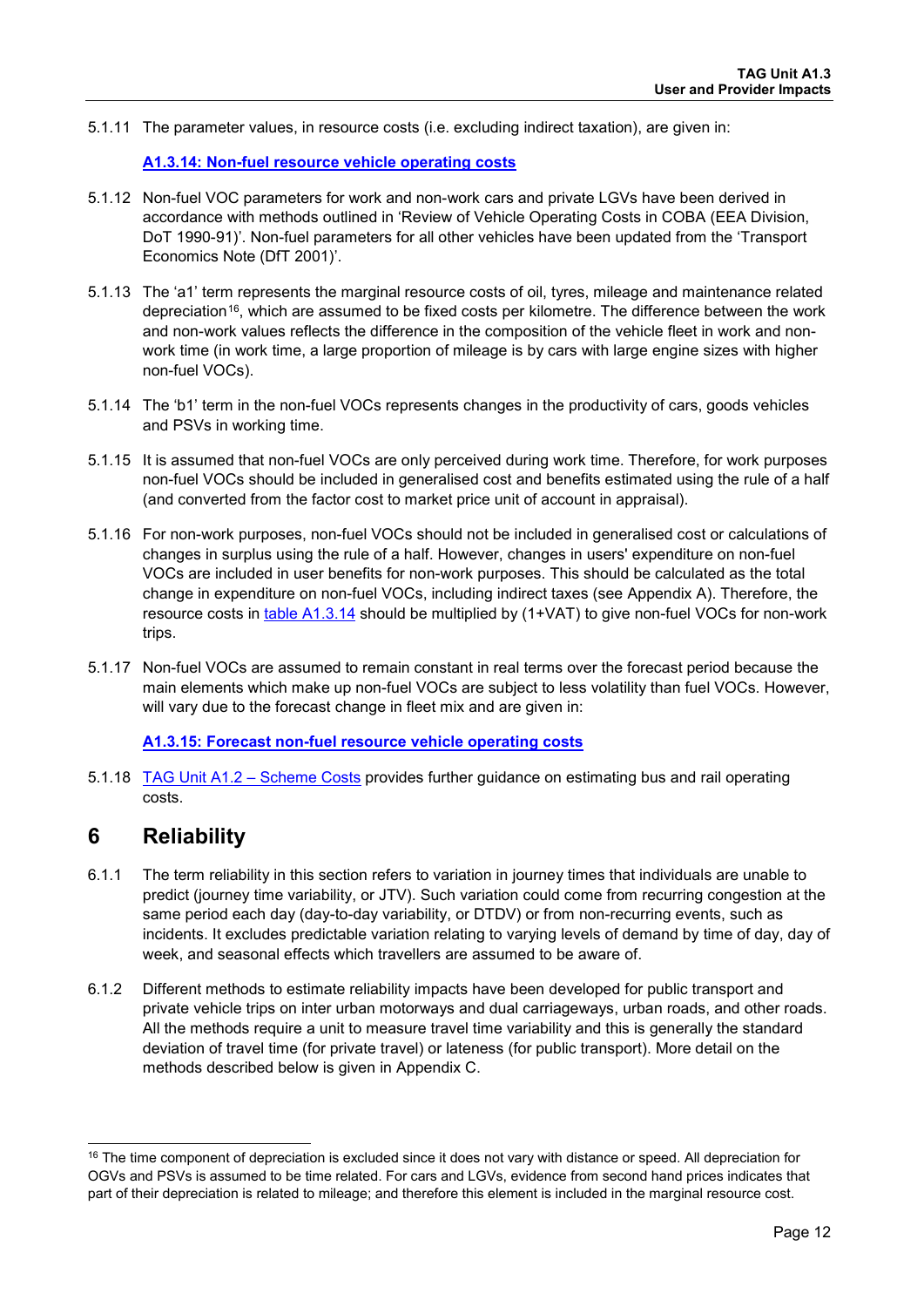#### <span id="page-14-0"></span>**6.2 Inter urban motorways and dual carriageways**

- 6.2.1 Research (Arup, 2004) found that, as long as demand is below capacity, incidents will be the main source of JTV, and DTDV is much less important except in urban areas where the two effects cannot be readily separated. In such circumstances, where demand is below capacity, the additional delays caused by congestion unrelated to incidents and any associated variability can be assumed to be allowed for in the journey time forecasts. In the case of delays due to incidents, a separate element for average delays will usually need to be added to the variability element. Additional research by the Highways Agency to develop software has also been undertaken to incorporate DTDV into the calculations, where appropriate.
- 6.2.2 Existing methods of estimating reliability for dual carriageways and motorways assume a dual carriageway layout and are likely to use parameters based on data for motorways only. Incident delays can be estimated according to the average severity and length of each type of incident, the number of lanes blocked and the volume of traffic at the time. Changing the number of lanes available to traffic changes both the probability of encountering an incident (or its aftermath) and the delays caused by incidents. The resulting estimates of benefits cannot be taken to be as robust as those for time savings or accident reductions, but they are likely to be of more value to decision makers than a qualitative assessment.
- 6.2.3 For motorways and dual carriageways, alternative routes avoiding particular sections usually have limited capacity making it difficult for large numbers of drivers to divert if they encounter delays due to an incident. In the absence of significant "transient excess demand" (temporary periods of demand exceeding capacity), it may be sufficient to assume that incidents are the main source of unpredictable variability. However, it is important to note that the research underlying existing methods currently incorporate what are intended to be conservative assumptions, which will be refined in due course.
- 6.2.4 The Highways Agency have a bespoke tool to estimate JTV benefits. Where JTV benefits are estimated, they should be incorporated in the appraisal as follows:
	- The reliability benefits should NOT be included in the Analysis of Monetised Costs and Benefits (AMCB) table and thus not be included in estimates of the Net Present Value (NPV) and Benefit to Cost Ratio (BCR) for the transport intervention, but
	- SHOULD be included in the Appraisal Summary Table (AST) for the transport intervention and thus be taken into account in the assessment of the overall value for money of the transport project.

#### <span id="page-14-1"></span>**6.3 Urban roads**

- 6.3.1 In urban areas alternative routes are more readily available than on motorways and there are many ways for drivers to divert away from incidents which reduce capacity on a particular route. This affects the relative importance of incident and DTDV effects.
- <span id="page-14-2"></span>6.3.2 Building on previous research, Hyder Consulting, Ian Black and John Fearon (2007) developed a model to forecast changes in the standard deviation of travel time from changes in journey time and distance:

$$
\Delta \sigma_{ij} = 0.0018 (t_{ij2}^{2.02} - t_{ij1}^{2.02}) d_{ij}^{-1.41}
$$

where:

- <sup>∆</sup>*σij* is the change in standard deviation of journey time from i to j (seconds)
- $t_{ij}$  and  $t_{ij}$  are the journey times, before and after the change, from i to j (seconds)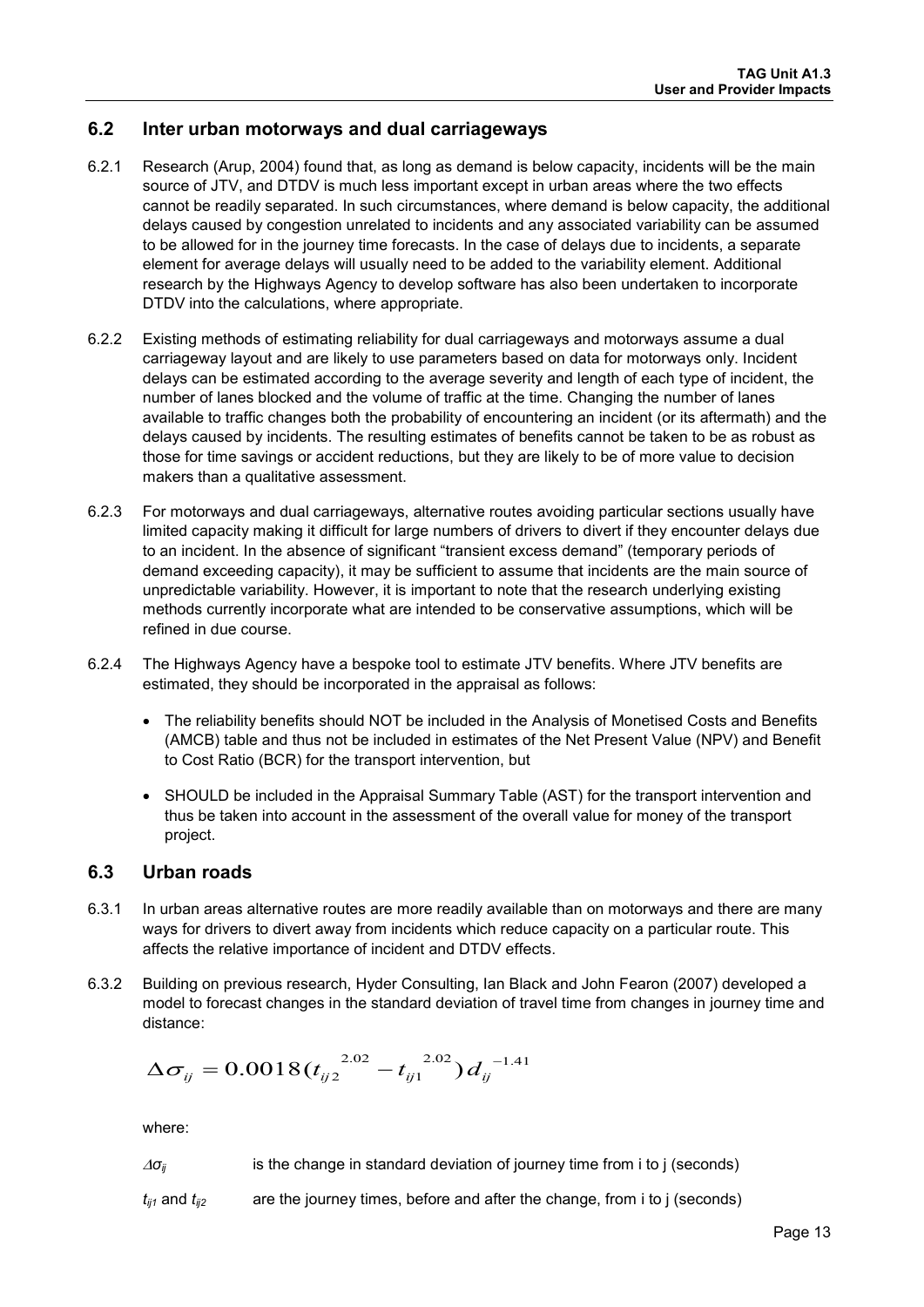- *d<sub>ij</sub>* is the journey distance from i to j (km).
- 6.3.3 To estimate the monetised benefit of changes in journey time variability, money values are needed. The reliability ratio enables changes in variability of journey time (measured by the standard deviation) to be expressed in monetary terms. The reliability ratio is defined as:

Reliability Ratio = Value of SD of travel time / Value of travel time

6.3.4 The recommended value for the reliability ratio for all journey purposes by car, based on evidence from the most up-to-date value of time study in the UK ('Provision of market research for value of travel time savings and Reliability: Phase 2 Report', ITS and Accent for the Department for Transport, 2015), is **0.4**. Multiplying this value by the appropriate value of time for the purpose in question gives a value of reliability which can be used to estimate the reliability benefit in a formula similar to the rule of a half introduced in paragraph [2.1.6:](#page-2-2)

$$
Benefit = -\frac{1}{2}\sum_{ij}\Delta\sigma_{ij}*(T_{ij}^0 + T_{ij}^1)*VOR
$$

Note that the value of reliability (VOR) is obtained by multiplying the value of time by the reliability ratio and  $T_{ii}^0$  and  $T_{ii}^1$  are number of trips before and after the change.

6.3.5 Although the model above can be used to estimate the effect of schemes and their reliability benefits in urban areas, a locally calibrated model or a local validation is preferable. Any estimates of reliability benefits using this method should be identified separately from other economic benefits and only reported in the AST.

## <span id="page-15-0"></span>**6.4 Other roads**

- 6.4.1 For journeys predominantly on single carriageways outside urban areas, it is not currently possible to estimate monetised reliability benefits. Instead, the assessment of changes in reliability should be based on changes in 'stress', the ratio of the annual average daily traffic (AADT) flow to the Congestion Reference Flow (a definition of capacity). Reliability of road journey times is believed (on the basis of work carried out for DfT's TASM Division) to decline as flows approach capacity. Thus, 'stress', is, with some limitations, considered to be a reasonable proxy for reliability. Detailed advice on stress, including the definition of Congestion Reference Flow, is provided in DMRB Vol 5, Section 1, Part 3, TA46/97.
- 6.4.2 The method to be used is described in detail in Appendix [C.5](#page-32-0) where a worksheet is provided so that values for improved reliability can be calculated and presented in a consistent manner.

#### <span id="page-15-1"></span>**6.5 Public transport**

- 6.5.1 For most public transport journeys, the existence of timetabled arrival times means that it is usual to consider reliability in terms of lateness, defined as the difference between travellers' actual and timetabled arrival times. Adopting this definition means that arrival before the timetabled arrival time is usually ignored. Two measures of lateness must be considered: average lateness; and the variability of lateness, measured by the standard deviation of lateness.
- 6.5.2 Therefore, the reliability ratio for public transport is defined as the ratio of the value of the standard deviation of lateness to the value of average lateness, where the value of average lateness is a factor of the value of travel time savings: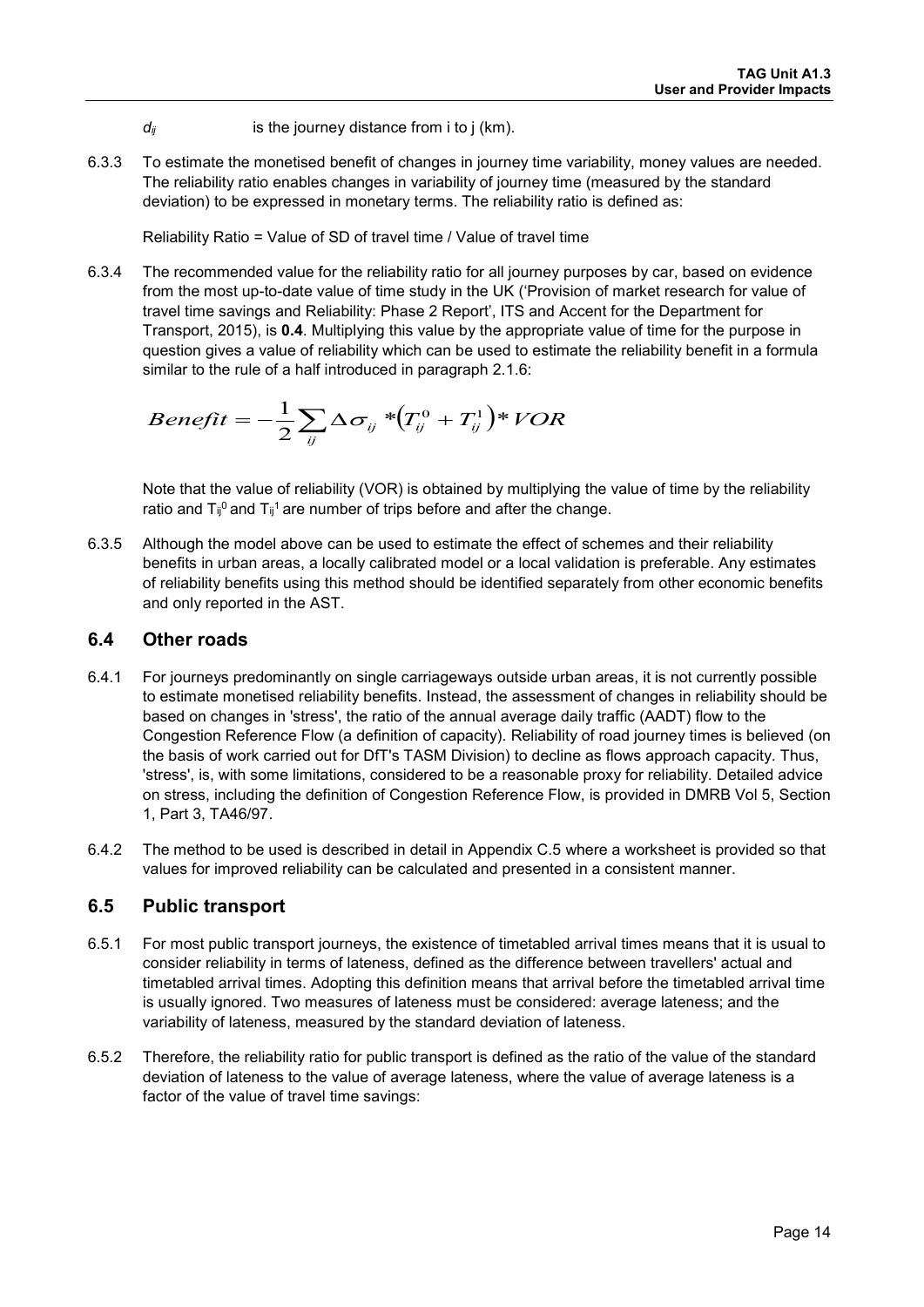#### **Reliability Ratio = Value of SD of lateness / Value of average lateness**

#### **Value of average lateness = factor \* value of travel time**

- 6.5.3 Based on evidence from the PDFH<sup>[17](#page-16-1)</sup> the value of average lateness for public transport is 2.5 times the value of in-vehicle time. A reliability ratio of 1.4 is recommended for all purposes for all public transport modes.
- 6.5.4 Therefore both the mean lateness and the standard deviation of lateness should ideally be modelled. However, in many cases the information required to calculate the standard deviation of lateness will not be available. Bates et al (2001) suggested that it is the "pure" lateness effect which tends to dominate, because the effect of variability is less important given that rail passengers have already made some "compromises" in selecting arrival or departure time of their preferred scheduled train.
- 6.5.5 For rail, the PDFH recommendations on performance given in Table 1 of [TAG Unit M4](https://www.gov.uk/transport-analysis-guidance-webtag#m4-forecasting)  [Forecasting and Uncertainty](https://www.gov.uk/transport-analysis-guidance-webtag#m4-forecasting) should be followed. The lateness factors in PDFH vary by flow type. For other public transport schemes, in the absence of better evidence, an uplift of 20% can applied to the value of wait time (2.0), giving a lateness factor of 2.4.
- 6.5.6 Bates et al recommend that early arrival is given the same weight as late arrival but with the opposite sign. However, early arrivals are not included in rail Public Performance Measure (PPM) data so it is recommended that early rail arrivals are treated as on time and excluded from calculations of the mean and standard deviation of delay.
- 6.5.7 Rail performance data distinguishes between 'punctuality', services arriving on time, and 'reliability', services being cancelled. Both factors contribute to journey time variability and should be included in assessment of reliability impacts. When a train is cancelled, the service interval (which is the delay for the passenger) should be multiplied by 1.5 to represent the greater disutility associated with waiting rather than being in the vehicle. This value should then be multiplied by the late time multiplier (for the given flow) as outlined in PDFH.

## <span id="page-16-0"></span>**7 Impacts on transport providers**

#### **Public transport provider revenues**

7.1.1 The change in transport provider revenues is given by the following equation for both work and nonwork trips:

$$
(M^{1} - M^{0}) = \sum_{ij} T^{1}_{ij} M^{1}_{ij} - T^{0}_{ij} M^{0}_{ij}
$$

7.1.2 where M<sup>S</sup> is total revenue (with the S superscript representing the scenario); and M<sup>S</sup><sub>ii</sub> is the revenue per trip, and  $T^{S_{ij}}$  the number of trips, between i and j. As businesses, transport providers perceive changes in revenue in factor costs so they should be converted to the market price unit of account.

#### **Bus and rail operating costs**

7.1.3 Formulations for public transport operating costs are less well established than for private vehicles (cars and goods vehicles) and may differ from study to study. In a simple highway appraisal, buses are treated as part of the traffic flow, and the operating cost formulae described in section [5](#page-11-1) are applied, using the appropriate parameter values for PSVs. However, in a multi-modal study different options may result in the need for more or different levels and patterns of bus service provision.

<span id="page-16-1"></span><sup>-</sup><sup>17</sup> PDFH is a technical document, summarizing research on the various factors affecting forecasts of demand for passenger rail services, published by the Passenger Demand Forecasting Council. It is not a public document and is only available on subscription from the Association of Train Operating Companies.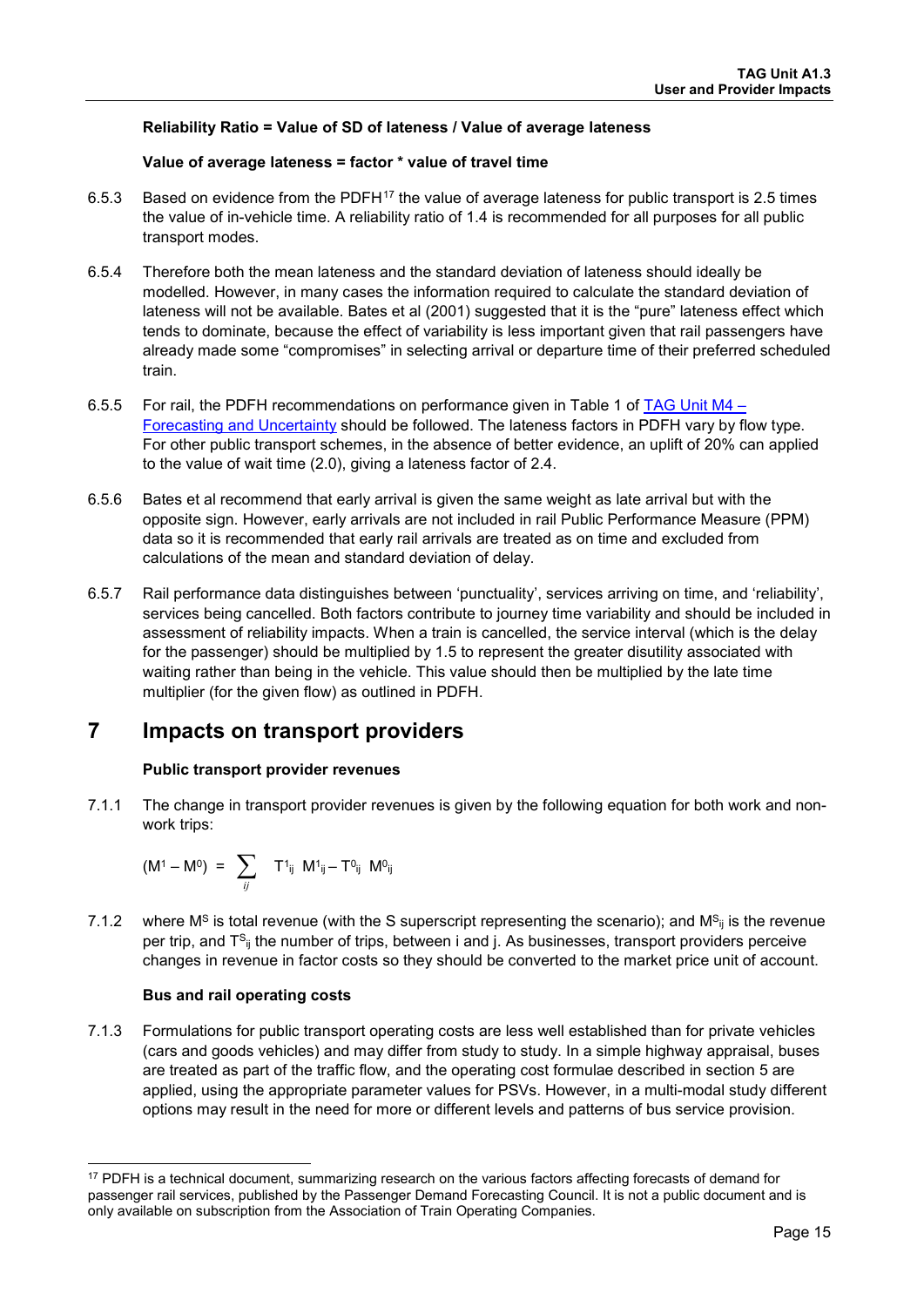- 7.1.4 [TAG Unit A1.2](https://www.gov.uk/transport-analysis-guidance-webtag#a1-cost-benefit-analysis) provides guidance on the factors that should be included in public transport operating costs. Care should be taken to ensure that operating costs, investment costs and subsidies are treated separately and correctly reported.
- 7.1.5 Costs should exclude VAT, which is recoverable by the operator, but should be multiplied by (1+t) to convert them to the market prices unit of account.

## <span id="page-17-0"></span>**8 Impacts on indirect tax revenue**

8.1.1 Indirect tax revenues accrue to the government which perceives those revenues in the factor cost unit of account. Therefore indirect tax revenues should be converted to the market price unit of account by multiplying by (1+t), the indirect tax correction factor. This conversion to market prices is included in the detailed equations for calculating the indirect tax impacts of work and non-work trips in Appendix [A.5.](#page-24-0)

## <span id="page-17-1"></span>**9 Annualisation**

- 9.1.1 Transport models typically model periods of the day so that benefits estimated from model outputs have to be expanded to cover the whole day and then a full year. This might mean expanding benefits from a modelled hour to cover a longer period (e.g. expanding the weekday AM peak hour to cover a 3-hour weekday AM peak period for a whole year) but could also include estimating benefits in non-modelled periods from the modelled results (e.g. estimating off-peak or weekend benefits from a modelled inter-peak hour).
- 9.1.2 Separate annualisation factors should be used for each modelled period and should account for differences in flows, modes used and mix of journey purposes in the period modelled and the period that benefits are being expanded to cover.
- 9.1.3 Different annualisation factors may also be needed for vehicle flows, public transport patronage and revenues, mode shift and congestion relief benefits as the relationship between demand and congestion relief benefits is non-linear. In cases where there is significant congestion, benefits will increase more than proportionately with the level of demand. Where congestion is less of an issue, single annualisation factors may be appropriate.
- 9.1.4 The data sources used, and assumptions and calculations made, in deriving annualisation factors should be clearly documented and explained. It is particularly important to explain where different factors have been used (e.g. for public transport patronage and revenues and congestion relief benefits) and, where applicable, how annualisation factors have been derived for non-modelled periods.

## <span id="page-17-2"></span>**10 Impacts during construction and maintenance**

- 10.1.1 Costs to existing transport users due to the construction of a project and costs (or benefits) to users arising during future maintenance should be recorded in the TEE tables where they are likely to be significant.
- 10.1.2 Impacts during construction and/or future maintenance may be estimated using the same congested assignment package as used to predict the overall traffic effects of the scheme. Models may also be useful for options affecting public transport users if significant diversion is expected during construction and/or future maintenance. The TUBA program may be used to value delays to road and/or public transport users, using standard economic parameters. For options affecting public transport, the impact on operators' revenues should also be considered. For heavy rail, estimates should be based on the compensation regime between the train operators and infrastructure authority, typically Network Rail.
- 10.1.3 In some circumstances, it may be sufficient to use a simplified approach, based on evidence of unit costs per kilometre from other schemes. For road user delays, unit costs will vary with traffic levels,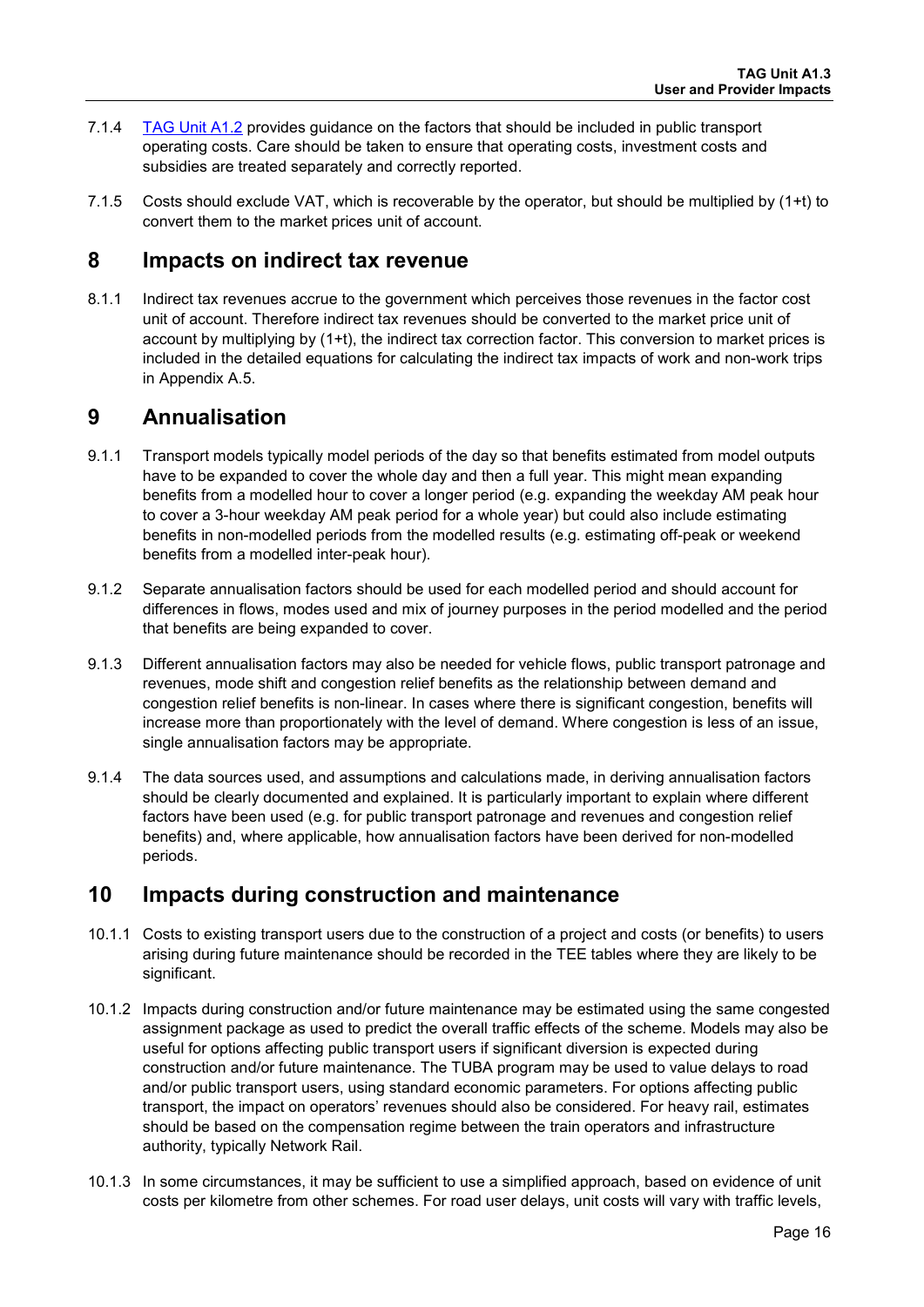and thus it will be important to demonstrate that they are appropriate for the option being considered.

## <span id="page-18-0"></span>**11 Reporting user benefits and transport provider impacts in the PA and TEE tables**

- 11.1.1 Monetised benefits for transport users and private sector providers are summarised in the [Transport](https://www.gov.uk/government/publications/webtag-appraisal-tables)  [Economic Efficiency \(TEE\)](https://www.gov.uk/government/publications/webtag-appraisal-tables) table. All benefits should be reported in present values and real prices, in the Department's base year, and in the market prices unit of account (see [TAG Unit A1.1\)](https://www.gov.uk/transport-analysis-guidance-webtag#a1-cost-benefit-analysis). Benefits should be reported as positive values and disbenefits (or costs) as negative values. The Department's appraisal software, TUBA, performs these calculations using the methods and values in this TAG Unit and the TAG [Data Book](https://www.gov.uk/transport-analysis-guidance-webtag#webtag-data-book) and presents the results in the TEE table format.
- 11.1.2 User travel time, vehicle operating cost and user charge impacts should be included in the TEE table, as should user impacts during construction and maintenance (which should include both travel time and vehicle operating cost impacts). Monetised reliability impacts should not be included in the TEE table.
- 11.1.3 Impacts on business (including freight), commuting and other trips should be reported separately. The sub-totals for business, commuting and other indicate the distribution of gains (and, potentially, losses) from the option.
- 11.1.4 Benefits should be attributed to the mode and source of change as described in sections [2](#page-2-1) and [3.](#page-4-0) For example, consider an option which reduces bus journey times with no change in fares, leading to an increase in bus demand. New bus passengers will pay fares but, as the level of fare has not changed, the net impact on both new and existing bus passengers, calculated using the rule of a half, will attribute all of the net benefit to the change in journey time. Therefore the benefits to bus passengers should be reported in the 'Travel time' row of the TEE table for each journey purpose. This means that the totals for 'User charges' (which are calculated with the rule of a half) and private sector provider 'Revenues' (which are calculated from changes in fare and demand) should not be expected to match.
- 11.1.5 If, in the same example, the option leads to mode switch and road decongestion, this will change both journey times and vehicle operating costs for road users. Therefore, the impacts reported in the 'Roads' column would be split between the 'Travel time' and 'Vehicle operating costs' rows.
- 11.1.6 Where not explicitly quantified in the modelling approach, the impacts on pedestrians, cyclists and others should be assessed using the method set out in [TAG Unit A5.5 – Highway Appraisal.](https://www.gov.uk/transport-analysis-guidance-webtag#a5-uni-modal-appraisal)
- 11.1.7 The 'Private sector provider impacts' section of the TEE table should include estimates of changes in revenues (see section [7\)](#page-16-0), operating costs and investments costs (see [TAG Unit A1.2\)](https://www.gov.uk/transport-analysis-guidance-webtag#a1-cost-benefit-analysis). Increases in revenue should be recorded as a positive value while costs should be recorded as a negative value in the TEE table. The disaggregation in the column headings is quite broad, meaning they include service operators' infrastructure providers. Following the decision to reclassify Network Rail as a Central Government Body[18](#page-18-1), Network Rail spending and revenues should be considered to impact directly on the Broad Transport Budget. For example, additional operator costs reported in the TEE table need to account for track access charge payments, with the equivalent Network Rail revenues (and additional operating costs incurred by Network Rail) recorded in the [Public Accounts](https://www.gov.uk/government/publications/webtag-appraisal-tables)  [\(PA\)](https://www.gov.uk/government/publications/webtag-appraisal-tables) table.
- 11.1.8 As discussed in [TAG Unit A1.2,](https://www.gov.uk/transport-analysis-guidance-webtag#a1-cost-benefit-analysis) changes in grant or subsidy payments to private sector providers should be recorded in both the TEE and PA tables. An increase in subsidies paid to providers should be recorded as a positive value in the 'Grant/subsidy' row of the TEE table (a benefit to the

<span id="page-18-1"></span><sup>-</sup><sup>18</sup> [http://www.ons.gov.uk/ons/dcp171766\\_345415.pdf](http://www.ons.gov.uk/ons/dcp171766_345415.pdf)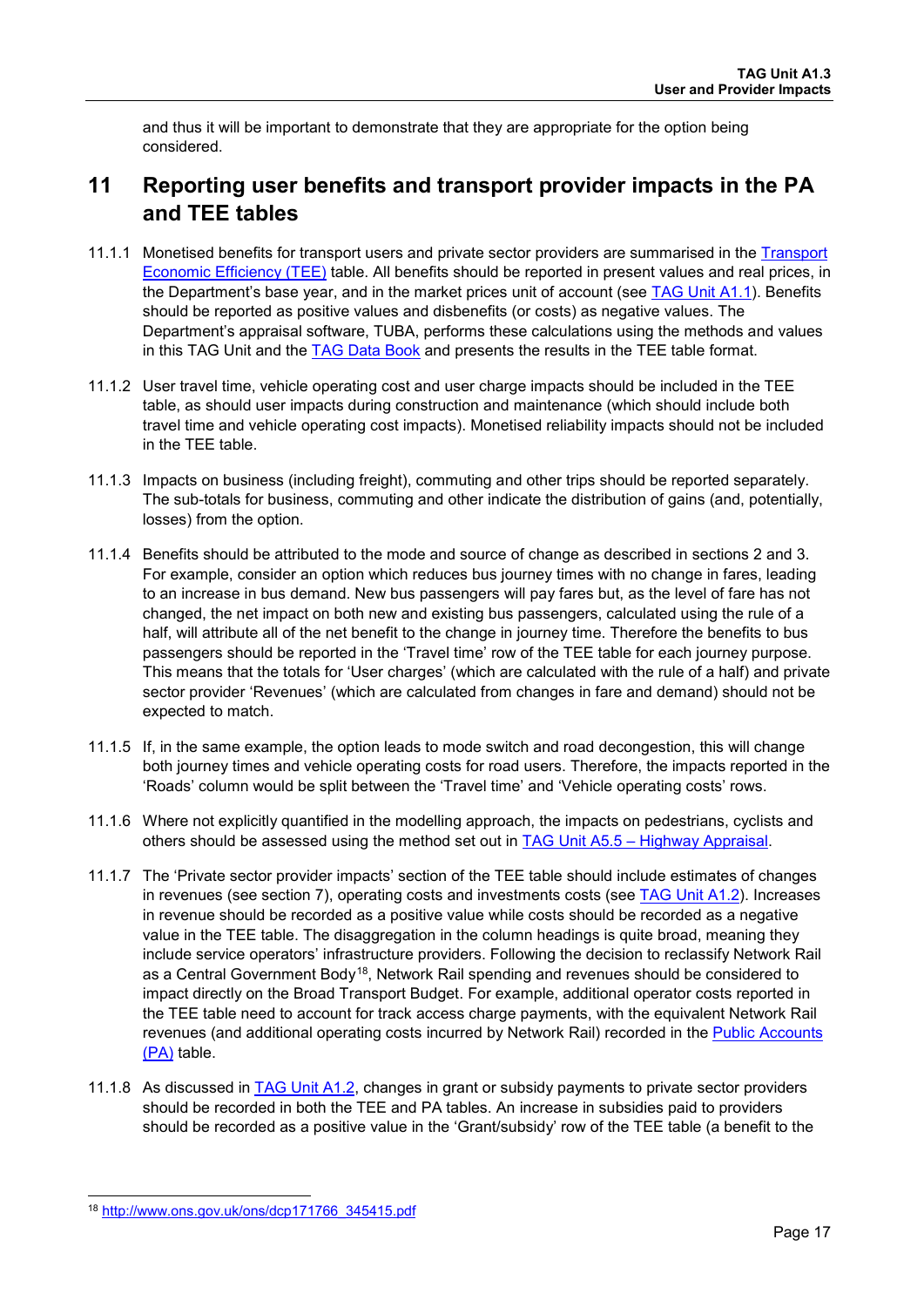provider) and a positive value in the corresponding row of the PA table (where a positive value represents a cost to the public sector).

- 11.1.9 When developers make contributions, the full investment cost should be attributed to either local or central government in the PA table, with negative values recorded in the 'Developer contributions' rows of both the TEE table (to show the cost to the developer) and the PA table (to show the reduction in cost to the public sector).
- 11.1.10 Changes in indirect tax revenue should be reported in the 'Indirect tax revenues' row of the PA table. Indirect tax revenues will increase where total fuel consumption increases. Though in most circumstances indirect tax and fuel cost impacts should be of the same sign, there may be some rare occasions when they have a different sign. Fuel cost impacts, are calculated using the 'rule of a half'. More detail on this is given in the TUBA Manual. As indirect tax revenues accrue to the government they are perceived in the factor cost unit of account and should be converted to the market price unit of account by multiplying by (1+t), the indirect tax correction factor.
- 11.1.11 [TAG Unit A1.1 Cost Benefit Analysis](https://www.gov.uk/transport-analysis-guidance-webtag#a1-cost-benefit-analysis) provides guidance on how costs reported alongside other elements covered by the appraisal in the [Analysis of Monetised Costs and Benefits \(AMCB\) table](https://www.gov.uk/government/publications/webtag-appraisal-tables) and [Appraisal Summary Table](https://www.gov.uk/government/publications/webtag-appraisal-tables) (AST).

## <span id="page-19-0"></span>**12 References**

Abrantes, P. and Wardman, M., Institute for Transport Studies, University of Leeds (2010), Meta-Analysis of UK Values of Time: An Update

Arup, Bates, J., Fearon, J. and Black, I. (2004): Frameworks for Modelling the Variability of Journey Times on the Highway Network. Department for Transport, UK.

Bates, J., Polak, J., Jones, P and A. Cook (2001): 'The Valuation of Reliability for Personal Travel', Transportation Research Part E 37.

DfT, Transport Users Benefit Appraisal User Manual, TUBA User Guidance with accompanying TUBA software

EEA Division, Department of Transport (1990-91): Review of Vehicle Operating Costs in COBA.

Faber Maunsell / AECOM (2008), M6T Research Study – Stage 2 Utilisation Surveys

Hamer, R., De Jong, G., Kroes E and P, Warffemius (2005): The Value of Reliability in Transport.

Highways Agency: Design Manual for Roads and Bridges, Volume 5.

Hyder Consulting, Fearon, J. and Black, I. (2007): Forecasting Travel Time Variability in Urban Areas. Department for Transport, UK

Jones (1977): Urban Transport Appraisal published by Macmillan London

Mackie, P., Wardman, M., Fowkes, A.S., Whelan, G., Nellthorp, J. and Bates, J.. Institute for Transport Studies, University of Leeds (2003): Values of Travel Time Savings in the UK.

Mott MacDonald (2013): Valuing the social impacts of public transport: Final report.

Nellthorp, J. and Hyman, G. (2001): Alternatives to the rule of a half in matrix-based appraisal. Proceedings of European Transport Conference. [http://www.etcproceedings.org/paper/download/373]

Passenger Demand Forecasting Handbook (PDFH)

Sugden (1999) Review of cost/benefit analysis of transport projects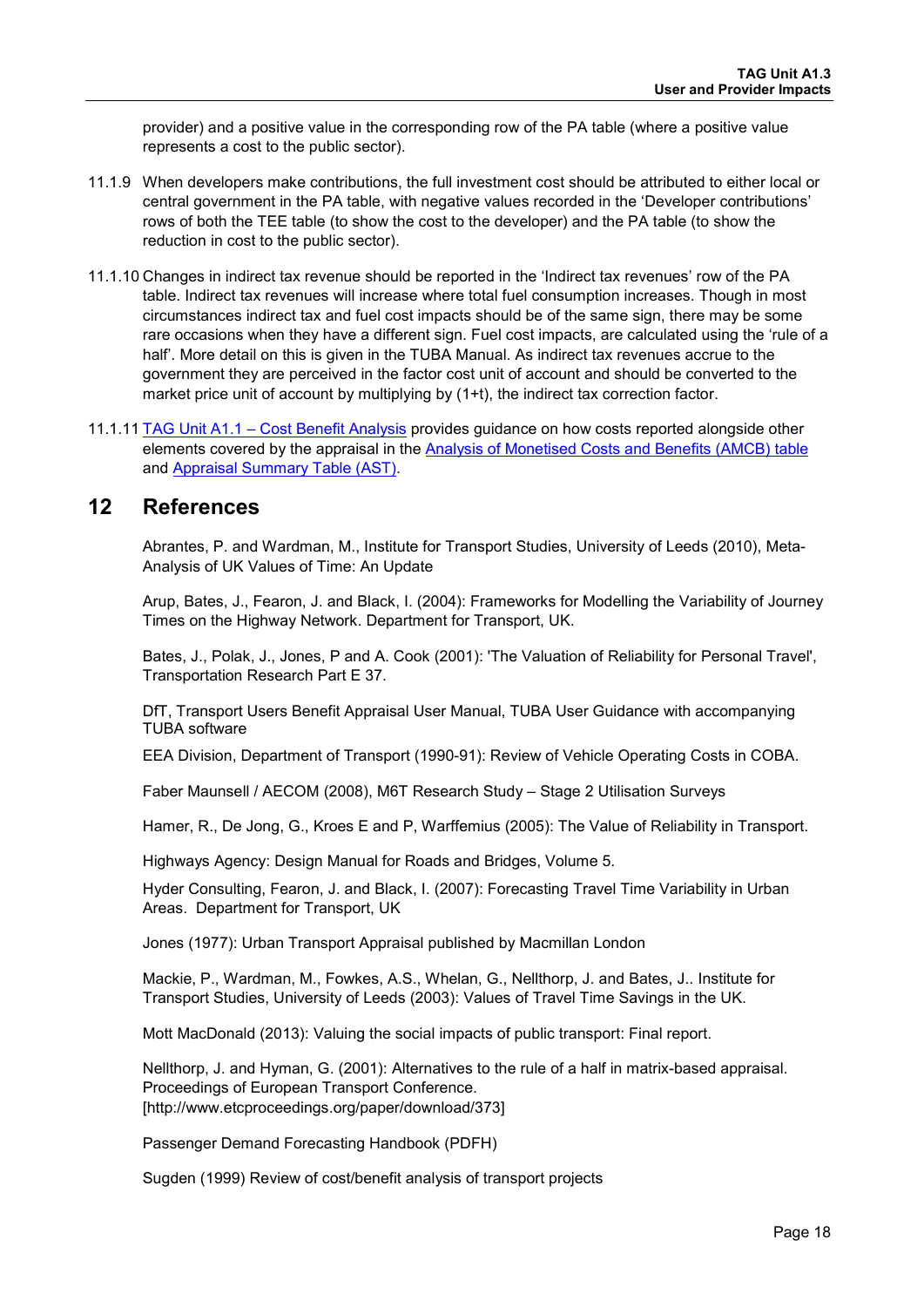TEN; HETA (Mar 2001) Transport Economics Note, the primary source for information on: values of time; values for vehicle operating costs (fuel and non-fuel); and tax rates

TRL et al (2004). The demand for public transport: a practical guide. TRL Report 593 <http://www.demandforpublictransport.co.uk/> [Accessed 2 October 2012]

Wardman, M., Batley, R., Laird, J., Mackie, P., Fowkes, A.S., Lyons, G., Bates, J. and Eliasson, J., Institute for Transport Studies, University of Leeds (2013), Valuation of Travel Time Savings for Business Travellers

Wheat, P., Wardman, M. and Bates, J., Institute for Transport Studies, University of Leeds (2012), Advice on Statistical Confidence of Appraisal Non-Work Values of Time

## <span id="page-20-0"></span>**13 Document Provenance**

- 13.1.1 This TAG Unit forms guidance on the estimation and reporting of scheme costs and user and provider impacts that was previously in TAG Units:
	- 3.5.1 The Public Accounts sub-objective;
	- 3.5.2 The Transport Economic Efficiency sub-objective;
	- 3.5.3 Transport Benefit Computation;
	- 3.5.6 Values of time and operating costs; and
	- 3.5.7 The Reliability sub-objective.
- 13.1.2 This TAG Unit also covers elements of guidance on benefit estimation previously included TAG Unit 3.9.2 – MSA Cost Benefit Analysis.
- 13.1.3 Guidance on methods for estimating the social impacts of bus interventions was added to the Unit as Appendix B in May 2014.
- 13.1.4 In November 2014 this TAG Unit was updated to provide guidance on how Network Rail costs should be treated and reported in appraisal following the decision to reclassify Network Rail as a Central Government body; and to reflect the Department's adoption of methods in PDFH v5.1 for assessing rail reliability.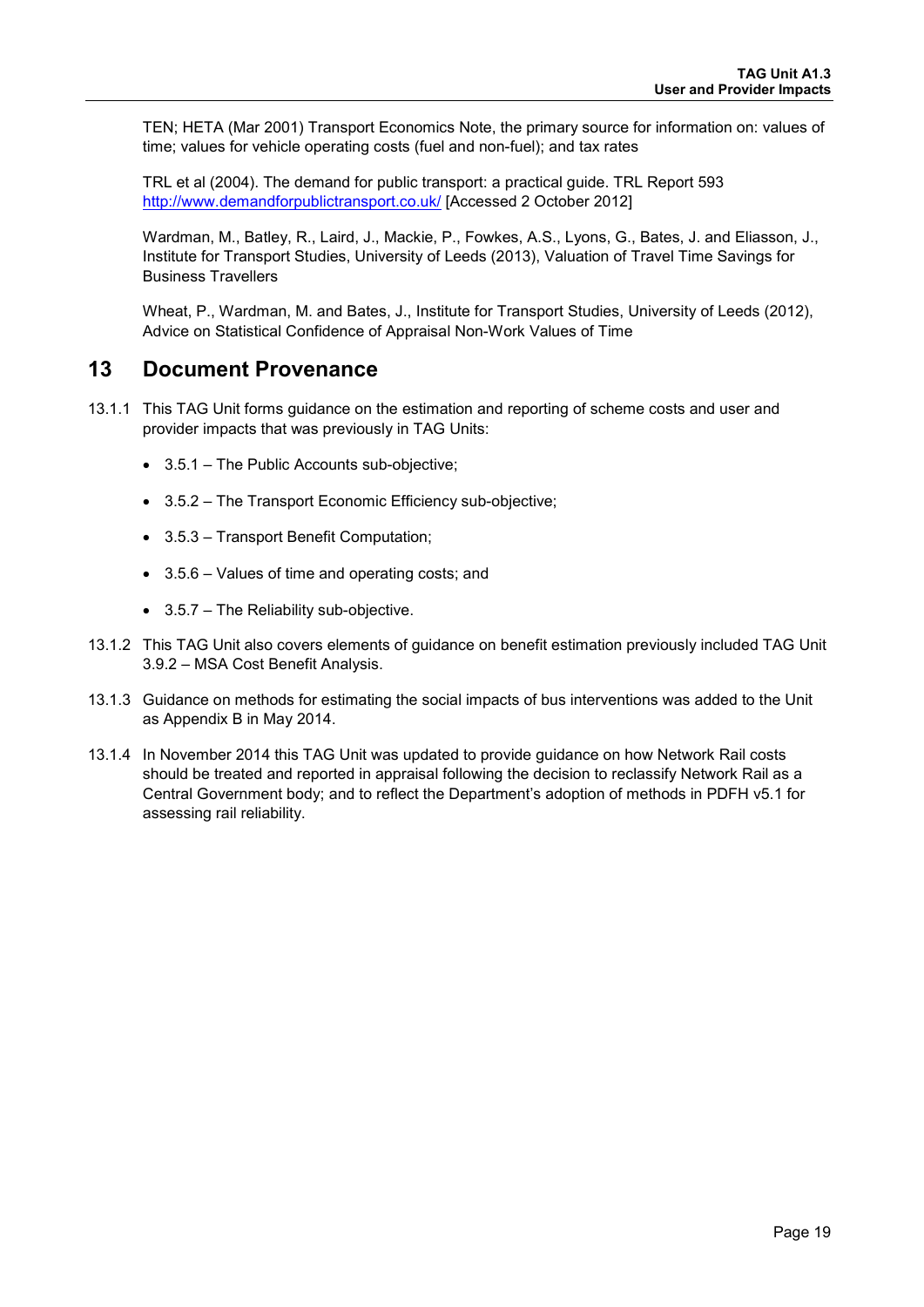## **Appendix A– Transport User Benefit Calculation**

- <span id="page-21-0"></span>A.1.1 The extent to which the appraisal is disaggregated by mode, purpose, vehicle type, time period, vehicle availability or other category will be for analysts to decide. Whatever choice is made, the following calculations are applicable to the trip matrix for each category. However, it is important to distinguish between work and non-work trips, for two reasons:
	- for non-working trips, some costs are assumed to be unperceived; and
	- different (overall) indirect taxation rates apply to work and non-work trips, because VAT is levied only on final consumption (and thus only applicable to non-work trips), whereas duties are levied on all purchases (thus applying to work and non-work trips alike).
- A.1.2 To accommodate these distinctions, the following discussion presents separate results for work and non-work trips. The Department's appraisal software, TUBA, carries out the calculations described here.
- A.1.3 The notation in this appendix is based on that from Sugden (1999). The superscript *i* represents the scenario (0 for the without-scheme case and 1 for the with-scheme case), while the subscripts *i* and *j* denote values for specific zone to zone movements. As described in section [3,](#page-4-0) benefit calculations should be carried out by mode of transport, with benefits attributed on the basis of where changes in cost occur. Therefore the calculations described here should be applied at a modal level. For simplicity a modal subscript has not been included. The following list provides a summary of all the terms used in this appendix.
	- $S<sub>ii</sub>$ consumer surplus for travellers between i and j;
	- Pi perceived cost of trip between i and i:
	- $F_{ii}$ fuel cost of highway trips between i and j, including indirect taxes;
	- Ni non-fuel vehicle operating costs (such as tyres, maintenance, depreciation) of highway trips between i and j, including indirect taxes (note that, for non-work highway trips,  $N^{i}{}_{ij}$  is assumed to be unperceived);
	- $M_{ii}$ fares, tolls and other charges including parking, for trips between i and j;

(Note that, for work trips, values of  $F_{ij}$ , N<sup>i</sup><sub>ij</sub> and M<sup>i</sup><sub>ij</sub> should exclude VAT but include all other indirect taxes.)

- $V^i$ ij  $\mathbf{j}_{ij}$  'perceived' time cost of trips between i and j (note that  $\mathsf{V}^{\mathsf{i}}{}_{ij}$  = J $^{\mathsf{i}}{}_{ij}$  \* K<sub>T</sub>);
- $J^{i}$ ij journey time between i and j;
- $D^{i}$ ii distance between i and j;
- Li fuel consumed between i and j;
- $T^i$ ii number of trips between i and j;
- $K<sub>T</sub>$  value of time;
- KF cost of fuel;
- t average rate of indirect tax on final consumption;
- $t_F$  rate of indirect tax on fuel as a final consumption good;
- $t_F$ <sup> $\cdot$ </sup> rate of indirect tax on fuel as an intermediate good;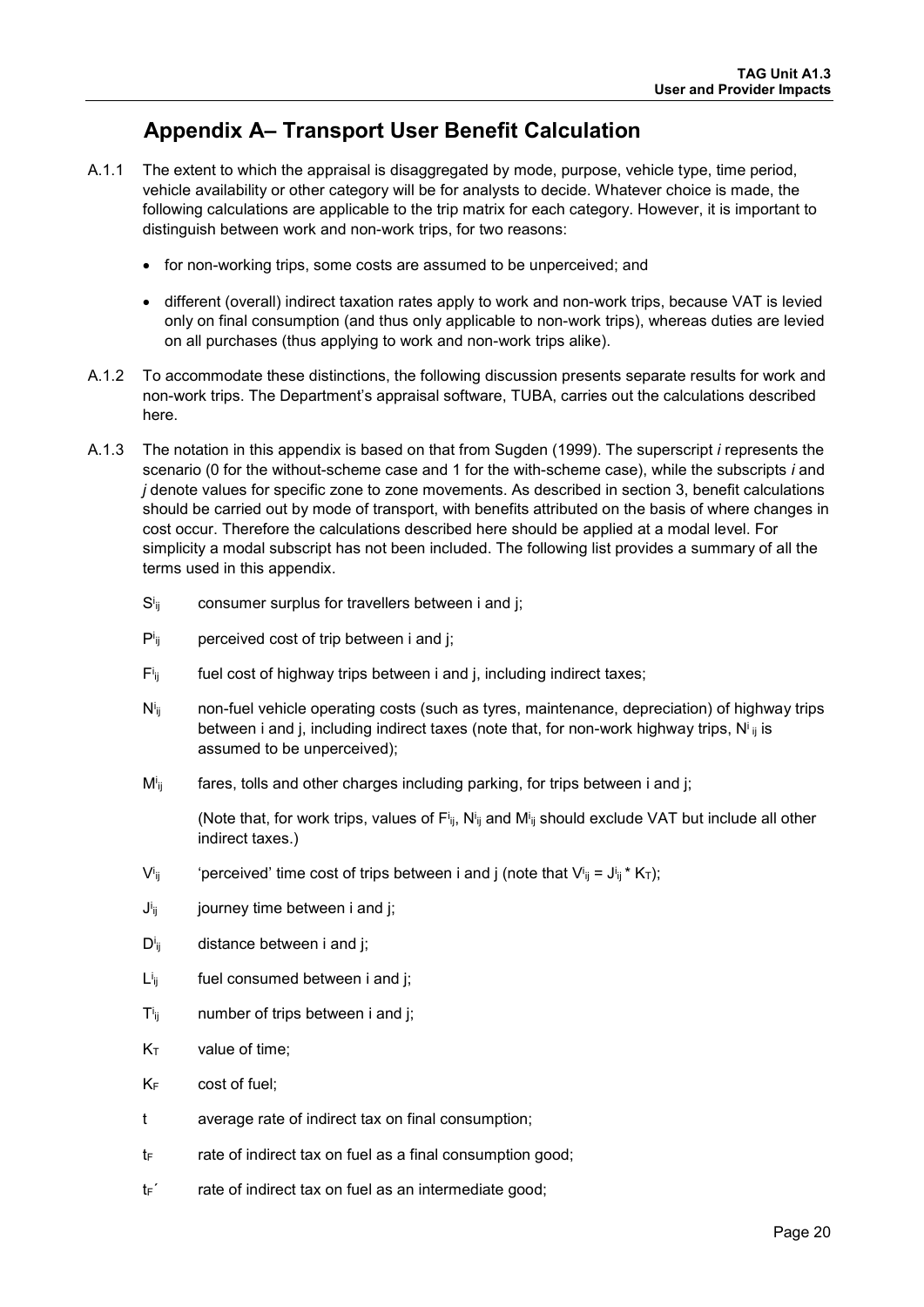- $t<sub>N</sub>$  rate of indirect tax on non-fuel vehicle operating costs as final consumption goods;
- $t_N$ <sup> $\ldots$ </sup> rate of indirect tax on non-fuel vehicle operating costs as intermediate goods;
- $t<sub>M</sub>$  rate of indirect tax on fares, tolls and other charges as final consumption goods;
- $t_M$ <sup> $\ldots$ </sup> rate of indirect tax on fares, tolls and other charges as intermediate goods.

(Note that the taxation rates relating to costs as intermediate goods are applicable to work trip costs, while the rates for costs as final consumption goods are applicable to non-work trip costs.)

#### **A.2 User benefits**

- A.2.1 Total user benefits are defined as:
	- For work trips:  $(S^1 S^0)(1+t) = \frac{1}{2}(1+t) \sum_{ii}(T^1_{ii} + T^0_{ii})(P^0_{ii} P^1_{ii})$ ; and
	- For non-work trips:  $(S^1 S^0) (N^1 N^0) = \frac{1}{2} \sum_{ii} (T^1_{ii} + T^0_{ii}) (P^0_{ii} P^1_{ii}) \sum_{ii} (T^1_{ii} N^1_{ii} T^0_{ii} N^0_{ii})$
- A.2.2 For work trips, costs are perceived in the factor cost unit of account and so are multiplied by (1+t) to convert to market prices. For non-work trips, non-fuel operating costs are assumed to be unperceived costs so the change in non-fuel operating cost  $(N^1 - N^0)$  must be added to the rule of a half calculation.
- A.2.3 Perceived costs comprise user charges (M), vehicle operating costs (F for fuel and N for non-fuel) and travel time ( $V = J \times K_T$ ). The impacts of a scheme should be calculated and reported for each of these components of perceived costs.
- A.2.4 Fares and charges (M) will often not be directly related to distance travelled. For example, tolls may be restricted to selected links in the network, and may be 'entry point' based, rather than distance based. Bus and train fares may vary by route, and do not apply to the access stages of journeys.
- A.2.5 Fuel costs (F) should be based on the cost of fuel and fuel consumed:  $F^{i_{ij}} = K_F L^{i_{ij}}$ , where K<sub>F</sub> should include VAT for non-work trips but should not include VAT for work trips. The preferred method of calculating L<sup>i</sup>ji is by application of the Transport Economics Note (TEN) formula (parameters adjusted) on a link by link basis, since this allows variations in speed during the journey to be taken into account, but this is not possible within a matrix-based appraisal package. The formula in section [5](#page-11-1) of this TAG Unit provides an acceptable approximation of consumption per kilometre and can be multiplied by trip distance (D<sup>i</sup>ij) to give fuel consumed (L<sup>i</sup>ii).
- A.2.6 Non-fuel operating costs (N) should be calculated using the formula described in section [5](#page-11-1) and time costs should be calculated by multiplying journey time (J<sup>i</sup>j) by the appropriate value of time (K<sub>T</sub>).
- A.2.7 For work trips the disaggregated benefits are given by:
	- user charges:  $\frac{1}{2}(1 + t) \sum_{i} (T^{1} + T^{0}i) (M^{0}i M^{1}i)$ ;
	- vehicle operating costs:  $\frac{1}{2}(1 + t) \sum_{ij} (T_{ij} + T_{ij})(F_{ij} + N_{ij} F_{ij} N_{ij})$ ; and
	- travel time:  $\frac{1}{2}(1 + t) \sum_{ii} (T_{ii}^1 + T_{ii}^0) (V_{ii}^0 V_{ii}^1)$
- A.2.8 And for non-work trips:
	- user charges:  $\frac{1}{2} \sum_{ii} (T^{1}_{ii} + T^{0}_{ii}) (M^{0}_{ii} M^{1}_{ii})$ ;
	- vehicle operating costs :  $\frac{1}{2} \sum_{ii} (T_{ii}^1 + T_{ii})(F_{ii}^0 F_{ii}^1) \sum_{ii} (T_{ii}^1 N_{ii}^1 T_{ii}^0 N_{ii}^0)$ ; and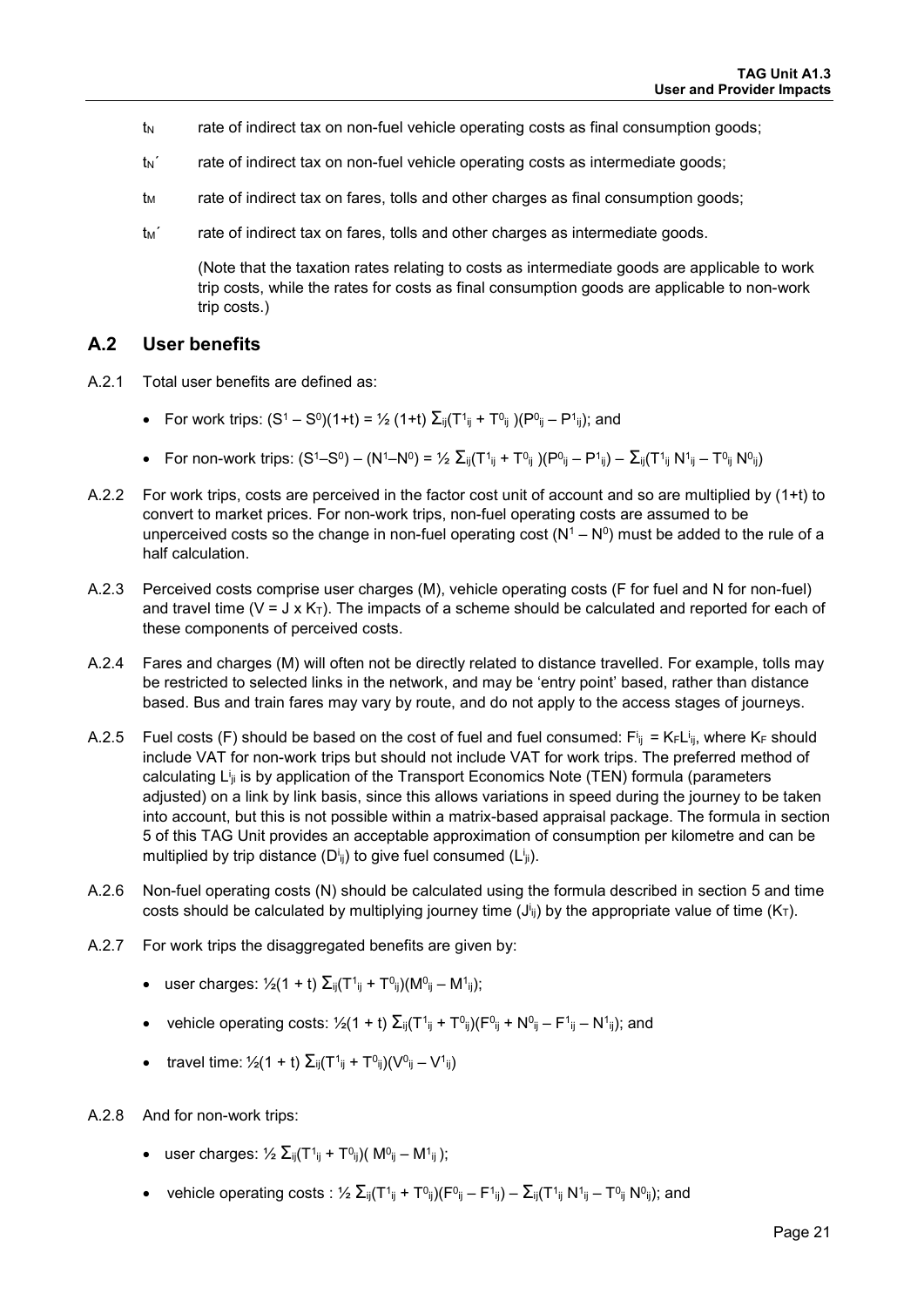- travel time:  $\frac{1}{2} \sum_{ii} (T^1_{ii} + T^0_{ii}) (V^0_{ii} V^1_{ii}).$
- A.2.9 The benefits to non-work (or consumer) trips should be split by 'commuting' and 'other' trip purposes. Therefore the calculations above should be performed separately for these journey purposes.

#### **A.3 Disaggregating travel time benefits by magnitude of time saving**

- A.3.1 The Appraisal Summary Table requires time savings to be reported by magnitude in bands of: 0 to 2 minutes; 2 to 5 minutes; and more than 5 minutes. This requires the calculation of time savings by six time bands:
	- Less than -5 minutes;
	- -5 to -2 minutes;
	- -2 to 0 minutes;
	- 0 to 2 minutes;
	- 2 to 5 minutes
	- Greater than 5 minutes.
- A.3.2 The values calculated for the equivalent negative and positive time bands should be combined to give the net impact for the three time bands required in the AST. Analysts might wish to provide finer bands of travel time savings as deemed appropriate for their particular project.<sup>[19](#page-23-0)</sup> The travel time benefits for a given travel time savings band A can then be calculated as follows (note the summation range covers all origin-destination pairs for which the travel time saving  $(J^{0}ij - J^{1}ij)$  lies within the given band):
	- for work trips: ½ (1+t)  $\sum$   $(T^1_{ij} + T^0_{ij})(V^0_{ij} V^1_{ij})$ ; and *ij* ;( $J_{ij}^0$ − $J_{ij}^1$ )∈ A
	- for non-work trips:  $\frac{1}{2}$   $\sum$ *ij* ;( $J_{ij}^0$ − $J_{ij}^1$ )∈ A  $(T<sup>1</sup>_{ij} + T<sup>0</sup>_{ij})(V<sup>0</sup>_{ij} - V<sup>1</sup>_{ij}).$

## **A.4 Disaggregating travel time benefits by trip distance**

A.4.1 A similar calculation can be undertaken to evaluate travel time benefits by trip distance band. The distance bands need to be defined (eg time savings for trips between 5 and 10 km). The travel time benefits for a given distance band A can then be calculated as follows (note the summation range covers all origin-destination pairs for which the without-scheme distance  $(d^{0}_{ij})$  lies within the given band):

• for work trips: 
$$
\frac{1}{2}(1 + t) \sum_{ij; (d_{ij}^{(0)}) \in A} (T^{1}_{ij} + T^{0}_{ij})(V^{0}_{ij} - V^{1}_{ij});
$$
 and

• for non-work trips: 
$$
\frac{1}{2} \sum_{ij; (d_{ij}^0) \in A} (T^1_{ij} + T^0_{ij})(V^0_{ij} - V^1_{ij}).
$$

<span id="page-23-0"></span><sup>&</sup>lt;sup>19</sup> These bands are suggested to ensure comparability between project appraisals. There is no evidence to support valuing time savings in these bands at a different rate from time savings in other bands.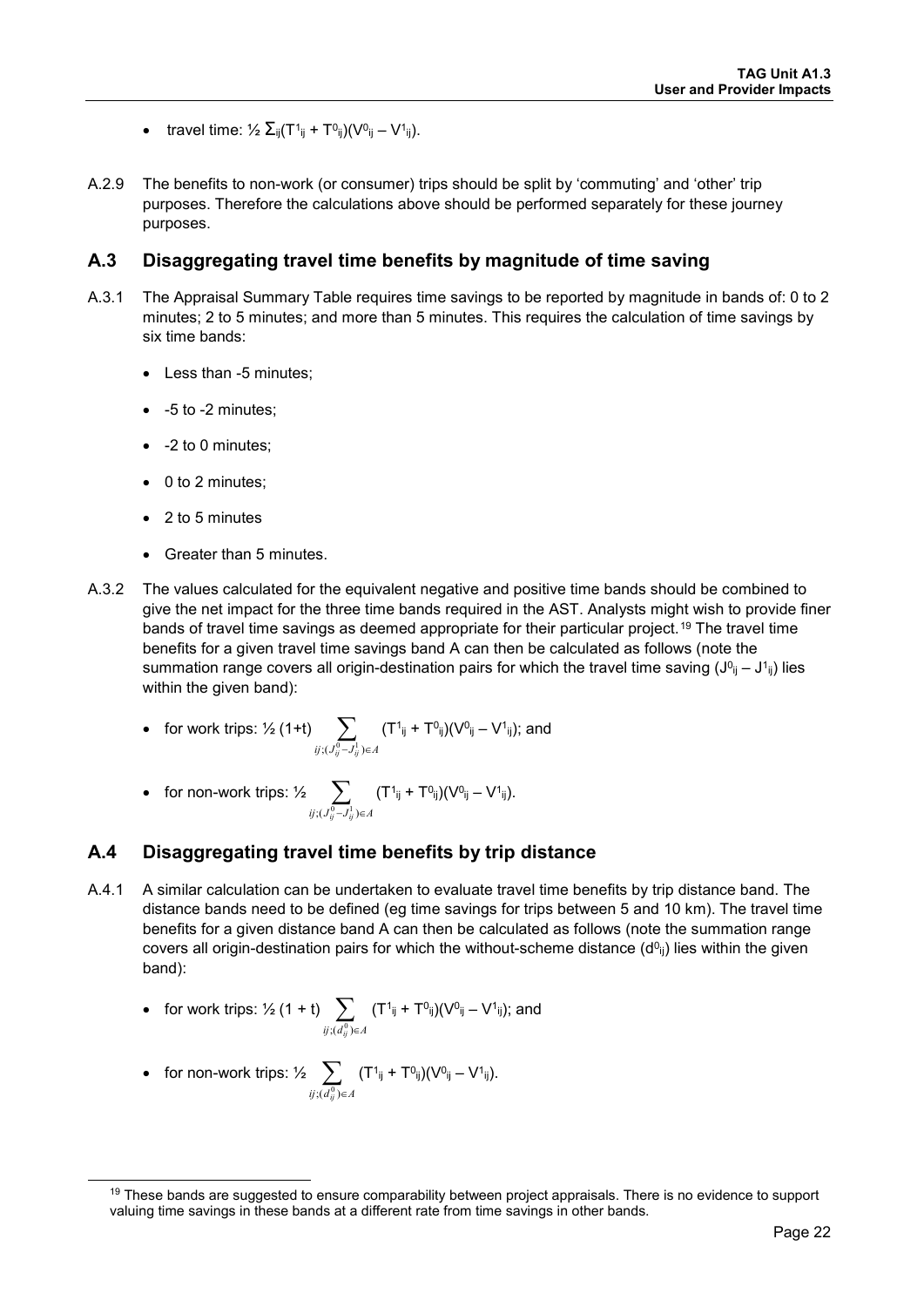A.4.2 For some public transport models, the distance travelled on public transport is not calculated by the assignment software. In most cases, the highway distance may be used as a satisfactory approximation to public transport distance.

## <span id="page-24-0"></span>**A.5 Impacts on indirect tax revenue**

- A.5.1 The impacts on indirect tax revenue form part of the Public Accounts analysis but are included here because the calculations are closely related to those carried out for the calculation of user benefits. It is important to note that indirect tax revenues should be included in the Present Value of Benefits (PVB), rather than the Present Value of Costs (see [TAG Unit A1.1\)](https://www.gov.uk/transport-analysis-guidance-webtag#a1-cost-benefit-analysis).
- A.5.2 Calculating the changes in indirect tax revenue is a little more complicated than user benefits:
	- work trips:  $(F^1 F^0)t_F'(1+t)/(1+t_F') + (M^1 M^0)t_M'(1+t)/(1+t_M') + (N^1 N^0)t_N'(1+t)/(1+t_N')$
	- non-work trips: $(F^1 F^0)(t_F t)/(1 + t_F) + (M^1 M^0)(t_M t)/(1 + t_M) + (N^1 N^0)(t_N t)/(1 + t_N)$

**where:** 

- $(F^1 F^0) = \sum_{i,j} (T^1_{ij} F^1_{ij} T^0_{ij} F^0_{ij})$
- $(M^1 M^{\circ}) = \sum_{ii} (T^1_{ii} M^1_{ii} T^0_{ii} M^0_{ii})$
- $(N^1 N^{\circ}) = \sum_{i} (T^1_{ii} N^1_{ii} T^0_{ii} N^0_{ii})$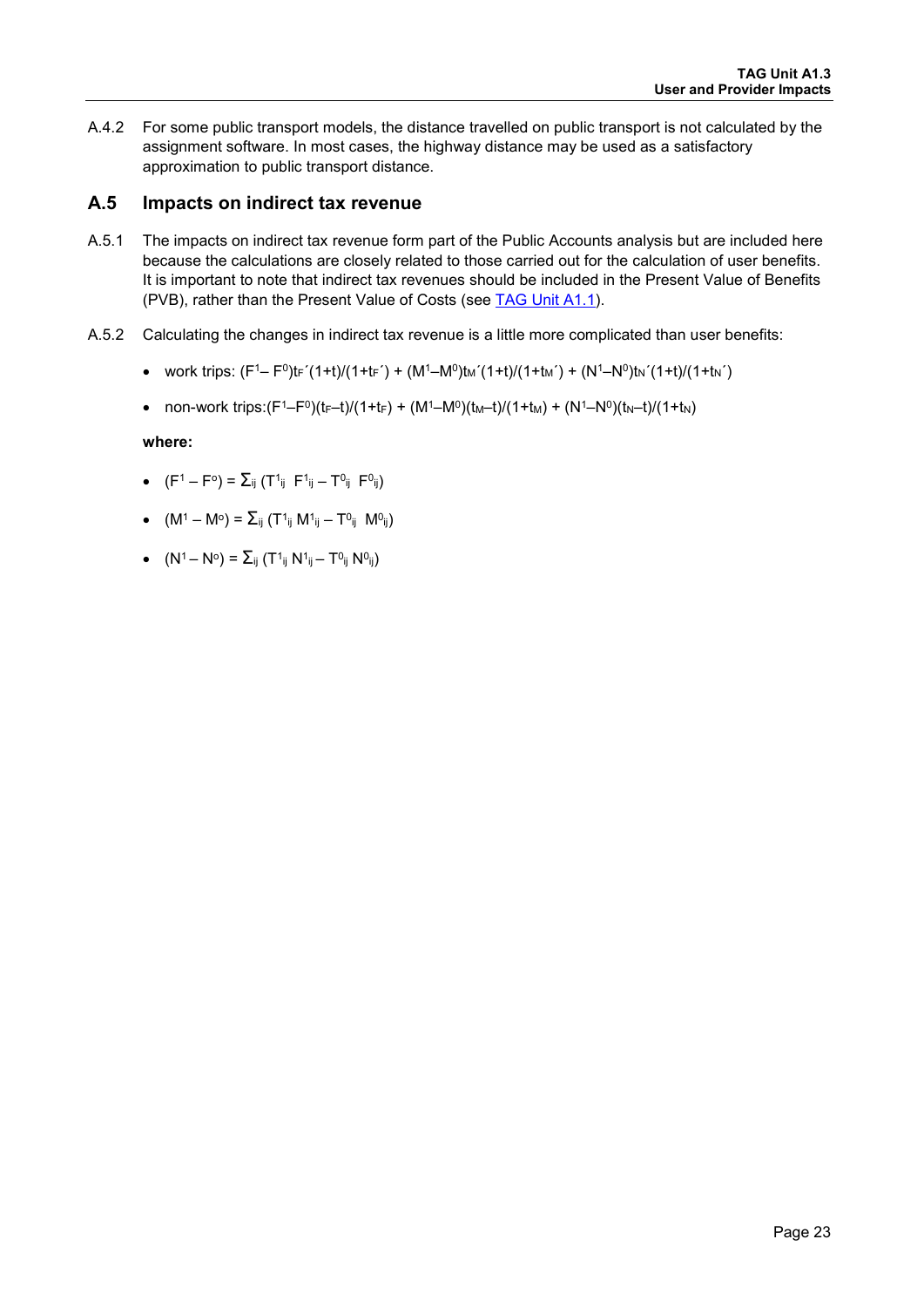## <span id="page-25-0"></span>**Appendix B – Monetising the Social Impact of Bus Travel**

## **B.1 Introduction**

- B.1.1 There are economic, environmental and social benefits associated with bus travel and, in the context of transport scheme appraisal, the term 'social benefits' can have a number of different meanings. Socially, the existence of a bus service increases accessibility to social services and employment opportunities. Social benefits (such as reduced risk of social exclusion and having access to education) will therefore arise where bus users are able to access particular services that they would not otherwise have had easy access to.
- B.1.2 Benefits of this sort are recorded in a number of areas in the Appraisal Summary Table (AST). For example, through monetised user benefits (calculated by the 'rule of a half') for commuting and other non-work users and qualitative assessments of 'access to services'. This TAG Unit provides guidance on how the social benefits of bus trips that would not take place without the transport scheme being appraised can be separately identified and reported to provide more detail on the impacts of a scheme. Benefits relating to trips on employers' business or trips that would switch mode/destination are not included in the method as, in the terminology of the underlying research, they represent 'economic' impacts.
- B.1.3 The method is based on research by Mott MacDonald and the Institute of Transport Studies, University of Leeds: 'Valuing the social impacts of public transport' (Mott MacDonald, 2013). The basic principle is that the provision of bus services enables certain trips to take place that otherwise would not have done and therefore allows people to undertake a wider set of activities. The method calculates the benefit (gross of the transport costs) associated with these trips (and the activities they allow) that would not otherwise have been made.
- B.1.4 These benefits are not additional to those calculated using the rule of a half, which include the benefits/disbenefits of more/fewer trips being made, net of the transport costs involved. Rather, this method provides greater information on the nature of those benefits by identifying the proportion attributable to the total (gross) benefit of trips and activities that would not otherwise have taken place without the intervention being appraised.
- B.1.5 This unit can be applied to any transport scheme, policy, or other intervention which affects the number of bus trips being made. This is an optional piece of guidance should scheme promoters wish to ascertain more detail around the social impacts of buses.

## **B.2 Calculating the social benefits of trips that would not otherwise take place**

- B.2.1 Several steps are needed to estimate the social benefits of bus trips that would not have taken place without the intervention being appraised:
	- Step 1 Estimate the change in the number of bus trips caused by the intervention being appraised.
	- Step 2 Estimate what proportion of these would not take place if bus was not available.
	- Step 3 Apply the recommended values per trip to this proportion.
	- Step 4 Calculating the benefits over the appraisal period
- B.2.2 A worked example of the method is provided accompanying the main Mott MacDonald report and can be accessed [here.](https://www.gov.uk/government/uploads/system/uploads/attachment_data/file/226804/how-to-calculate-social-benefits.pdf)

#### **Step 1 – Estimate the change in the number of bus trips**

B.2.3 The first step is to estimate the change in bus trips due to the intervention in the opening year and at least one other forecast year. There will be a diversity of approaches to this assessment depending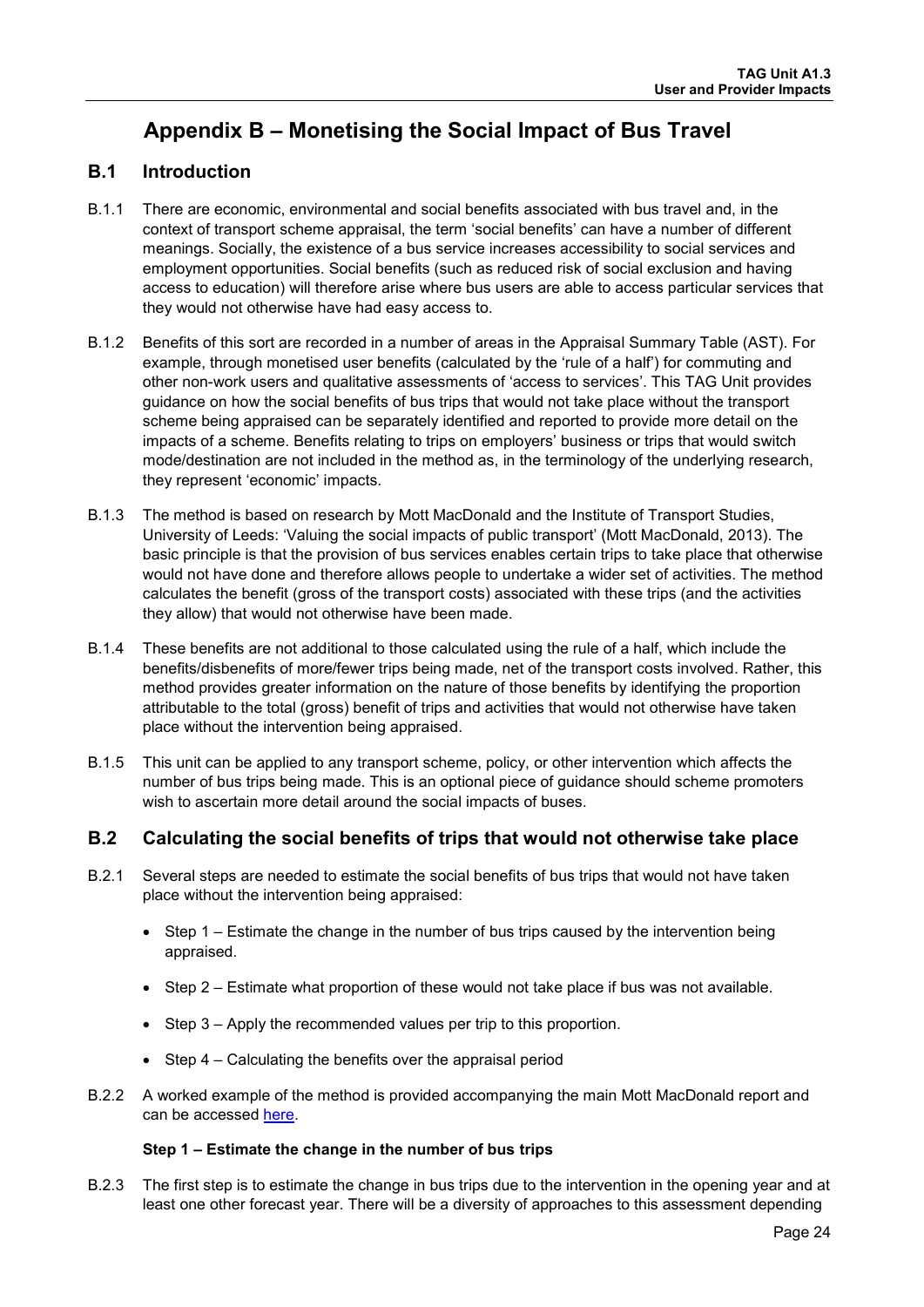on the nature of the scheme and its size. For appraisal of an intervention that has not yet been implemented, this will be obtained from forecasts from a transport model. For post-opening evaluation of a scheme it will be calculated from observed data.

- B.2.4 The change in bus trips should be segmented by the following variables:
	- household car ownership (No cars, 1 car, 2 or more cars);
	- trip purpose (Shopping and Leisure, Commuting, Education, Employers Business, Visiting Friends or Relatives, Personal Business or Healthcare); and
	- concessionary travel pass ownership (i.e. whether the traveller has such a pass or not)
- B.2.5 Where the required level of segmentation is not available from the original model then the proportions set out in the [TAG data book](https://www.gov.uk/transport-analysis-guidance-webtag#webtag-data-book) can be used. Table AX.Y.Z provides the required segmentation for a number of area types; figures should be used for the area type that most closely corresponds to the area affected by the intervention being appraised.

[A1.3.16: Proportion of bus trips by car ownership, trip purpose and concessionary travel pass status](https://www.gov.uk/transport-analysis-guidance-webtag#webtag-data-book)

B.2.6 More detail on how to use this table, is given in section 2 in the [monetising the social impact of bus](https://www.gov.uk/government/uploads/system/uploads/attachment_data/file/226804/how-to-calculate-social-benefits.pdf)  [travel report.](https://www.gov.uk/government/uploads/system/uploads/attachment_data/file/226804/how-to-calculate-social-benefits.pdf)

#### **Step 2 – Estimate the proportion of trips that would not take place if bus was not available**

- B.2.7 The next step is to identify the proportion of the change in bus trips which are 'new' (or suppressed, in the case of a decrease in bus trips), rather than switching from an alternative mode. This proportion can be predicted using a model summarised in section 3 and Appendix A of the [monetising the social impact of bus travel report.](https://www.gov.uk/government/uploads/system/uploads/attachment_data/file/226804/how-to-calculate-social-benefits.pdf)
- B.2.8 A sensitivity test should be carried out in which the proportion of trips that would not take place is set at 21% for all segments. This figure comes from a summary of the evidence on diversion rates set out in Table 9.9 of [TRL \(2004\)](http://eprints.ucl.ac.uk/1349/1/2004_42.pdf) and corresponds to the proportion of new bus trips that are 'generated', i.e. do not switch from another mode.
- B.2.9 The results from applying this model are presented in the [TAG Data Book:](https://www.gov.uk/transport-analysis-guidance-webtag#webtag-data-book)

[A1.3.17: Proportion of bus trips that would "not go" if bus not available](https://www.gov.uk/transport-analysis-guidance-webtag#webtag-data-book)

#### **Step 3 – Apply the recommended values per trip**

B.2.10 From Step 1 we have the change in the number of bus trips for a number of different segments, for one or more years of the appraisal period. From Step 2 we have the proportion of trips in each segment that would not travel if bus were not available. Applying the latter proportions to the former numbers gives us the number of trips in each segment that would not go if bus were not available in the opening and forecast year. The values are given in the [TAG Data Book:](https://www.gov.uk/transport-analysis-guidance-webtag#webtag-data-book)

#### [A1.3.18 – Value of the social impact per return bus trip](https://www.gov.uk/transport-analysis-guidance-webtag#webtag-data-book)

B.2.11 The social values are presented in pound per return trip in 2010 values and prices. It is important to note that these are values per return (two-way) trip. In most cases a transport model (or observed trip data) will provide information on single (one-way) trips. In these situations the number of single trips should be halved to provide an estimate of the number of return trips.

#### **Step 4 – Calculate the benefits over the appraisal period**

B.2.12 The final step is to calculate the present value of the benefits over the appraisal period. Typically, the calculations described above will only have been carried out for a subset of years in the appraisal period. The benefits should be interpolated and extrapolated over the appraisal period, in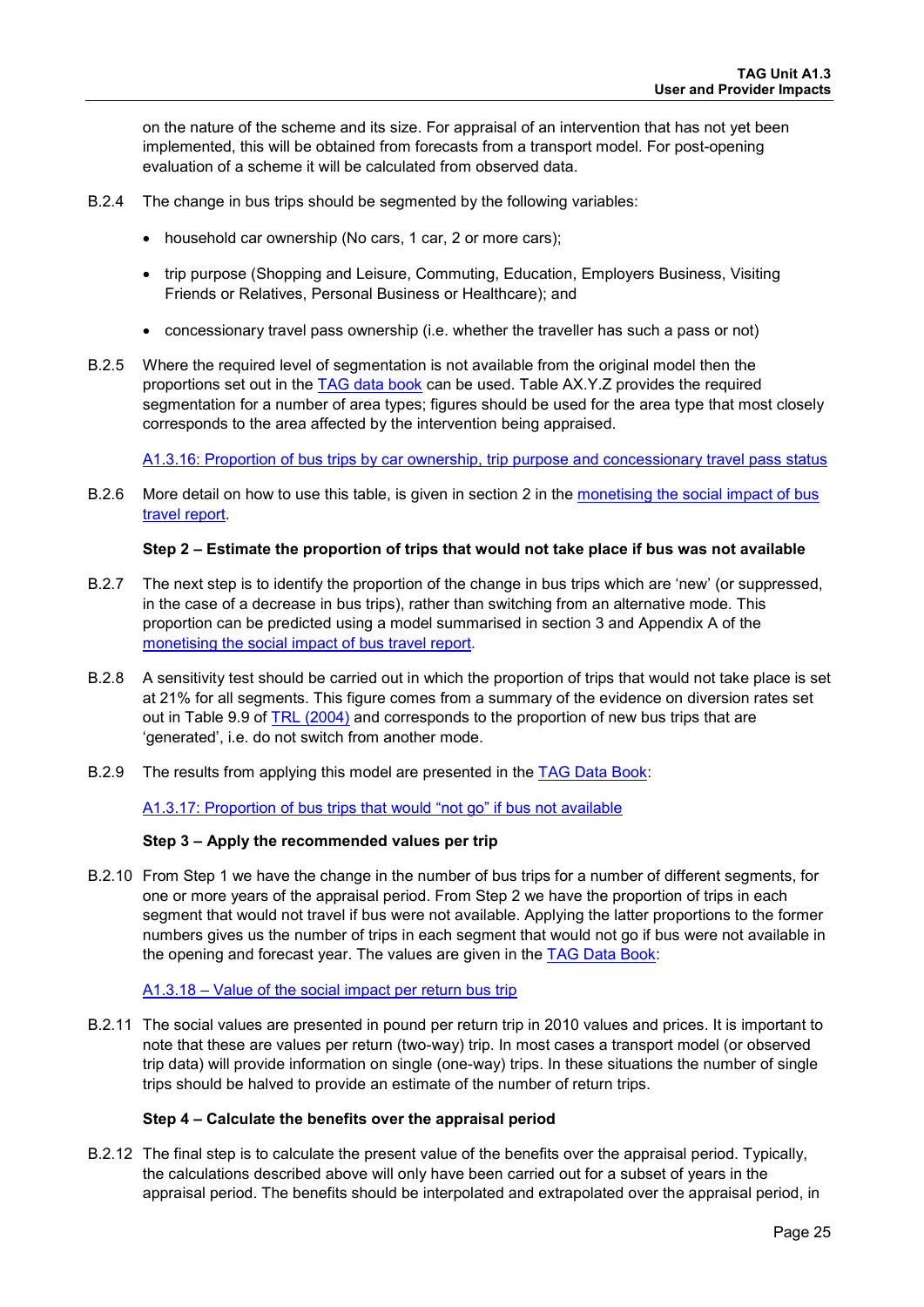line with guidance in [TAG Unit A1.1 – Cost-Benefit Analysis.](https://www.gov.uk/transport-analysis-guidance-webtag#a1-cost-benefit-analysis) This should include real growth in the values over time, in line with forecast growth in non-work values of time provided in the [TAG Data](https://www.gov.uk/transport-analysis-guidance-webtag#webtag-data-book)  [Book Annual Parameters](https://www.gov.uk/transport-analysis-guidance-webtag#webtag-data-book) table. Finally, the profile of annual benefits should be discounted to the Department's standard base year and summed to give a present value (see [TAG Unit A1.1\)](https://www.gov.uk/transport-analysis-guidance-webtag#a1-cost-benefit-analysis).

### **B.3 Presentation of results**

- B.3.1 The results of this analysis should be presented in the [Appraisal Summary Table.](https://www.gov.uk/government/publications/webtag-appraisal-tables) Typically, busrelated transport schemes affect fares and/or generalised journey times (comprising access and egress times, waiting and transfer times and in-vehicle time). The associated user benefits will be reported under the 'Monetary' column in the 'Business Users and Transport Providers' and 'Commuting and Other Users' rows of the AST, depending on the purpose of the trips and will form part of the Present Value of Benefits (PVB) in the Benefit-Cost Ratio (BCR).
- B.3.2 Steps 1-4 above describe how to calculate the present value of the social benefit associated with bus trips that would not have taken place without the intervention being appraised (or will not take place as a result of it). These benefits are not additional to the user benefits that are estimated using the rule of a half and so should not be included in PVB or BCR calculations (more detail on this can be found in the [monetising the social impact of bus travel report\)](https://www.gov.uk/government/uploads/system/uploads/attachment_data/file/226804/how-to-calculate-social-benefits.pdf). Rather, the results should be included in the AST as follows:
	- net (user benefits) impacts calculated by the rule of a half should be reported in the 'Monetary' column of 'Commuting and Other Users' and 'Business Users and Transport Providers' rows of the AST, as usual; and
	- the value of the social impact (relating to non-work trips that would not take place without the intervention being appraised) should be reported in the 'Summary of key impacts' column in the 'Commuting and Other Users' row (to avoid double counting it should not be included in the 'Monetary' column).
- B.3.3 This represents a relatively minor change from the existing reporting, with additional information in the 'Summary of key impacts' column. This is a slight amendment to the recommendations set out by Mott MacDonald and ITS Leeds in their report. Note – this is an optional piece of guidance and the above sets out how you should present the monetised social value in the AST if you wish to carry out this assessment.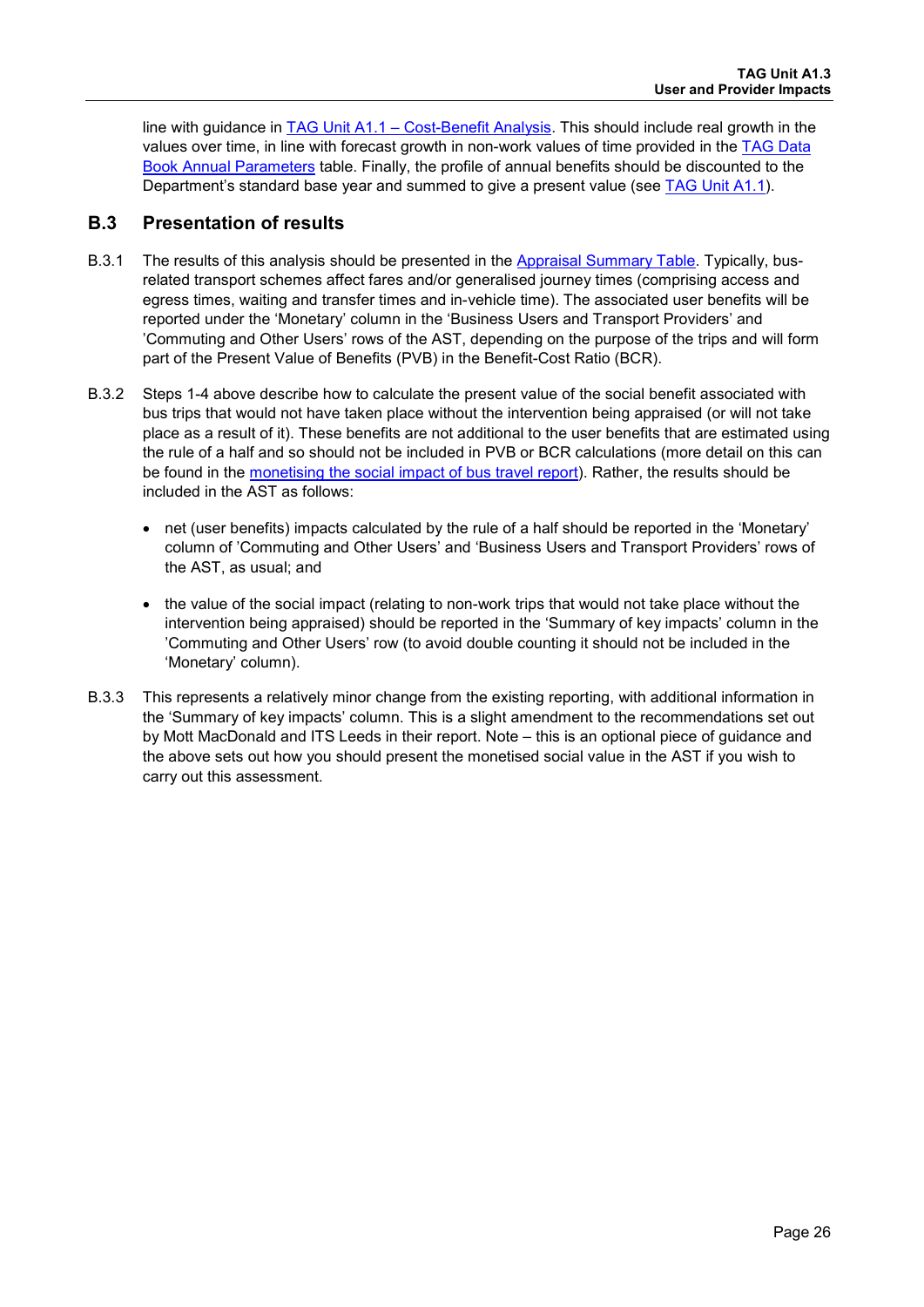## <span id="page-28-0"></span>**Appendix C – Detail on methods to estimate reliability**

- C.1.1 Travel time variability (TTV), or Journey time variability (JTV), is defined as variation in journey times that travellers are unable to predict. Since the essence of any measure of variability (such as variance) relates the variations to the expected value, alternative definitions of the expected value will clearly have an impact. A failure to clarify this point in the past has led to much confusion of measurement. In general, it is sensible to remove as far as possible any non-random effects. The terms travel time variability and journey time variability will be used interchangeably throughout this guidance as they both mean the same thing.
- C.1.2 Travellers are sensitive to the consequences of travel time variability, such as prolonged waiting times, missed connections and arrival at the destination either before or after the desired or expected arrival time. This leads to an analysis where the traveller is considered to be choosing between travel alternatives characterised by a distribution of consequences, defined in conventional generalised cost terms (cost, travel time, etc.), together with the impact on timing constraints.
- C.1.3 Within the transport field, the impact of travel time variability is primarily on departure time. The framework in general has been related to the highway mode but can be expanded to take in the additional complexity of scheduled public transport services. The theory assumes that travellers choose the course of action which, bearing in mind the probabilities of different outcomes, has the highest value of expected utility (i.e. some version of "maximum expected utility" (MEU) theory).
- C.1.4 The major source of the disutility associated with travel time variability is scheduling cost. Analysis is based on the model due to Small (1982) which specifies the following utility/generalised cost function.
	- $U = \beta_1 C + \beta_2 SDE + \beta_3 SDL + \beta_4 D_L$  (1)
	- Where:
	- C is the travel time;
	- SDE is schedule delay early amount of time one arrives early at the destination;
	- SDL is schedule delay late amount of time one arrives late at the destination; and
	- $D_L = 1$  for late arrival, 0 otherwise.
	- SDE and SDL are defined with respect to a preferred arrival time (PAT), normally defined as the start time of an activity (e.g., work start time).
- C.1.5 Noland and Small (1995) further developed the scheduling cost model to take travel time variability into account. This led to the following model, independent of the distribution of travel times:
	- $U = \beta_1 E(C) + \beta_2 E(SDE) + \beta_3 E(SDL) + \beta_4 P_L$  (2)
	- Where:
	- E[X] is the expected value (mean) of X; and
	- PL is the probability of arriving late.
- C.1.6 If there is travel time variability then, with the reasonable assumption that  $\beta_2 < \beta_3$ , there is a need to allow a certain amount of slack time when choosing departure time to maximise expected utility by reducing the risk of late arrival and more importantly the probability of being late.
- C.1.7 It has been shown empirically that if travellers are able to optimise their choice of departure time on a continuous basis, the sum of the terms  $[\beta_2$  SDE +  $\beta_3$  SDL] is closely related to the standard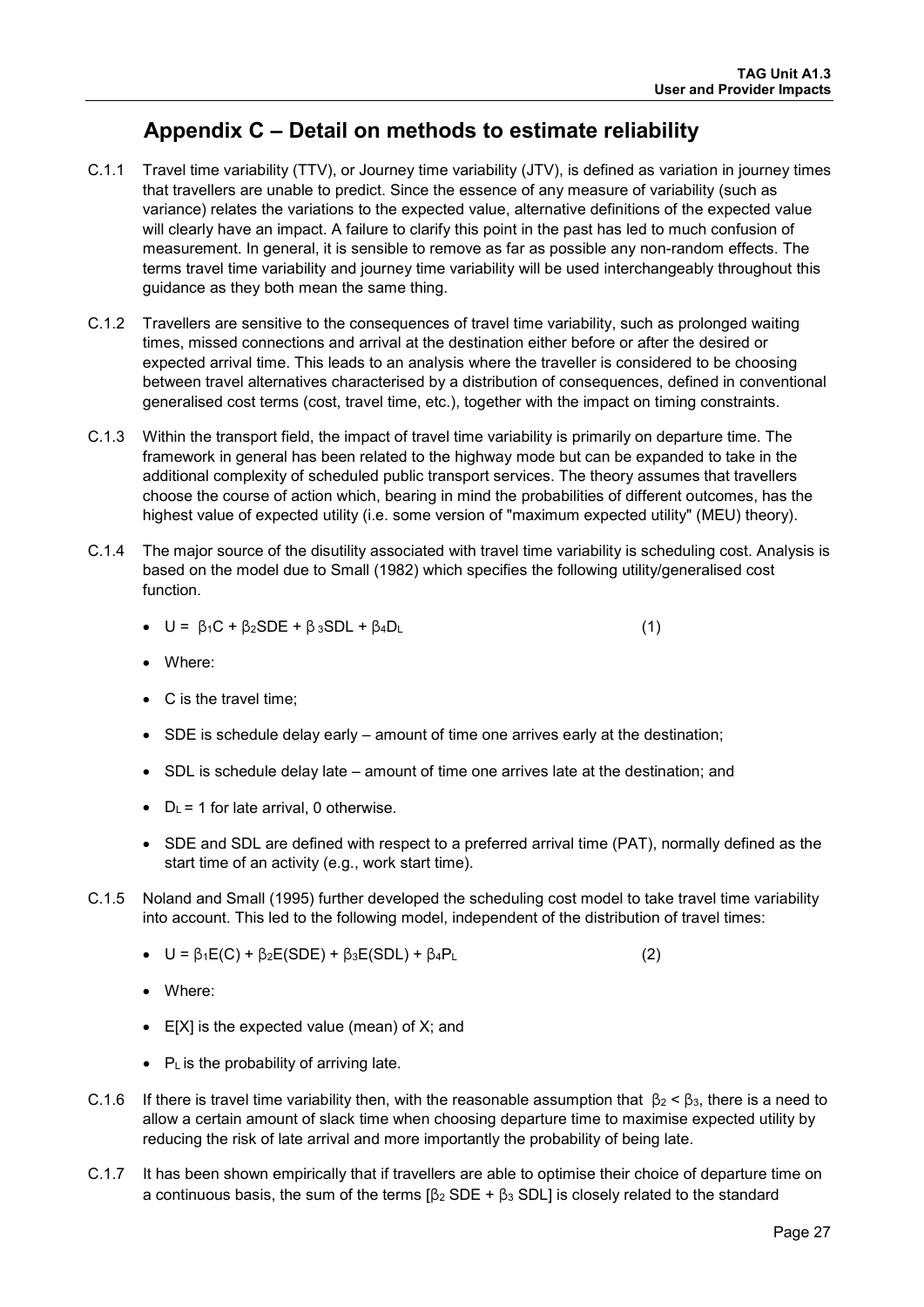deviation of travel time. This provides some justification for the widespread use of standard deviation as the relevant component in the utility function to indicate the effect of travel time variability. Strictly speaking, this relies on the departure time being continuously variable (as with the car mode).

- C.1.8 Most of public transport is characterised by the existence of a timetable, with only discrete possibilities for departure. As can be expected, this leads to further disutility associated with the service interval. The utility theory framework can be expanded to combine the continuous analysis and service interval analysis at some increase in complexity. For each advertised departure time, we can estimate the expected utility of travelling on that service. We then choose that departure time from the discrete set of services available that delivers the greatest expected utility.
- C.1.9 While the underlying theory is compatible, the need for rail appraisal to take explicit account of the average delay relative to scheduled time tends to dominate the calculations, both because this delay appears to attract a greater level of disutility than would a corresponding increase in scheduled time, and because the effect of variability per se is less important in the light of the scheduling "compromises" which rail passengers have to make in any case. A further practical difference is the PDFH recommendation to ignore the effect of early arrivals.
- C.1.10 For a fuller description of the theoretical background, see Bates et al (2001). A discussion of the translation of theory into practical methodology for highways can be found in Arup (2004) and PDFH for public transport.

## **C.2 Calculating averages and Variance**

#### **Private vehicle travel**

- C.2.1 Journey times vary due to a large number of factors including the time of day, the location of the origin and destination, the distance and the road or service types along the route. Such systematic variation has no relevance for JTV (except possibly where travellers making a "new" journey base their expectation of journey time on other journeys that they consider "similar").
- C.2.2 JTV arises from unpredictable variation, and can occur on journeys by any mode. On the rail side, all variation arises from what are effectively operational anomalies. On the highway side, unpredictable variation arises from day-to-day variability (DTDV); incidents; and operational effects which cause anomalies for bus services.
- C.2.3 The reliability of a journey to work by road, which normally takes 30 minutes but typically encounters delays of 20 minutes on one random weekday and 10 on another each week, can be derived by the following set of equations:

$$
\overline{X} = \frac{\sum_{n} x_n}{n}
$$

- C.2.4 Where  $\overline{X}$  is the average journey time,  $x_n$  is the travel time on day *n* and *n* is the number of days used in the analysis. Hence, Average journey time = 30\*3/5 (3 normal days) + (30+20)/5 (long delay) +  $(30+10)/5$  (shorter delay) = 36 minutes per trip.
- C.2.5 The variance in the journey time is calculated by examining the average<sup>[20](#page-29-0)</sup> of the sum of the squares of the difference from the mean. This is as follows:

<span id="page-29-0"></span><sup>-</sup> $20$  If the pattern under consideration is based on only a small number (n) of observed journey times when calculating variances the average of the squares of the difference from the mean should be multiplied by a factor  $n/(n - 1)$ .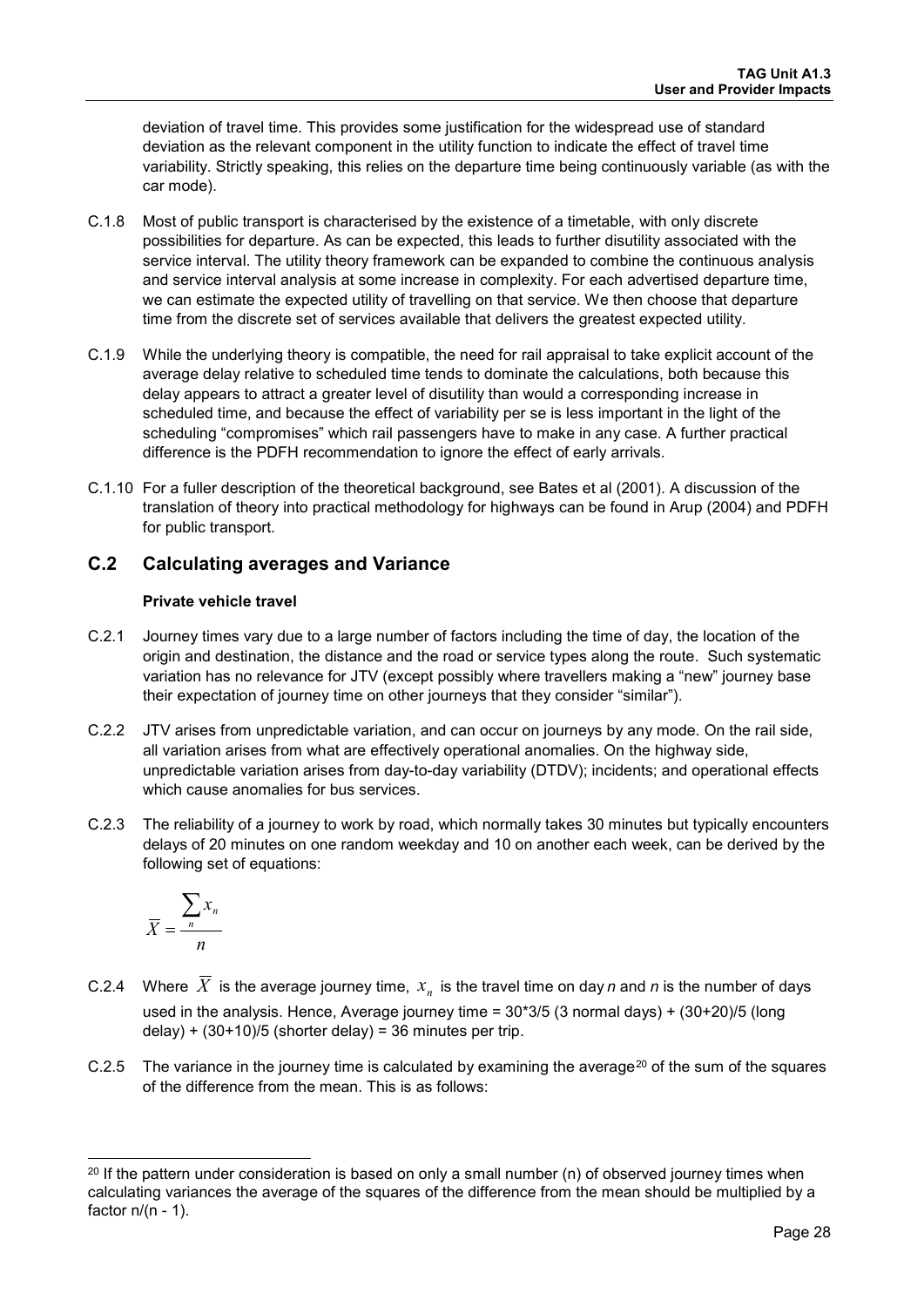$$
\sigma^2 = \frac{\sum_n (x_n - \overline{X})^2}{n}
$$

Hence Variance  $\sigma^2$  is 1/5 ((50-36)<sup>2</sup> + (40 – 36)<sup>2</sup> + (30 – 36)<sup>2</sup> + (30 – 36)<sup>2</sup> + (30 – 36)<sup>2</sup>) = 64 minutes squared (of which 39 minutes squared (i.e.  $(50-36)^2/5$ ) comes from the longest delay)

C.2.6 The currently recommended measure of reliability, the standard deviation, equals 8 minutes per trip (the square root of the variance).

#### **Rail**

C.2.7 While the basic results for a similar journey by rail are identical, the existence of a scheduled time (according to the rail timetable) means that we can also calculate average "lateness". Suppose the timetabled journey time is in fact 35 minutes. Then the "normal" journeys lasting 30 minutes will arrive early. The calculations will be different according to whether early arrival is treated as a) negative lateness or b) "on time" arrival. In the former case, we have:

Average lateness =  $-5$  \*3/5 (3 "normal" days: early arrivals) + (20  $-5$ )/5 (long delay) + (10  $-5$ )/5  $(short delay) = 1$  minute per trip

As before, the variance turns out to be 64 minutes squared.

C.2.8 In the latter case, however, where we measure the lateness of early arrivals as zero, we have

Average lateness =  $15/5$  (long delay) +  $5/5$  (short delay) = 4 minutes per trip.

Variance of lateness =  $(15)^2/5 + (5)^2/5$  – mean lateness<sup>2</sup> =  $45 + 5 - 16$  = 34 minutes<sup>2</sup>2

C.2.9 The second method set out above is recommended as it represents a pragmatic approach. An example, showing both methods of calculation of the standard deviation, is given in [Table 2,](#page-31-0) below.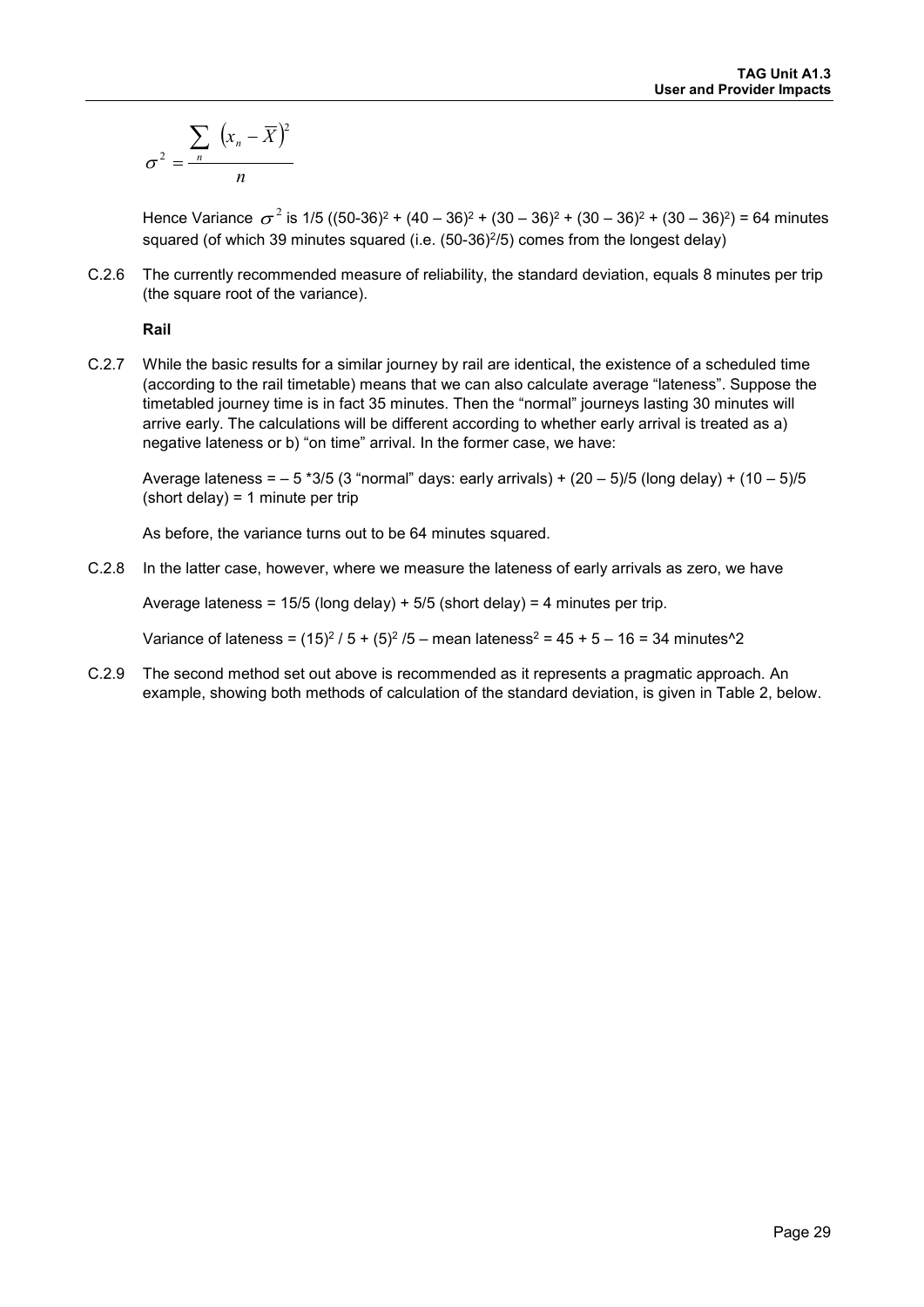| <b>Timetabled Arrival</b> | <b>Actual Arrival</b>           | Lateness (mins)        | <b>Lateness squared</b>    |
|---------------------------|---------------------------------|------------------------|----------------------------|
| <b>Time Day</b>           |                                 |                        |                            |
| 0730 Monday               | 0730                            | $\Omega$               | $\Omega$                   |
| 0730 Tuesday              | 0734                            | $\overline{4}$         | 16                         |
| 0730 Wednesday            | 0728                            | -2 - otherwise 0 in    | 4 - otherwise 0 in         |
|                           |                                 | recommended approach   | recommended approach       |
| 0730 Thursday             | 0740                            | 10                     | 100                        |
| 0730 Friday               | 0750                            | 20                     | 400                        |
| 0800 Monday               | 0820                            | 20                     | 400                        |
| 0800 Tuesday              | 0800                            | $\Omega$               | $\overline{0}$             |
| 0800 Wednesday            | 0802                            | $\overline{2}$         | 4                          |
| 0800 Thursday             | 0810                            | 10                     | 100                        |
| 0800 Friday               | 0800                            | $\Omega$               | $\Omega$                   |
| Total                     |                                 | 64 - otherwise 66 in   | 1024 - otherwise 1020 in   |
| No of observations (n)    | 10                              | recommended approach   | recommended approach       |
| Average                   | $=$ col total/ $\overline{N}$ o | 6.4 - otherwise 6.6 in | 102.4 - otherwise 102 in   |
|                           | of obs                          | recommended approach   | recommended approach.      |
| Square of average         |                                 |                        | 40.96 in recommended       |
| lateness                  |                                 |                        | approach - otherwise 43.56 |
| Variance <sup>22</sup>    | $=$ Difference                  | (Minutes squared)      | 61.44                      |
|                           |                                 |                        | - otherwise 58.44 in       |
|                           |                                 |                        | recommended approach       |
| <b>Standard Deviation</b> | $=$ square root                 | (Minutes)              | 7.84                       |
|                           |                                 |                        | - otherwise 7.64 in        |
|                           |                                 |                        | recommended approach       |

#### <span id="page-31-0"></span>**Table 1 Calculation of mean and variance of lateness (based on one week**[21](#page-31-1)**)**

## **C.3 Highway Reliability in Urban Areas Approach**

-

- C.3.1 In urban areas alternative routes are more readily available than on Motorways and there are many possibilities for avoiding incidents which reduce capacity on a particular route. This avoidance behaviour contributes to the day to day variability on the alternative routes and affects the balance between incident and day to day variability effects. Models predicting journey time variability from all sources are therefore the most relevant and prototype models using congestion indices were developed as part of the London Congestion Charging study in 1993.
- C.3.2 An improved form of those models based on north London data was developed using additional survey data collected in Leeds (2003) as set out in Arup (2004). In 2007, Hyder Consulting in collaboration with Ian Black and John Fearon were commissioned by the DfT to further develop the travel time variability relationships for a wider sample of urban routes. These routes are spread over the 10 largest urban areas in England as identified in DfT's Public Service Agreement (PSA). The improved model is now available as set out below. Its derivation is set out in Hyder, 2007.
- C.3.3 The recommended form of model forecasts the Coefficient of Variation (CV) from Distance (d) and Congestion Index (ci) terms for each origin to destination flow in the urban area. The Coefficient of Variation (CV) is the ratio of the standard deviation of travel time to the mean travel time.

<span id="page-31-1"></span><sup>&</sup>lt;sup>21</sup> While the illustration only shows one week, several weeks' observations should be used of all journeys operated in the chosen period.

<span id="page-31-2"></span> $22$  If the pattern under consideration is based on only a small number (n) of observed journey times, when calculating variances the average of the squares of the difference from the mean should be multiplied by a factor n/(n - 1).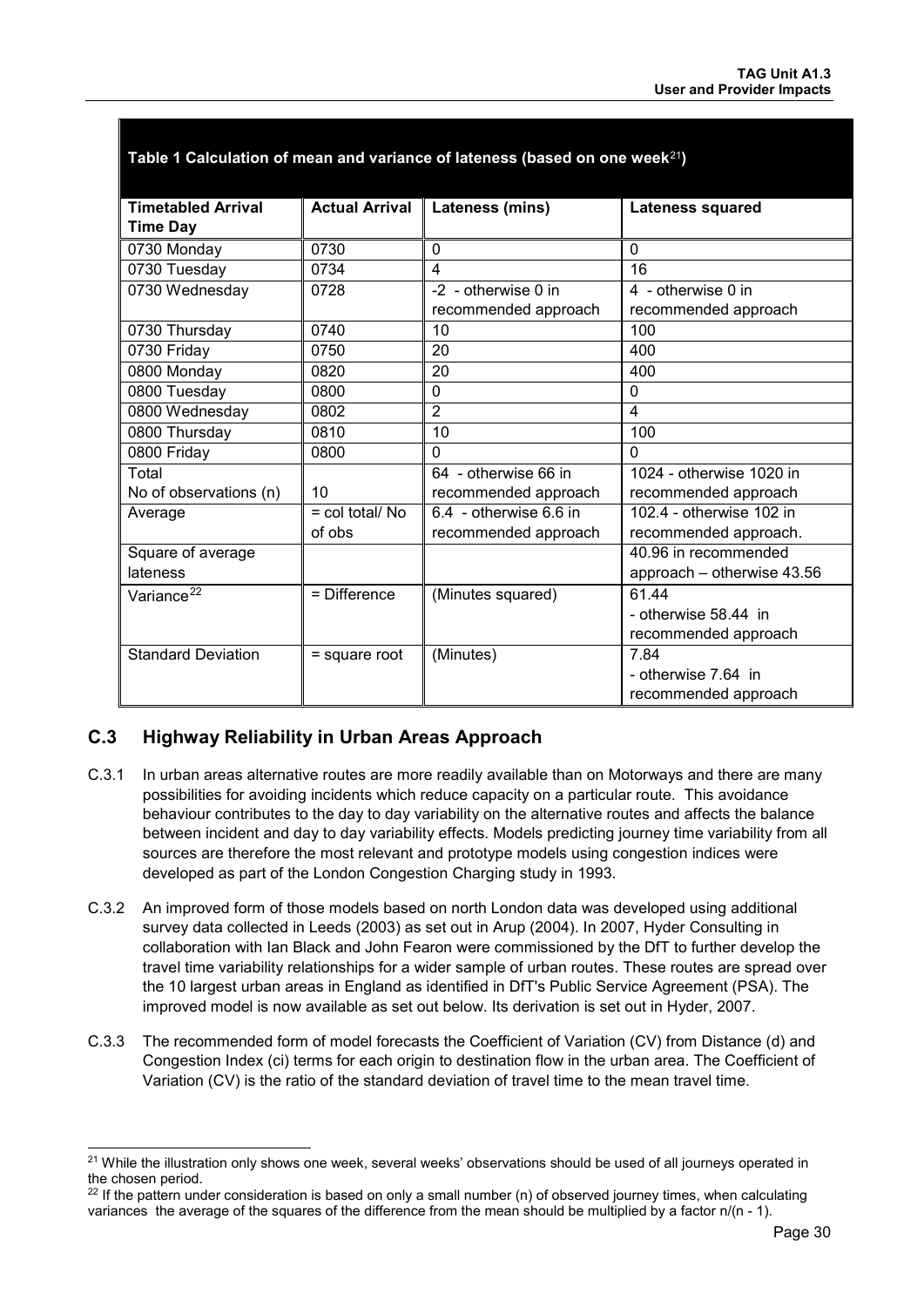$CV = 0.16ci^{1.02} d^{-0.39}$ 

C.3.4 The Congestion Index "ci" is defined as the ratio of mean travel time to free flow travel time, so that the model can be rearranged to forecast the Standard Deviation of Journey Time from Journey Time (t) and Distance (d). The areas on which the relationship was based comprised average free flow speeds of 37 to 47 kph ( $km/hr$ )<sup>[23](#page-32-1)</sup>. Using a constant average free flow speed of 44.5 kph and expressing this as 0.01236 km per second, the change in journey time variability (represented by *Δσij*) is given, if distances do not change, by the formulations presented in paragraph [6.3.2](#page-14-2) of this TAG Unit. Journey time variability is defined as a function of variables which are already provided as inputs to the standard economic appraisal program TUBA.

## **C.4 Local survey for the calibration of Urban Variability Models**

- C.4.1 The Hyder et al model form can be used to estimate the effect of schemes and the order of magnitude of their variability benefits in urban areas. Although the model above can be used to estimate the effect of schemes and their reliability benefits in urban areas, a locally calibrated model or at least a local validation is preferable.
- C.4.2 Data from established sources such as HATRIS and ITIS/CJAM (which was the source for the Hyder work), or a local survey similar to Arup's work, and a locally calibrated model should be considered. The resulting data should be analysed to establish whether the relationship, which Hyder, Black and Fearon developed, is applicable or whether different parameters or in extreme cases different relationships should be used. Further guidance on this is available from DfT's TASM Division.

## <span id="page-32-0"></span>**C.5 The stress based approach to the assessment of reliability impacts of road proposals**

- C.5.1 The stress based approach is only appropriate where the other approaches described above are not feasible. The change in stress is essentially a proxy for change in reliability. The approach does not provide a direct quantification of changes in reliability or reliability benefits. In addition, it is not a precise or comprehensive method and can only provide a very broad indication of the impact of a proposal on reliability.
- C.5.2 This approach is based on the change in 'stress' (within the range 75% to 125%) as a result of the proposal, combined with the numbers of vehicles affected. Stress is the ratio of counted or measured annual average daily flow to the congestion reference flow. Where a proposal provides a new route, the approach takes account of improvements in reliability for those remaining on the old route as well as those transferring to the new. This approach is very similar to that taken in assessing time saving and vehicle operating cost benefits. Thus, proposals providing modest improvements for large volumes of traffic may be more highly rated than those providing large improvements for small volumes.
- C.5.3 To take account of possible 'bottleneck' effects, where the effect of one link or junction operating close to capacity affects the reliability of an extended length of road, the method focuses on those key links/junctions, rather than the whole length of road.
- C.5.4 Referring to the worksheet below, the following information needs to be provided, for the year in which the proposal is implemented:

#### **for the key link on the existing road (the 'old route'):**

• the percentage stress in the without and with scheme scenarios - these may differ because the flow changes (if the proposal is a bypass, for example); because the Congestion Reference Flow

<span id="page-32-1"></span><sup>-</sup><sup>23</sup> For consistent units in the equation the speed must be defined in terms of km per second.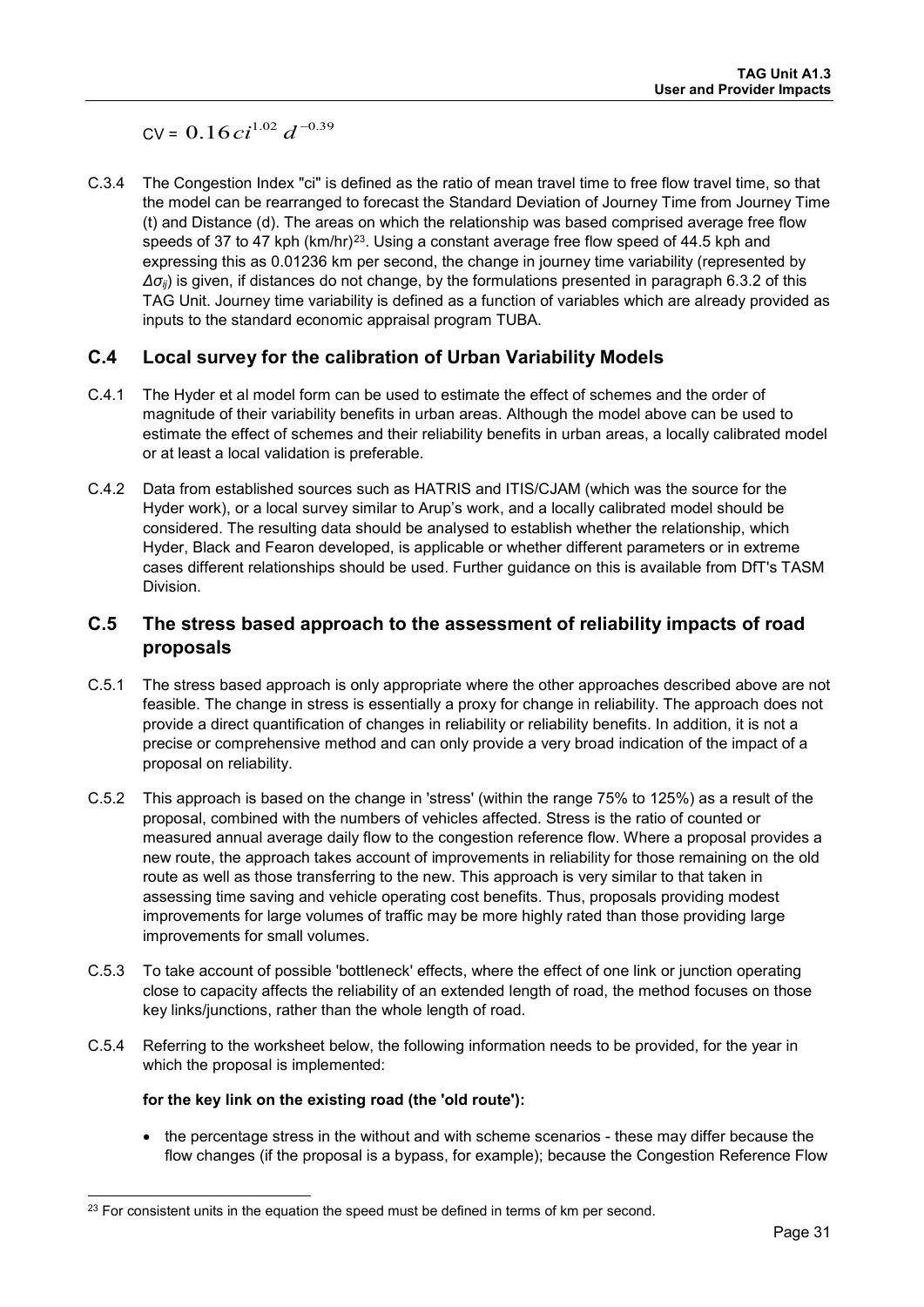changes (if the proposal is an on-line improvement, for example); or both (if the proposal is a bypass accompanied by traffic management on the old route, for example); and

• the **with scheme** annual average daily traffic flow.

#### **Where a new route is provided by the proposal, for the key link on the new route:**

- the percentage stress in the with scheme scenario (clearly, there cannot be a new route in the without scheme scenario); and
- the **with scheme** annual average daily traffic flow.
- C.5.5 The percentage stress in the without and with scheme scenarios should be entered in the Quantitative column of the Appraisal Summary Table. Where the proposal provides a new route, the value for that route should be used.
- C.5.6 The difference in stress should be calculated for the old and new routes (where appropriate). Note that the same without scheme value should be used for both calculations. If any stress value is less than 75% or greater than 125%, the calculation should be based on values of 75% or 125% as appropriate. The assessment for each route is the product of flow and difference in stress. These results are summed to provide the overall assessment.
- C.5.7 Thus, it is not appropriate to present the numeric result of the calculations outlined above. Instead, the result should be used to assist in reaching an appropriate textual score, using the following guidelines:
	- Values in excess of 3 million will usually be assessed as **Large** (**Beneficial** if the value is positive, **Adverse** if it is negative) - these will be high flow routes with moderate or large differences in stress, or moderate flow routes with large differences in stress;
	- Values between 1 and 3 million will usually be assessed as **Moderate** these will be high flow routes with small or moderate differences in stress, moderate flow routes with moderate differences in stress, or low flow routes with moderate or large differences in stress;
	- Values between 200 thousand and 1 million will usually be assessed as **Slight** these will be high and moderate flow routes with small differences in stress, and low flow routes with moderate differences in stress; and
	- Values less than 200 thousand will usually be assessed as **Neutral**.
- C.5.8 Other considerations may justify a different assessment they should be noted in the Summary of key impacts. For example, the performance of junctions is not included in the measure of stress.
- C.5.9 This approach is not suitable for proposals affecting junctions alone. Nevertheless, such proposals on roads carrying large volumes of traffic may make a substantial contribution to reliability. In addition, the approach is not suitable for estimating changes in reliability during construction and maintenance. Where either of these considerations apply, a comment should be made in the Summary of key impacts column, entering 'not applicable' in the Quantitative and Qualitative columns.